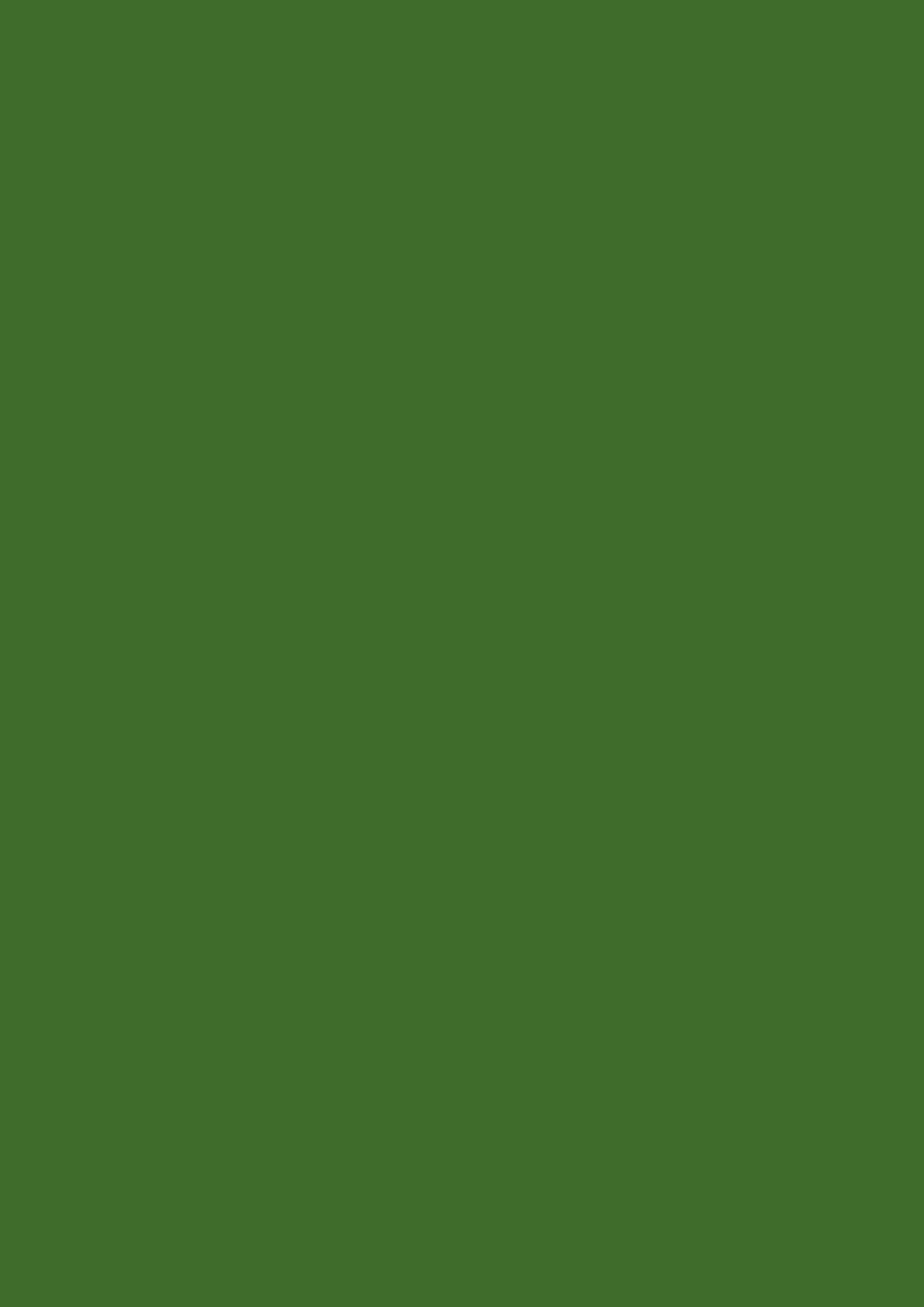## **Chapter-II Functioning of State Public Sector Enterprises (SPSEs) 2.1 Summary of financial performance of SPSEs – Government of West Bengal**

## **2.1.1 Introduction**

This Chapter presents the summary of financial performance of Government Companies, Statutory Corporations and Government controlled other Companies of the Government of West Bengal (GoWB) and within the audit jurisdiction of the Comptroller and Auditor General of India (CAG). These SPSEs were established to carry out the activities of commercial nature and to contribute in economic development of the State.

In the Chapter, the term State Public Sector Enterprises (SPSEs) encompasses those Government companies in which the direct holding of GoWB is 51 *per cent* or more and subsidiaries of such Government companies. The Statutory Corporations set up under Statutes enacted by the Parliament and the West Bengal Legislative Assembly as well as other companies owned or controlled, directly or indirectly by GoWB have also been categorised as SPSEs.

According to Section 2 (45) of the Companies Act, 2013, a Government Company is any company in which not less than 51 *per cent* of the paid-up share capital is held by the Central Government, or by any State Government/ Governments, or partly by the Central Government and partly by one or more State Governments. This includes a company which is a subsidiary company of such a Government Company. Further, a Government-controlled company is any other company<sup>8</sup> owned or controlled, directly or indirectly, by the Central Government, or by any State Government or Governments, or partly by the Central Government and partly by one or more State Governments.

## **2.1.2 Mandate**

A Government Company or any other Company owned or controlled, directly or indirectly, by the Central Government, or by any State Government or Governments or partly by Central Government and partly by one or more State Governments is subject to audit by the CAG.

## **2.1.3 Number of SPSEs**

As on 31 March 2020, there were 85 SPSEs (including 19 inactive SPSEs) in West Bengal. During the year 2019-20, two<sup>9</sup> SPSEs were added to the audit jurisdiction while one SPSE namely*,* Gluconate Health Limited was amalgamated with West Bengal Medical Services Corporation Limited under the administrative control of Department of Health & Family Welfare. The financial performance of the SPSEs has been drawn up on the basis of latest finalised accounts as on 30 September 2020 is covered in this section. The working SPSEs registered an

<sup>8</sup> *Companies (Removal of Difficulties) Seventh Order 2014 issued by Ministry of Corporate Affairs, Government of India vide Gazette Notification dated 04 September 2014.*

<sup>9</sup> *Incorporation of Banglar Dairy Limited in November 2015 and Newtown Green Smart City Corporation Limited in October 2018.*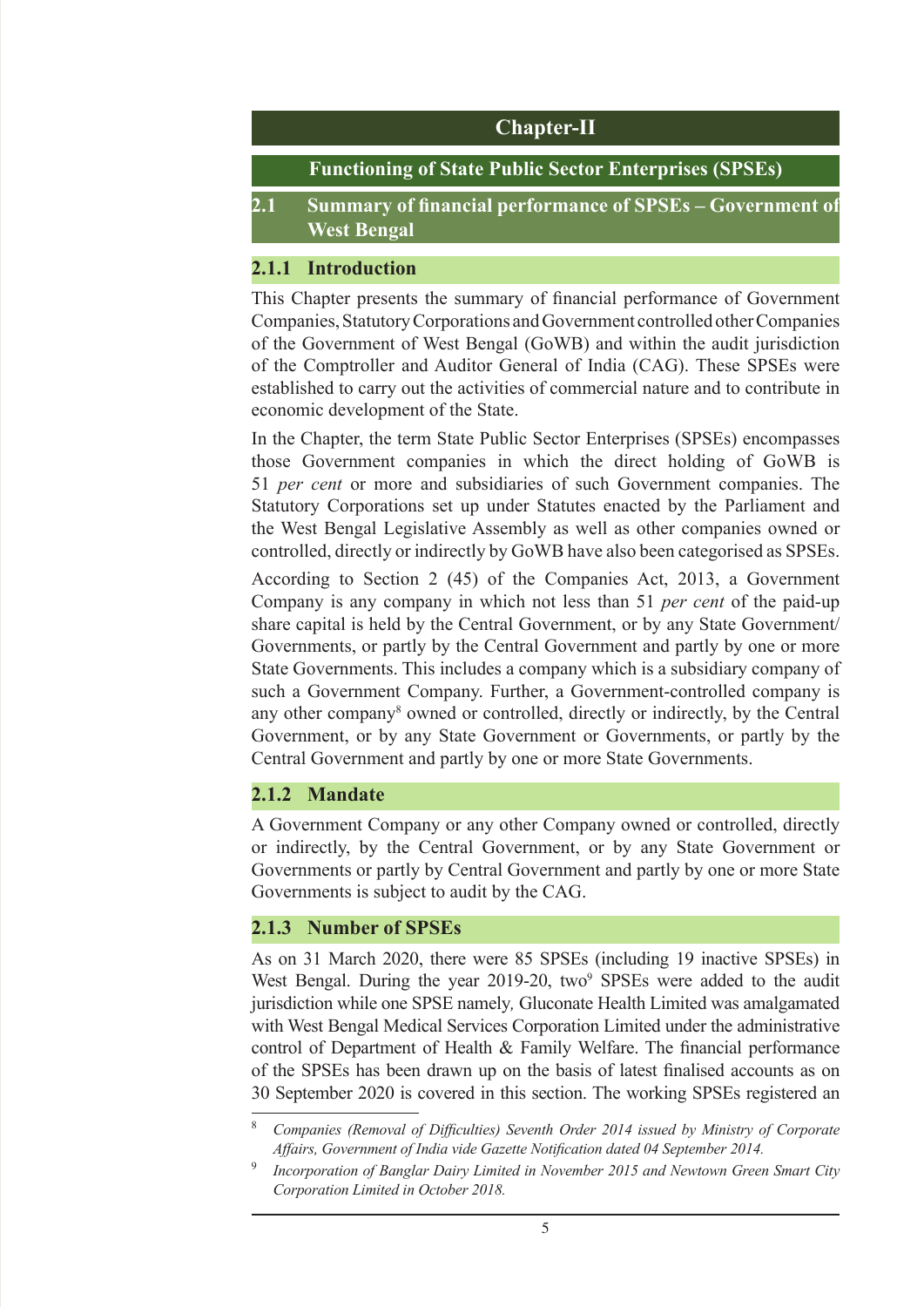annual turnover of  $\overline{\xi}$  55,642.34 crore *i.e.* an increase of 5.08 *per cent* in 2019-20 over 2018‑1910. This turnover was equal to 4.23 *per cent* of Gross State Domestic Product (GSDP) for the year 2019-20 ( $\bar{\tau}$  13,14,529 crore). The SPSEs earned overall profit of  $\bar{z}$  1,177.82 crore as per their latest financial accounts. As on 31 March 2020, the SPSEs had employed around 46,062 employees. There were 19 SPSEs having an investment of  $\bar{\tau}$  1,375.00 crore towards capital ( $\bar{\tau}$  164.32 crore) and long-term loans ( $\bar{\tau}$  1,210.68 crore), which were inactive for one to 18 years. This is a critical area as the investments in inactive SPSEs do not contribute to the economic growth of the State. The State Government may consider winding them up.

## **2.1.4 Framework of Power Sector SPSEs**

Power is a core component to operate any industrial activities to boost the economy of any State. The Electricity Act 2003 repealed the erstwhile Electricity Act 1910, the Electricity (Supply) Act 1948 and the Electricity Regulatory Commissions Act 1998, with effect from 10 June 2003. To meet the requirements of the Electricity Act 2003, the Government of West Bengal, subsequently, brought out (January 2007) the West Bengal Power Sector Reforms Transfer Scheme 2007 to separate transmission and distribution activities to two Power Sector undertakings. As of 31 March 2020, there were six power-sector SPSEs in West Bengal, all of which were working. Besides, there was West Bengal Electricity Regulatory Commission (WBERC), a regulatory authority.

## **2.1.5 Framework of Non-Power Sector SPSEs**

State Public Sector Undertakings (Non-Power Sector) consist of State Government Companies, Government-controlled other Companies, subsidiary Companies and Statutory Corporations as of 31 March 2020, operating in the Non-Power Sector. These included 42 working Government Companies, two working other Government-controlled Companies, eight working subsidiary companies, eight working Statutory Corporations, one inactive Statutory Corporation, 14 inactive Government Companies, three inactive subsidiary companies and. one inactive SPSE namely, West Bengal Tea Development Corporation Limited which is under liquidation process *(Appendix-6).*

## **2.1.6 Disinvestment and Restructuring of SPSEs**

The Government of West Bengal decided (February 2017) to restructure SPSEs for improving operational efficiency and optimally utilising their manpower/ assets. Accordingly, one SPSE namely, Gluconate Health Limited was amalgamated with one existing SPSE, *viz.*, West Bengal Medical Services Corporation Limited with effect from 01 April 2019 under the administrative control of Department of Health & Family Welfare.

## **2.2 Investment in Government Companies and Statutory Corporations**

## **2.2.1 Investment by the Government of West Bengal**

The Government of West Bengal (GoWB) has financial stakes in the SPSEs, which is mainly comprised of:

<sup>10</sup> *Turnover of working SPSEs as per their latest finalised accounts up to 30 September 2019 was*  ` *52,953.14 crore.*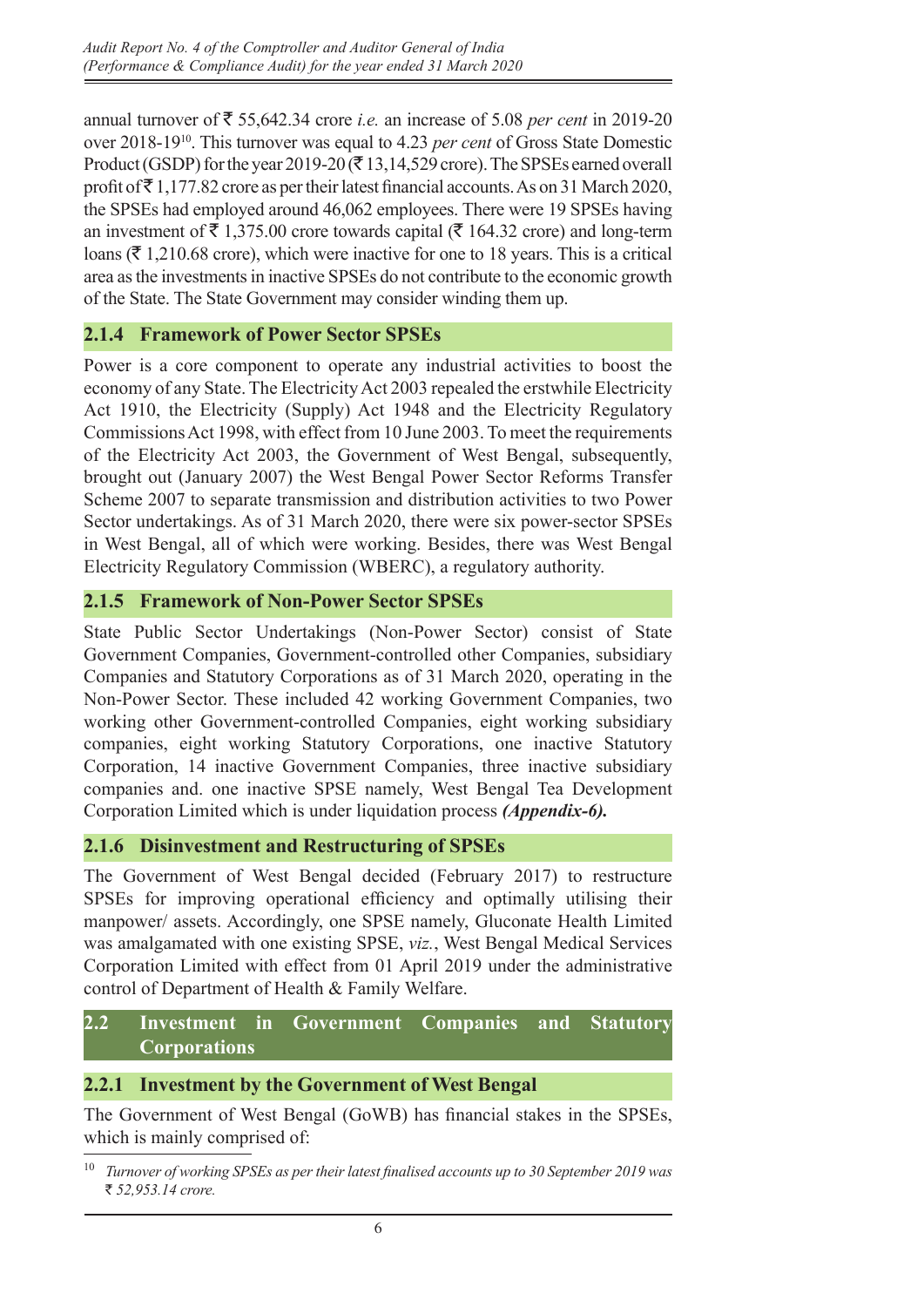- **Share capital and loans** In addition to the share capital contribution, GoWB also provides financial assistance by way of loans to the SPSEs from time to time.
- **Special financial support** GoWB provides budgetary support by way of grants and subsidies to the SPSEs as and when required.
- **Guarantees** GoWB also guarantees the repayment of loans, with interest, availed by the SPSEs from Financial Institutions.

## **2.2.2 Aggregate investment in SPSEs with sector-wise summary**

As on 31 March 2020, the investment (capital and long-term loans) in 85 SPSEs was  $\bar{\tau}$  45,111.51 crore as per accounts of 2019-20 or information from SPSEs (*Appendix-6*). This total investment consisted of 37.89 *per cent* towards paid-up capital and 62.11 *per cent* in long-term loans. The sector-wise summary of investment in the SPSEs as on 31 March 2020 is given at **Table 2.1**:

| <b>Sector</b>              | <b>Government</b><br><b>Companies</b> |                          | <b>Statutory</b><br><b>Corporations</b> |                          | <b>Total</b>                 | <b>Investment</b><br>$\sqrt{\zeta}$ in crore) |                    |                      |
|----------------------------|---------------------------------------|--------------------------|-----------------------------------------|--------------------------|------------------------------|-----------------------------------------------|--------------------|----------------------|
|                            | Working                               | <b>Inactive</b>          | <b>Working</b>                          | <b>Inactive</b>          | <b>Equity</b>                |                                               | Long-term<br>Loans | <b>Total</b>         |
| (1)                        | (2)                                   | (3)                      | (4)                                     | (5)                      | $(6)=(2)$ +(3)+<br>$(4)+(5)$ | (7)                                           | (8)                | $(9) = (7) +$<br>(8) |
| Power                      | 06                                    | $\overline{\phantom{a}}$ | $\overline{\phantom{a}}$                | $\overline{\phantom{a}}$ | 06                           | 12,871.05                                     | 19,555.96          | 32,427.01            |
| Finance                    | 06                                    | 0 <sub>1</sub>           | 03                                      | $\overline{\phantom{0}}$ | 10                           | 1,510.64                                      | 3,930.72           | 5,441.36             |
| Service                    | 11                                    | $\overline{\phantom{a}}$ | 03                                      | 01                       | 15                           | 233.68                                        | 2,338.96           | 2,572.64             |
| Manufacturing              | 10                                    | 16                       |                                         |                          | 26                           | 434.59                                        | 1,789.31           | 2,223.90             |
| Infrastructure             | 11                                    | $\overline{\phantom{a}}$ | 01                                      | $\overline{\phantom{a}}$ | 12                           | 1,918.11                                      | 184.08             | 2,102.19             |
| Agriculture $\&$<br>Allied | 10                                    | 0 <sub>1</sub>           | 01                                      | $\overline{\phantom{0}}$ | 12                           | 116.89                                        | 141.81             | 258.70               |
| Others                     | 04                                    | $\overline{\phantom{a}}$ | $\overline{\phantom{0}}$                |                          | 04                           | 6.59                                          | 79.12              | 85.71                |
| Total                      | 58                                    | 18                       | 08                                      | 01                       | 85                           | 17,091.55                                     | 28,019.96          | 45,111.51            |

## **Table 2.1: Sector-wise summary of investment in SPSEs**

*(Source: Compiled from information provided by SPSEs and accounts for 2019-20 received)*

The Power Sector constituted the major share of equity at 75.31 *per cent*  $({\bar \xi}$  12,871.05 crore) and loans at 69.79 *per cent* ( ${\bar \xi}$  19,555.96 crore) from the Government of West Bengal, banks and financial institutions.

## **2.2.3 Investment in Power Sector SPSEs**

The activity-wise summary of investment in the Power Sector undertakings as on 31 March 2020 is given below:

|                   | <b>Number of Power</b> |               | Investment ( $\bar{\zeta}$ in crore) |               |
|-------------------|------------------------|---------------|--------------------------------------|---------------|
| <b>Activity</b>   | <b>Sector SPSEs</b>    | <b>Equity</b> | Long-term loans                      | <b>Total</b>  |
| $\left( 1\right)$ | (2)                    | (3)           | (4)                                  | $(5)=(3)+(4)$ |
| Generation        |                        | 9,394.55      | 8,413.51                             | 17,808.06     |
| Transmission      |                        | 1,105.52      | 2,942.71                             | 4,078.23      |
| Distribution      |                        | 2,365.89      | 8,199.74                             | 10,565.63     |

## **Table 2.2: Activity-wise investment in Power Sector SPSEs**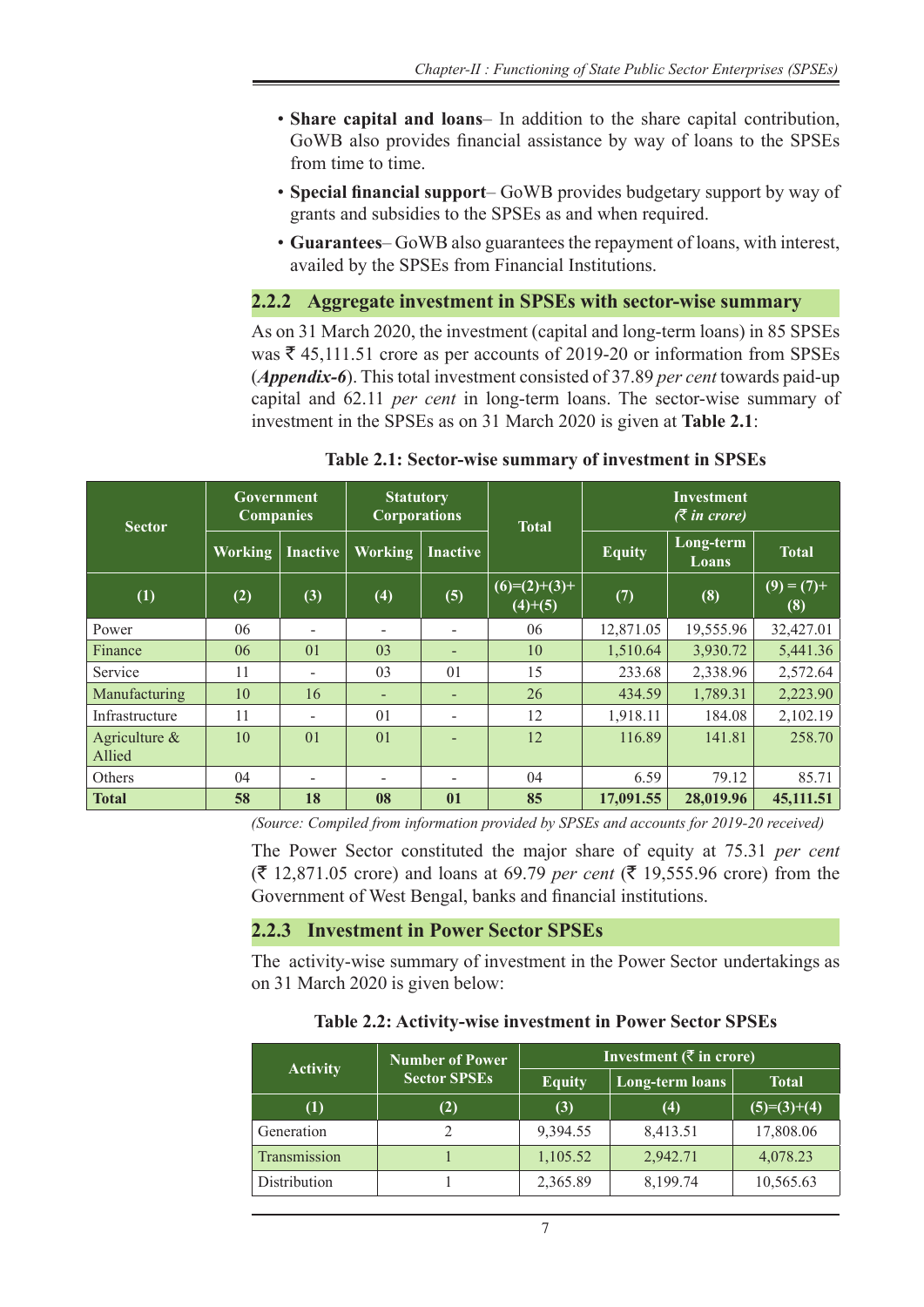|                  | <b>Number of Power</b> | Investment $(\bar{\bar{\zeta}})$ in crore) |                 |               |  |
|------------------|------------------------|--------------------------------------------|-----------------|---------------|--|
| <b>Activity</b>  | <b>Sector SPSEs</b>    | <b>Equity</b>                              | Long-term loans | <b>Total</b>  |  |
| $\left(1\right)$ | (2)                    | (3)<br>(4)                                 |                 | $(5)=(3)+(4)$ |  |
| Others $^{11}$   |                        | 5.10                                       |                 | 5.10          |  |
| <b>Total</b>     |                        | 12,871.06                                  | 19,555.96       | 32,427.02     |  |

As on 31 March 2020, the total investment (equity and long-term loans) in six Power Sector SPSEs was  $\bar{\tau}$  32,427.02 crore. The investment consisted of  $\bar{\tau}$  12,871.06 crore (39.69 *per cent)* towards equity and  $\bar{\tau}$  19,555.96 crore (60.31 *per cent*) as long-term loans.

The aggregate investment in the Power Sector SPSEs over the period from 2015‑16 to 2019-20 had marginally increased by 1.58 *per cent*. However, in the same period while paid-up capital had increased by 19.16 *per cent*, long-term loans had reduced by 7.42 *per cent*. This resulted in improvement in debt-equity ratio from 1.96:1 to 1.42:1 between 2015‑16 and 2018‑19, which again increased to 1.52:1 in 2019‑20, as shown in **Table 2.3**.

**Table 2.3: Debt-Equity Ratios of Power Sector SPSEs**

|                   |           |           |           |           | $(3 \times 1)$ arore) |
|-------------------|-----------|-----------|-----------|-----------|-----------------------|
| Year              | 2015-16   | 2016-17   | 2017-18   | 2018-19   | $2019 - 20$           |
| Debt              | 21.122.96 | 18.338.74 | 17.995.79 | 17.390.89 | 19,555.96             |
| Equity            | 10,801.21 | 11,066.18 | 11,539.72 | 12.272.74 | 12,871.05             |
| Debt-Equity Ratio | 1.96:1    | 1.66:1    | 1.56:1    | 1.42:1    | 1.52:1                |

## **2.2.4 Investment in Non-Power Sector SPSEs**

The sector-wise investment in all SPSEs (Non-Power Sector) as on 31 March 2020 is as follows:

## **Table 2.4: Sector-wise investment in SPSEs (Non-Power Sector)**

*(*` *in crore)*

| <b>Sector</b>             | <b>Total number</b> | <b>Investment</b>    |                  |              |
|---------------------------|---------------------|----------------------|------------------|--------------|
|                           | of SPSEs            | Equity*              | Long-term loans* | <b>Total</b> |
| Social Sector             | 24                  | 2,035.00             | 325.89           | 2,360.89     |
| <b>Competitive Sector</b> | 41                  | 668.27 <sup>12</sup> | 4,128.27         | 4,796.54     |
| Others                    | 4                   | 1,517.23             | 4,009.84         | 5,527.07     |
| <b>Total</b>              | 79                  | 4,220.50             | 8,464.00         | 12,684.50    |

*(Source: Compiled based on information received from SPSEs.)*

*\* Includes paid-up capital, share application money and non-current component of principal amount of loans from the Central Government, State Governments and others including Public Financial Institutions and Commercial banks.*

As on 31 March 2020, the total investment (equity and long-term loans) in 79 SPSEs (Non-Power Sector) was  $\bar{\mathcal{F}}$  12,684.50 crore. The investment consisted of  $\bar{\xi}$  4,220.50 crore (33.27 *per cent)* towards equity and  $\bar{\xi}$  8,464.00 crore (66.73 *per cent*) in long-term loans, as shown in *Appendix-6*.

*<sup>11</sup> West Bengal Green Energy Development Corporation Limited and Bengal Birbhum Coalfields Limited.*

*<sup>12</sup> Excludes share capital of* ` *54.38 crore of Gluconate Health Limited, merged with West Bengal Medical Services Corporation Limited from 01 April 2017. The scheme of merger has, however, not been given effect to in the accounts of the transferor company.*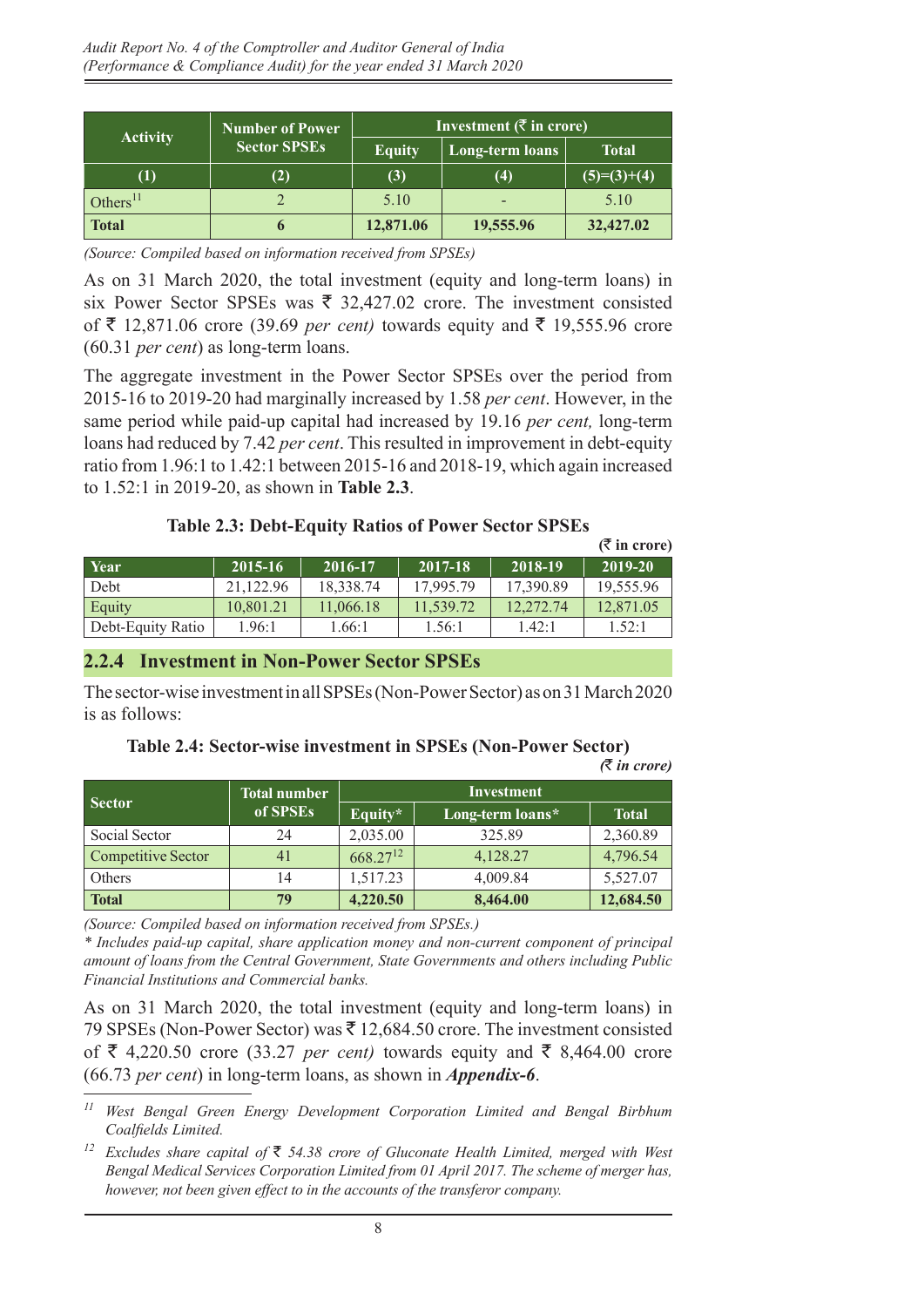## **2.2.5 Budgetary support to SPSEs**

The Government of West Bengal provides financial support to SPSEs in various forms through annual budget.

## *2.2.5.1 Power Sector SPSEs*

The summarised details of budgetary outgo towards equity, loans, grants/ subsidies, loans written off and loans converted into equity during the year in respect of Power Sector SPSEs for the last three years ending March 2020 are as follows in **Table 2.5**:

## **Table 2.5: Details regarding budgetary support to Power Sector SPSEs** *(*` *in crore)*

|                    |                                     |                         | 2017-18                  |                         | 2018-19       | 2019-20                 |               |
|--------------------|-------------------------------------|-------------------------|--------------------------|-------------------------|---------------|-------------------------|---------------|
|                    | $\overline{\text{Particular}}^{13}$ | Nos. of<br><b>SPSEs</b> | <b>Amount</b>            | Nos. of<br><b>SPSEs</b> | <b>Amount</b> | Nos. of<br><b>SPSEs</b> | <b>Amount</b> |
| (1)                | (2)                                 | (3)                     | (4)                      | (5)                     | (6)           | (7)                     | (8)           |
| $\left( 1 \right)$ | Equity capital                      | 2                       | 473.49                   |                         | 742.93        | $\overline{2}$          | 598.30        |
| (ii)               | Loans                               |                         |                          | 2                       | 518.80        | $\overline{2}$          | 362.07        |
| (iii)              | Grants/ Subsidy                     | 3                       | 1,215.94                 | $\mathfrak{D}$          | 79.20         | 3                       | 38.28         |
| (iv)               | Total outgo (i+ii+iii)              | $3*$                    | 1,689.43                 | $5*$                    | 1,340.93      | $4*$                    | 998.65        |
| (v)                | Loan repayment written off          |                         | 26.59                    |                         | 84.89         |                         |               |
| (vi)               | Loans converted into equity         |                         | $\overline{\phantom{a}}$ |                         |               |                         |               |
| (vii)              | Guarantees issued <sup>14</sup>     |                         |                          |                         | 2,160.00      |                         |               |
| (viii)             | Guarantee commitment <sup>15</sup>  | $\overline{4}$          | 2,456.54                 | $\overline{4}$          | 2,685.39      | $\overline{4}$          | 4,392.02      |

*(Source: As per information furnished by SPSEs)* 

\* *Some of the SPSEs received assistance from the State Budget under more than one of category*.

The annual budgetary assistance to the Power Sector SPSEs decreased from ₹ 1,689.43 crore in 2017-18 to ₹ 998.65 crore in 2019-20. The budgetary assistance for the year 2019-20 included  $\bar{\xi}$  598.30 crore in equity,  $\bar{\xi}$  362.07 crore in loans and  $\bar{\bar{\xi}}$  38.28 crore in grants/ subsidy.

## *2.2.5.2 Non-Power Sector SPSEs*

The summarised details of budgetary outgo towards equity, loans, grants/ subsidies, loans written off and loans converted into equity during the year in respect of Non-Power Sector SPSEs for the last three years ending March 2020 are as follows in **Table 2.6**:

## **Table 2.6: Details regarding budgetary support to SPSEs (Non-Power Sector)**

*(*` *in crore)*

|      |                       | 2017-18                   |        | 2018-19                   |               | 2019-20                   |               |
|------|-----------------------|---------------------------|--------|---------------------------|---------------|---------------------------|---------------|
|      | <b>Particulars</b>    | <b>Number</b><br>of SPSEs | Amount | <b>Number</b><br>of SPSEs | <b>Amount</b> | <b>Number</b><br>of SPSEs | <b>Amount</b> |
| (1)  | (2)                   | (3)                       | (4)    | (5)                       | (6)           |                           | (8)           |
|      | <b>Equity Capital</b> | 23                        | 439.37 |                           | 138.63        |                           | 127.07        |
| (ii) | Loans                 | 24                        | 453.39 | 21                        | 321.80        | 23                        | 478.72        |

<sup>13</sup> *Amount represents outgo from State Budget only.*

<sup>14</sup> *Government guarantees issued to the SPSEs during a particular year.*

<sup>15</sup> *Closing balance of amount outstanding against Government guarantee at the end of a particular year in respect of SPSEs.*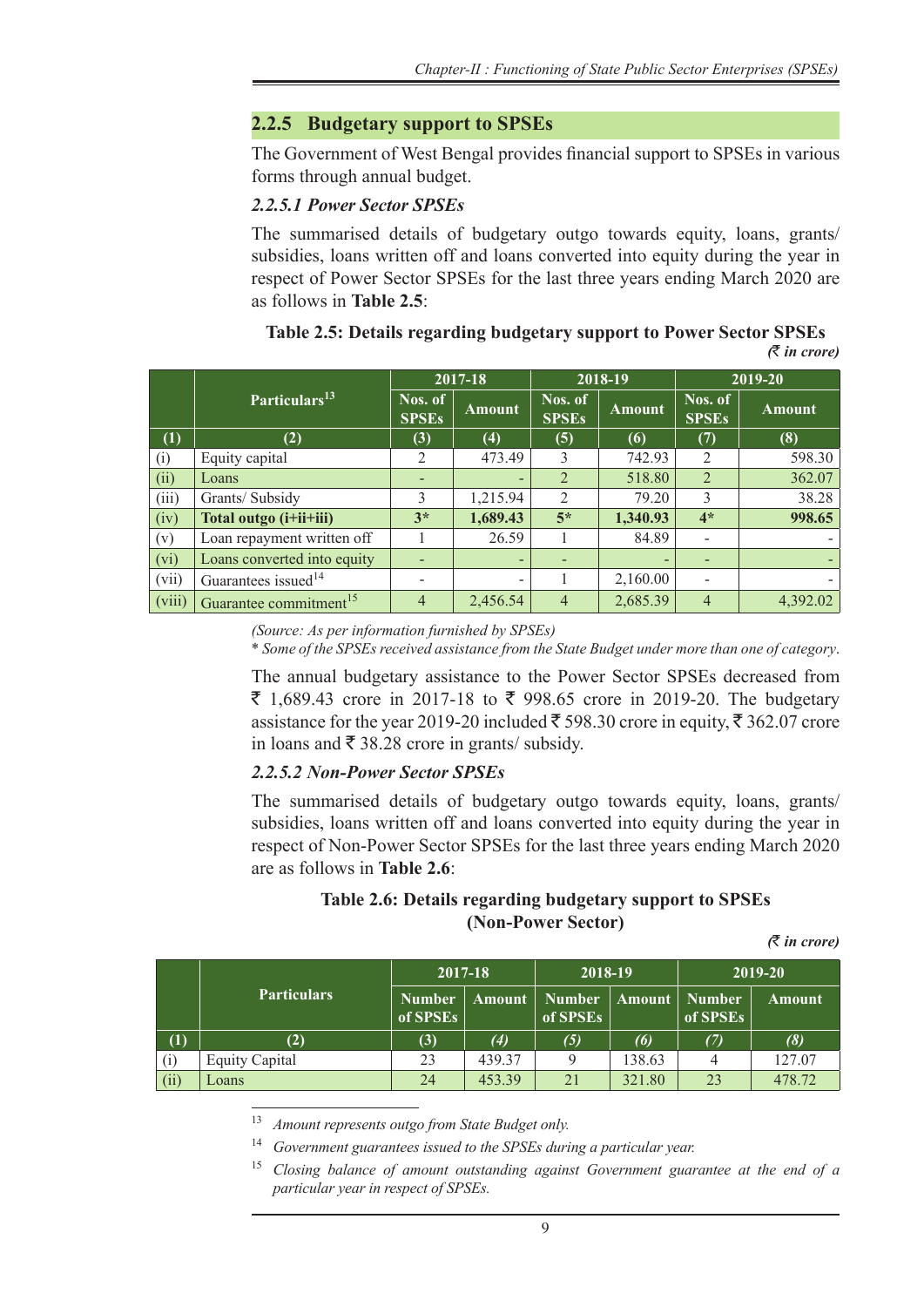|        |                                                   |                           | 2017-18          |                           | 2018-19       |                           | 2019-20       |  |
|--------|---------------------------------------------------|---------------------------|------------------|---------------------------|---------------|---------------------------|---------------|--|
|        | <b>Particulars</b>                                | <b>Number</b><br>of SPSEs | <b>Amount</b>    | <b>Number</b><br>of SPSEs | <b>Amount</b> | <b>Number</b><br>of SPSEs | <b>Amount</b> |  |
| (1)    | (2)                                               | (3)                       | $\left(4\right)$ | (5)                       | (6)           | (7)                       | (8)           |  |
| (iii)  | Grants/ Subsidy                                   | 31                        | 1,968.89         | 15                        | 1,341.48      | 17                        | 945.77        |  |
| (iv)   | Total outgo ( <i>i</i> + <i>ii</i> + <i>iii</i> ) | $38*$                     | 2,861.65         | $34*$                     | 1,801.91      | 27                        | 1,551.56      |  |
| (v)    | Loan repayment written off                        | 2                         | 3.77             | 11                        | 334.29        |                           |               |  |
| (vi)   | Loans converted into equity                       |                           | 13.24            |                           |               |                           |               |  |
| (vii)  | Guarantees issued                                 |                           |                  |                           |               |                           |               |  |
| (viii) | Guarantee Commitment <sup>16</sup>                | $\overline{7}$            | 2,443.52         | 7                         | 2,510.12      | 9                         | 1,858.07      |  |

*(Source: As per information furnished by SPSEs)* 

\**Some of the SPSEs received assistance from the State Budget under more than one of category.*

The annual budgetary assistance to SPSEs declined from  $\bar{\tau}$  2,861.65 crore 2017-18 to ₹1,551.56 crore in 2019-20. This included ₹127.07 crore as equity,  $\bar{\xi}$  478.72 crore as loans and  $\bar{\xi}$  945.77 crore as grants/ subsidy. The subsidy/ grants given by the State Government in 2019-20 were primarily to the Transport Sector ( $\bar{\tau}$  682.73 crore) for renovation of buses, purchase of spare parts, and other administrative expenses.

## **2.2.6 Guarantee Commission**

The State Government provides guarantees to SPSEs to draw financial assistance from banks and financial institutions. The SPSEs are liable to pay guarantee commission to GoWB at the rate of one per cent per annum on the amount outstanding against guarantees issued.

## *2.2.6.1 Power Sector SPSEs*

During the year, no fresh guarantee was issued. The outstanding dues towards guarantee commission of DPL and WBSEDCL was  $\bar{\tau}$  45.09 crore and ₹ 15.98 crore, respectively, as on March 2020. Moreover, WBSETCL had not even charged guarantee commission of  $\bar{\bar{\xi}}$  5.40 crore in their financial statements up to 2019-20. Similar information for WBPDCL was not available.

## *2.2.6.2 Non-Power Sector SPSEs*

The State Government also provides guarantees to SPSEs to draw financial assistance from banks and financial institutions. The SPSEs are liable to pay guarantee commission to GoWB at the rate of one *per cent per annum* on the amount outstanding against guarantees issued. During the past three years, no fresh guarantee was issued. The guarantee commitments decreased by 23.96 *per cent* from ₹ 2,443.52 crore in 2017-18 to ₹ 1,858.07 crore in 2019-20. Further, the outstanding guarantees commission from nine Non-Power sector SPSEs stood at  $\bar{\mathfrak{c}}$  18.58 crore, against which only  $\bar{\mathfrak{c}}$  10.08 crore was included in the books of accounts as on March 2020.

## **2.2.7 Analysis of Long-term Loans of the SPSEs**

Analysis of the long-term loans of the SPSEs which had leverage during 2015‑16 to 2019-20 was carried out to assess the ability of the companies to service the debt owed by the companies to the Government, banks and other financial institutions. This is assessed through the interest coverage ratio and debt turnover ratio.

<sup>16</sup> *Closing balance of Government guarantee in respect of PSUs at the end of a particular year*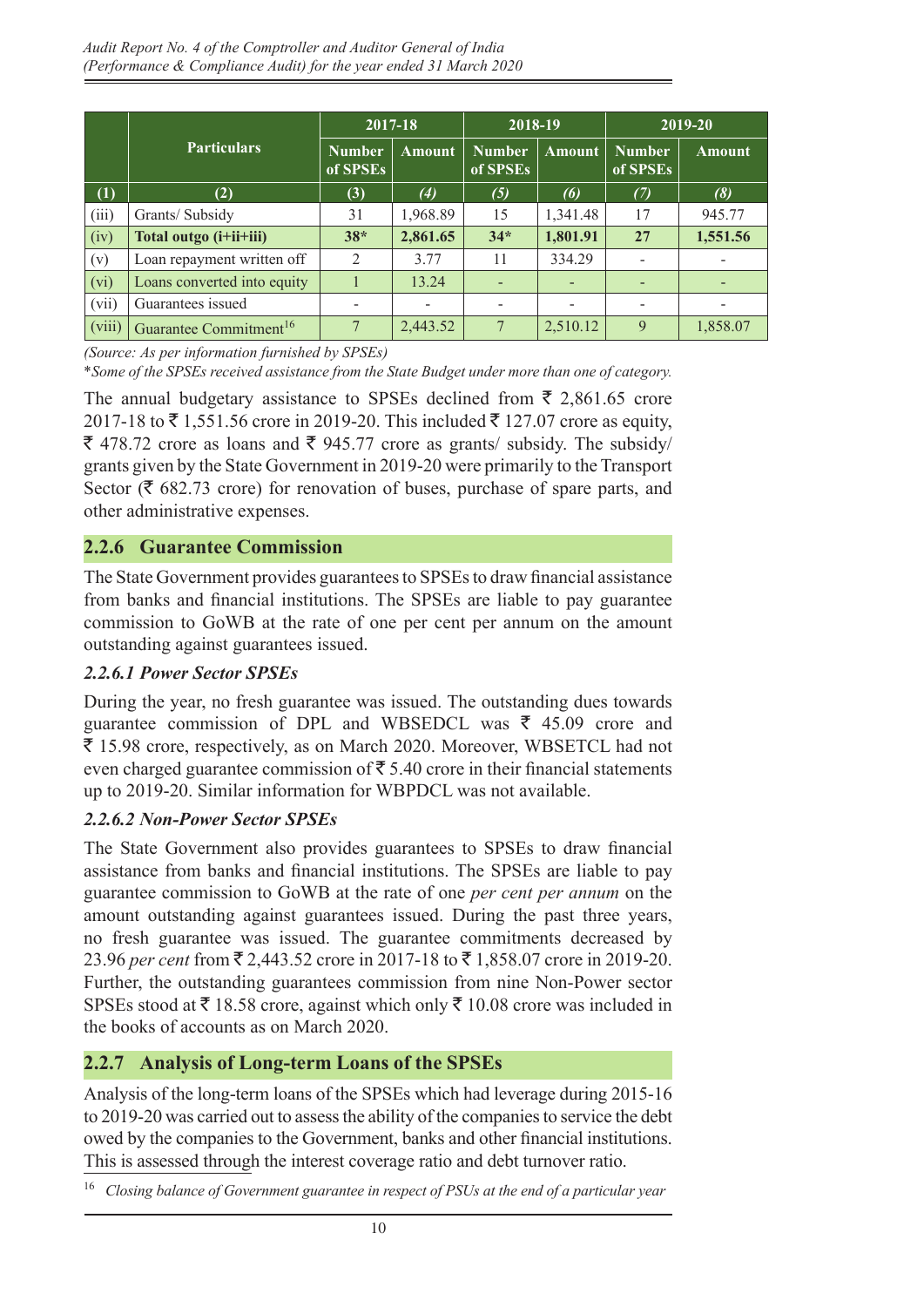## *2.2.7.1 Interest Coverage Ratio of Power Sector SPSEs*

Interest coverage ratio is used to determine the ability of a SPSE to pay interest on outstanding debt and is calculated by dividing earnings before interest and taxes (EBIT) of a SPSE by interest expenses of the same period. The lower the ratio, the lesser is the ability of the SPSE to pay interest on debt. An interest coverage ratio below one indicates that the SPSE is not generating sufficient revenues to meet its expenses on interest. The details of interest coverage ratio (ICR) in respect of Power Sector SPSEs having interest burden during the period from 2015-16 to 2019-20 are given in **Table 2.7**:

| <b>Year</b> | <b>Earnings</b><br>before interest<br>and tax<br>(EBIT) | <b>Interest</b> | <b>Number of SPSEs</b><br>having liability<br>of loans from<br><b>Government and</b><br><b>Banks and other</b><br>financial<br><i>institutions</i> | <b>Number</b><br>of SPSEs<br>having<br>interest<br>coverage<br>ratio more<br>than 1 | <b>Number of SPSEs</b><br>having interest<br>coverage ratio less than |
|-------------|---------------------------------------------------------|-----------------|----------------------------------------------------------------------------------------------------------------------------------------------------|-------------------------------------------------------------------------------------|-----------------------------------------------------------------------|
| (1)         | (2)                                                     | (3)             | (4)                                                                                                                                                | (5)                                                                                 | (6)                                                                   |
| 2015-16     | 2,766.65                                                | 2,612.27        | 4                                                                                                                                                  | 3                                                                                   |                                                                       |
| 2016-17     | 3,025.53                                                | 3,134.91        | 4                                                                                                                                                  | 2                                                                                   | $\overline{2}$                                                        |
| 2017-18     | 3,014.95                                                | 3,117.14        | 4                                                                                                                                                  | $\mathfrak{D}$                                                                      | $\mathfrak{D}$                                                        |
| 2018-19     | 3,147.35                                                | 3,140.11        | 5                                                                                                                                                  | $\mathcal{E}$                                                                       | $\overline{2}$                                                        |
| 2019-20     | 4,146.80                                                | 3,127.31        |                                                                                                                                                    | 4                                                                                   |                                                                       |

| Table 2.7: Interest Coverage Ratio relating to Power Sector SPSEs |  |  |
|-------------------------------------------------------------------|--|--|
|-------------------------------------------------------------------|--|--|

*(*` *in crore)*

*(*` *in crore)*

*(Source: Compiled based on latest available accounts of SPSEs for the respective years)*

Of the five Power Sector SPSEs having liability of loans from Government as well as banks and other financial institutions during 2019-20, four SPSEs had interest coverage ratio of more than one. Remaining one SPSE had interest coverage ratio below one, indicating that it could not generate sufficient revenues to meet its expenses on interest during the period.

## *2.2.7.2 Debt Turnover Ratio of Power Sector SPSEs*

During the last five years, $17$  the compounded annual growth of debt was (‑) 0.89 *per cent* while turnover of working Power Sector SPSEs recorded compounded annual growth of 5.81 *per cent.* Consequently, the debt turnover ratio improved from 0.84 in 2015-16 to 0.54 in 2019-20 as given in **Table 2.8**:

## **Table 2.8: Debt Turnover Ratio relating to the State SPSEs**

|                                                                       |           |           |           |                | $\cup$ <i>in crore)</i> |
|-----------------------------------------------------------------------|-----------|-----------|-----------|----------------|-------------------------|
| <b>Particulars</b>                                                    | 2015-16   | 2016-17   | 2017-18   | 2018-19        | 2019-20                 |
| Debt from Government and others<br>(Banks and Financial Institutions) | 21,122.96 | 18,338.74 | 17.995.79 | 17,390.89      | 18,689.15               |
| Turnover                                                              | 25,158.28 | 29,348.48 | 31,773.99 | 33,310.76      | 34,558.17               |
| Debt-Turnover Ratio                                                   | 0.84:1    | 0.62:1    | $0.57-1$  | $0.52 \cdot 1$ | 0.54:1                  |

*(Source: Compiled based on information received from SPSEs)*

The debt-turnover ratio ranged between 0.84 and 0.52 during this period.

 $^{17}$  *Base year 2014-15 – debt: ₹ 19,544.71 crore, turnover: ₹ 26,056.63 crore.*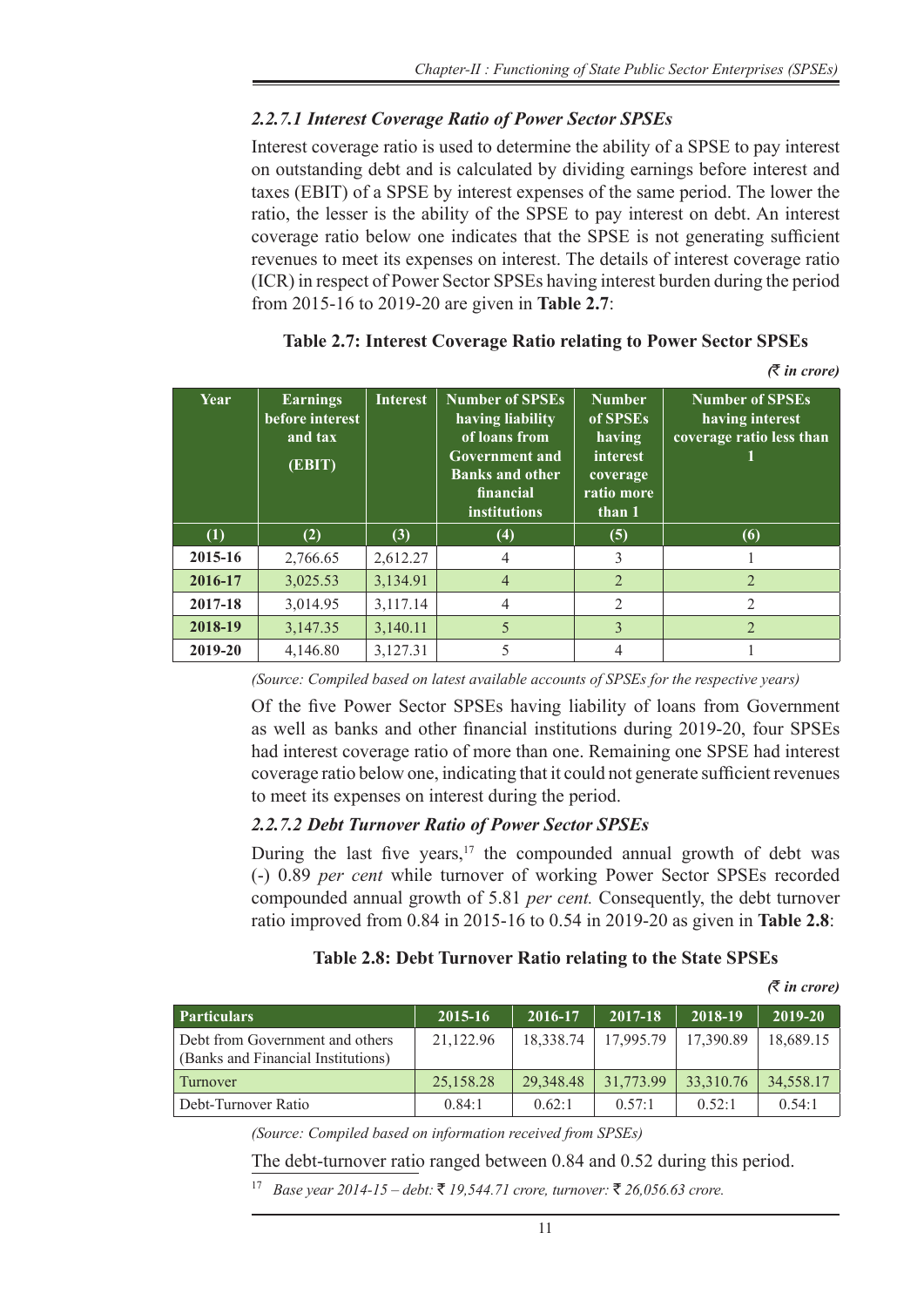## *2.2.7.3 Interest Coverage Ratio of Non-Power Sector SPSEs*

Interest coverage ratio is used to determine the ability of a SPSE to pay interest on outstanding debt and is calculated by dividing earnings before interest and taxes (EBIT) of a SPSE by interest expenses of the same period. The lower the ratio, the lesser is the ability of the SPSE to pay interest on debt. An interest coverage ratio below one indicates that the SPSE is not generating sufficient revenues to meet its expenses on interest. The details of interest coverage ratio (ICR) in respect of Non-Power Sector SPSEs having interest burden during the period from 2015-16 to 2019-20 are given in **Table 2.9**:

## **Table 2.9: Interest Coverage Ratio relating to SPSEs in the Non-Power Sector**

|             |                                                         |                 |                                                                                                                             | $\cup$ in crorer                                                                     |                                                                               |
|-------------|---------------------------------------------------------|-----------------|-----------------------------------------------------------------------------------------------------------------------------|--------------------------------------------------------------------------------------|-------------------------------------------------------------------------------|
| <b>Year</b> | <b>Earnings</b><br>before<br>interest and<br>tax (EBIT) | <b>Interest</b> | <b>Number of SPSEs</b><br>having liability of loans<br>from Government,<br><b>Banks and other</b><br>financial institutions | Number of<br><b>SPSEs having</b><br><i>interest</i><br>coverage ratio<br>more than 1 | Number of<br><b>SPSEs having</b><br>interest<br>coverage ratio<br>less than 1 |
| (1)         | (2)                                                     | (3)             | $\left( 4\right)$                                                                                                           | (5)                                                                                  | (6)                                                                           |
| 2015-16     | 830.20                                                  | 526.93          | 43                                                                                                                          | 26                                                                                   | 17                                                                            |
| 2016-17     | 413.47                                                  | 593.76          | 42                                                                                                                          | 18                                                                                   | 24                                                                            |
| 2017-18     | 67.73                                                   | 559.37          | 37                                                                                                                          | 17                                                                                   | 20                                                                            |
| 2018-19     | 1,755.56                                                | 1,002.90        | 35                                                                                                                          | 15                                                                                   | 20                                                                            |
| 2019-20     | 858.04                                                  | 1,123.36        | 35                                                                                                                          | 20                                                                                   | 15                                                                            |

 $(F : \mathcal{L} \cup \mathcal{L} \cup \mathcal{L} \cup \mathcal{L} \cup \mathcal{L} \cup \mathcal{L} \cup \mathcal{L} \cup \mathcal{L} \cup \mathcal{L} \cup \mathcal{L} \cup \mathcal{L} \cup \mathcal{L} \cup \mathcal{L} \cup \mathcal{L} \cup \mathcal{L} \cup \mathcal{L} \cup \mathcal{L} \cup \mathcal{L} \cup \mathcal{L} \cup \mathcal{L} \cup \mathcal{L} \cup \mathcal{L} \cup \mathcal{L} \cup \mathcal{L} \cup \mathcal{L} \cup \mathcal{L} \cup \mathcal{L} \cup \math$ 

*(Source: Compiled based on latest finalised Accounts received from SPSEs)*

Of the 35 working Non-Power SPSEs having liability of loans during 2019-20, 20 SPSEs had interest coverage ratio of more than one whereas remaining 15 SPSEs had interest coverage ratio below one. This indicates that these 15 SPSEs could not generate sufficient revenues to meet their expenses on interest during the period.

## *2.2.7.4 Debt Turnover Ratio*

During the last five years, the turnover of the 39 working SPSEs with borrowings in Non-Power Sector recorded compounded annual growth of 8.35 *per cent* while the compounded annual growth of debt was (-) 10.71 *per cent* due to which the debt turnover ratio improved from 1.62 in 2015-16 to 0.28 in 2019 -20 as given in **Table 2.10**:

## **Table 2.10: Debt Turnover Ratio relating to the SPSEs in the Non-Power Sector**

|                                                                       |             |          |           | $\bar{\mathcal{R}}$ in crore) |           |
|-----------------------------------------------------------------------|-------------|----------|-----------|-------------------------------|-----------|
| Particulars <sup>18</sup>                                             | $2015 - 16$ | 2016-17  | 2017-18   | 2018-19                       | 2019-20   |
| Debt from Government and others<br>(Banks and Financial Institutions) | 6,731.11    | 4,122.03 | 4,229.80  | 5, 143.22                     | 5,407.65  |
| Turnover                                                              | 4,167.37    | 4,285.30 | 11,058.04 | 17,953.65                     | 19,247.65 |
| Debt-Turnover Ratio                                                   | 1.62:1      | 0.96:1   | 0.38:1    | 0.29:1                        | 0.28:1    |

*(Source: Compiled based on latest finalised Accounts received from SPSEs)*

<sup>18</sup> *Turnover and debts of SPSEs having loan liability for the year 2014-15 is*  $\bar{\xi}$  12,883.63 *crore*  $and$  ₹ 9.528.64 *crore*.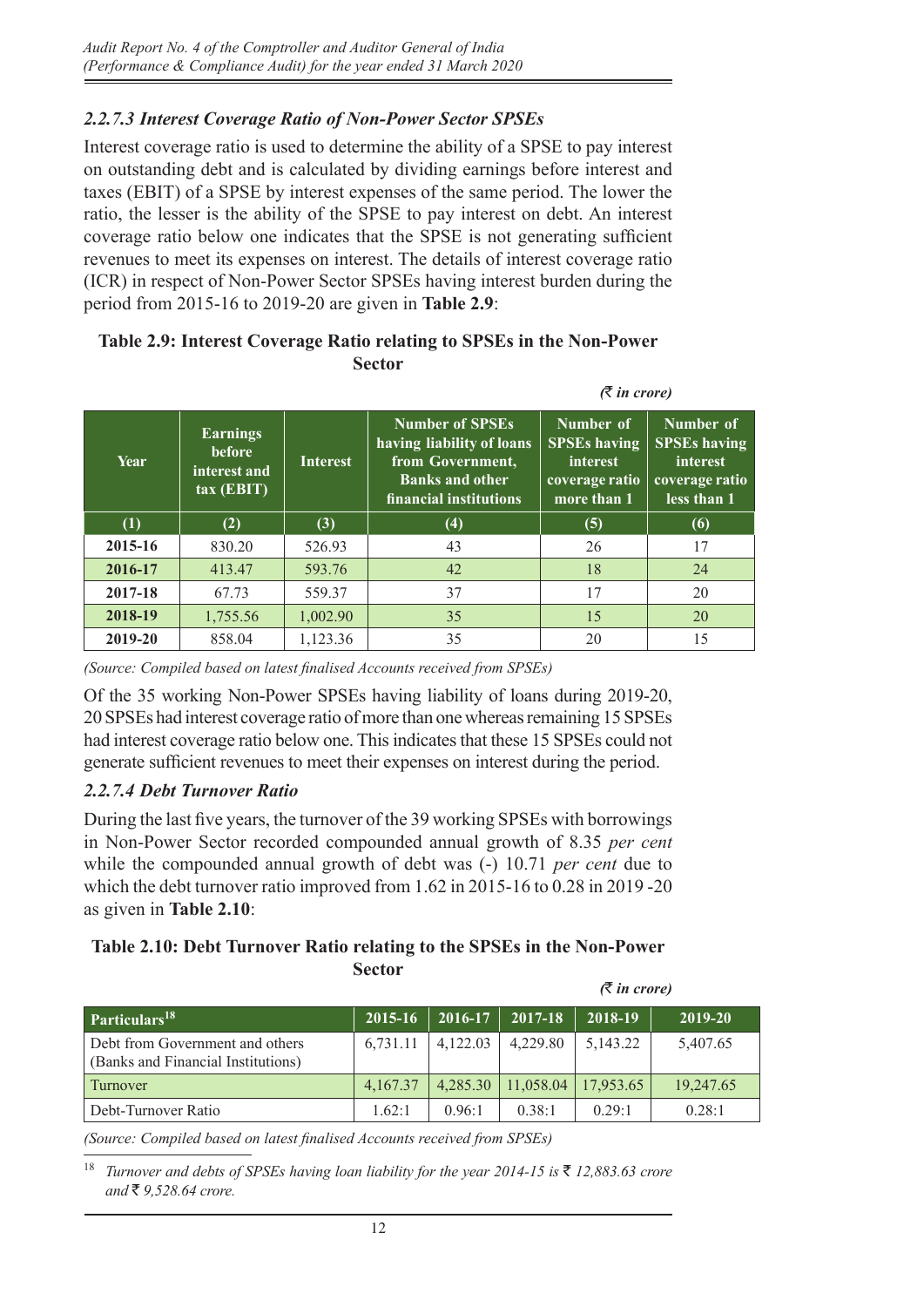The debt-turnover ratio ranged between 0.28 and 1.62 during this period.

## **2.3 Return from Government Companies and Statutory Corporations**

## **2.3.1 Performance of Power Sector SPSEs**

The financial position and working results of the six Power Sector SPSEs as per their latest finalised accounts as on 30 September 2020 are detailed in *Appendix-7.*

The performance of a company is traditionally assessed through percentage of turnover to Gross State Domestic Product (GSDP), return on investment, return on equity and return on capital employed.

#### *2.3.1.1 Percentage of turnover to GSDP*

The details of turnover of Power Sector SPSEs as per their latest available accounts and GSDP of West Bengal for a period of five years ending March 2020 are shown in **Table 2.11**:

## **Table 2.11: Details of Turnover of Power Sector SPSEs** *vis-à-vis* **GSDP of WB**

|                                                     |            |           |           |           | $(3 \nvert n \text{ error})$ |
|-----------------------------------------------------|------------|-----------|-----------|-----------|------------------------------|
| <b>Particulars</b>                                  | 2015-16    | 2016-17   | 2017-18   | 2018-19   | 2019-20                      |
| (1)                                                 | (2)        | (3)       | (4)       | (5)       | (6)                          |
| Turnover of Power Sector<br><b>SPSEs</b>            | 25,158.28  | 29,348.48 | 31,773.99 | 33,310.76 | 34,558.17                    |
| Percentage change of<br>turnover over previous year | $(-)$ 3.45 | 16.66     | 8.26      | 4.84      | 3.74                         |
| GSDP of West Bengal                                 | 7,97,300   | 8,79,167  | 10,20,858 | 11,77,586 | 13, 14, 529                  |
| Percentage change of GSDP<br>over previous year     | 11.03      | 10.27     | 16.12     | 15.35     | 11.63                        |
| Percentage of turnover to<br>GSDP of West Bengal    | 3.16       | 3.34      | 3.11      | 2.83      | 2.63                         |

*(Source: Compiled based on turnover figures of SPSEs and GSDP figures as per information in previous Audit Report and the Finance Accounts, Volume-I, 2019-20, GoWB)*

In 2019-20, the turnover of the SPSEs relative to GSDP was 2.63 *per cent* and had marginally decreased over the years 2015-20. The compounded annual growth19 of GSDP was 12.85 *per cent* during last five years, while in the same period, the turnover of Power Sector SPSEs recorded lower compounded annual growth of 5.81 *per cent*, leading to decrease in share of turnover of these SPSEs to the GSDP from 3.16 *per cent* in 2015-16 to 2.63 *per cent* in 2019-20.

## *2.3.1.2 Return on investment*

The overall position of profits earned/ $losses^{20}$  incurred by the State SPSEs during 2015-16 to 2019-20, as per the latest finalised accounts till 30 September of the respective years, is depicted below in **Chart 2.1**:

<sup>&</sup>lt;sup>19</sup> *Rate of Compounded Annual Growth [[{(Value of 2019-20/Value of 2014-15)<sup>* $\land$ *</sup>(1/5 years)} - 1]\*100] where turnover and GSDP for the year 2014-15 was*  $\bar{\xi}$  26,056.63 *crore and* 

<sup>`</sup> *7,18,082 crore respectively.*

<sup>20</sup> *Figures are as per the latest financial statements of the respective years.*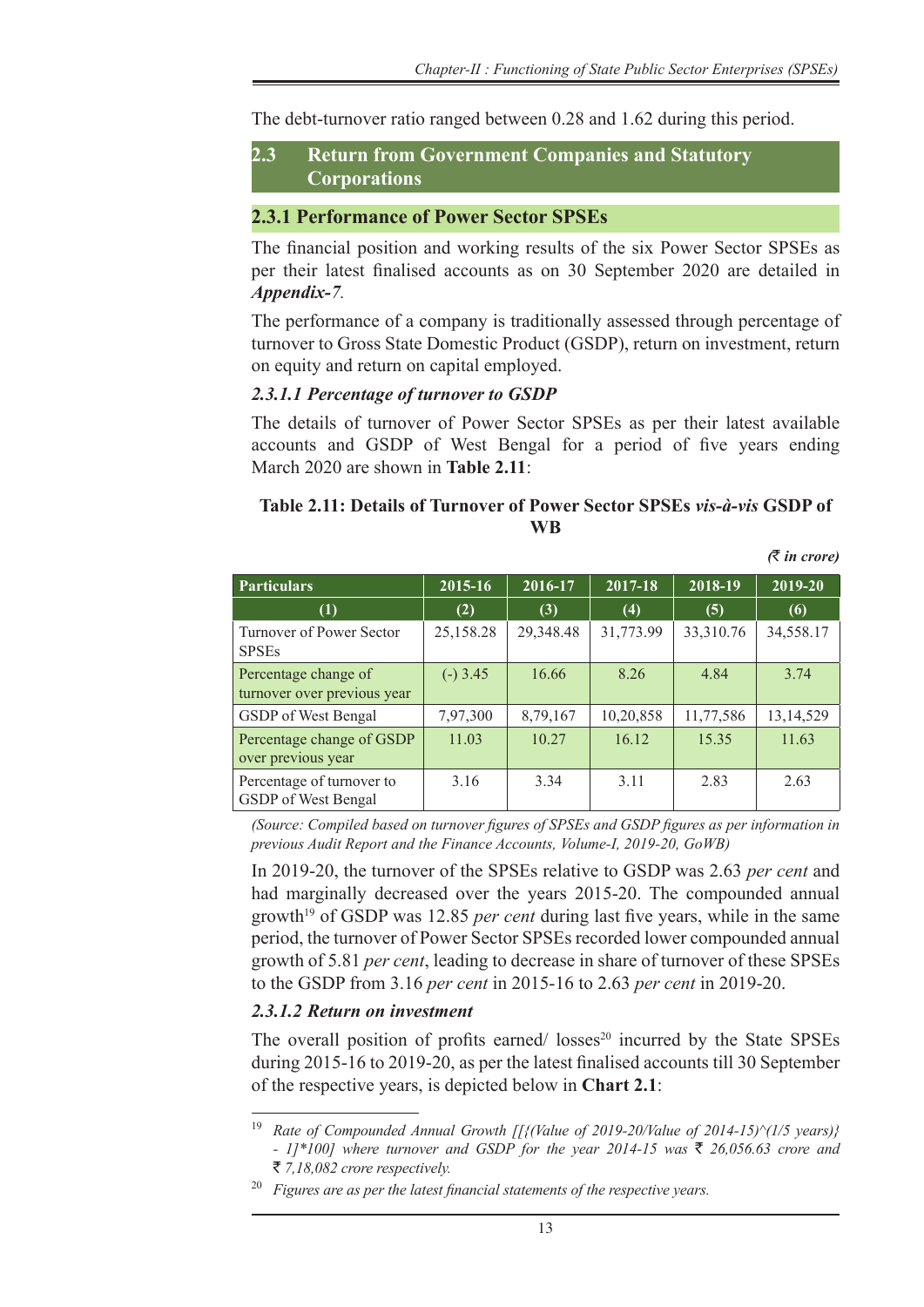



*(Source: As per latest accounts as of 30 September following the respective financial years)*

The aggregate profit of  $\bar{\tau}$  153.44 crore earned by the Power Sector SPSEs in 2015-16 turned to losses during 2016‑17 to 2019‑20 and again returned to profits of  $\bar{\mathfrak{g}}$  887.89 crore in 2019-20. This was mainly due to sharp rise in profits of West Bengal State Electricity Distribution Company Limited from loss of  $\bar{\xi}$  45.22 crore in 2018-19 to profit of  $\bar{\xi}$  567.37 crore in 2019-20. This was mainly due to accounting for  $\bar{\tau}$  2,900.73 crore as "Income Receivable through Regulatory Mechanism" in 2019-20 as against  $\bar{\tau}$  1,340.92 crore in the preceding year. These amounts were booked on the presumption that favourable orders for the full amount will be available. Further, The Durgapur Projects Limited reduced its losses from ₹ 591.22 crore in 2017-18 to ₹ 166.58 crore in 2018-19, as per latest finalised accounts till 30 September 2020.

As per latest finalised accounts till September 2020, four Power Sector SPSEs earned total profit of  $\bar{\tau}$  1,054.49 crore, while the remaining two SPSEs incurred losses of  $\bar{\tau}$  166.60 crore as detailed in *Appendix-7*. The top profit earning companies were West Bengal State Electricity Distribution Company Limited  $(3567.37 \text{ crore})$  West Bengal State Electricity Transmission Company Limited  $(\bar{\mathbf{\mathsf{z}}} 386.38$  crore) and West Bengal Power Development Corporation Limited  $(\bar{\mathcal{F}}$  99.61 crore), with maximum loss incurred by The Durgapur Projects Limited  $({\bar{\mathcal{R}}} 166.58$  crore).

## *2.3.1.3 Erosion of Net Worth/ capital*

Net worth means the sum total of the paid-up capital and free reserves and surplus minus accumulated losses and deferred revenue expenditure. Essentially, it is a measure of what an entity is worth to the shareholders and is also referred to as shareholders' funds. A negative net worth indicates that the entire investment by the shareholders has been wiped out by accumulated losses and deferred revenue expenditure. **Table 2.12** indicates total paid up capital, total free reserves, total surpluses, total accumulated losses and net worth of the working Power Sector SPSEs during the period 2015-16 to 2019-20: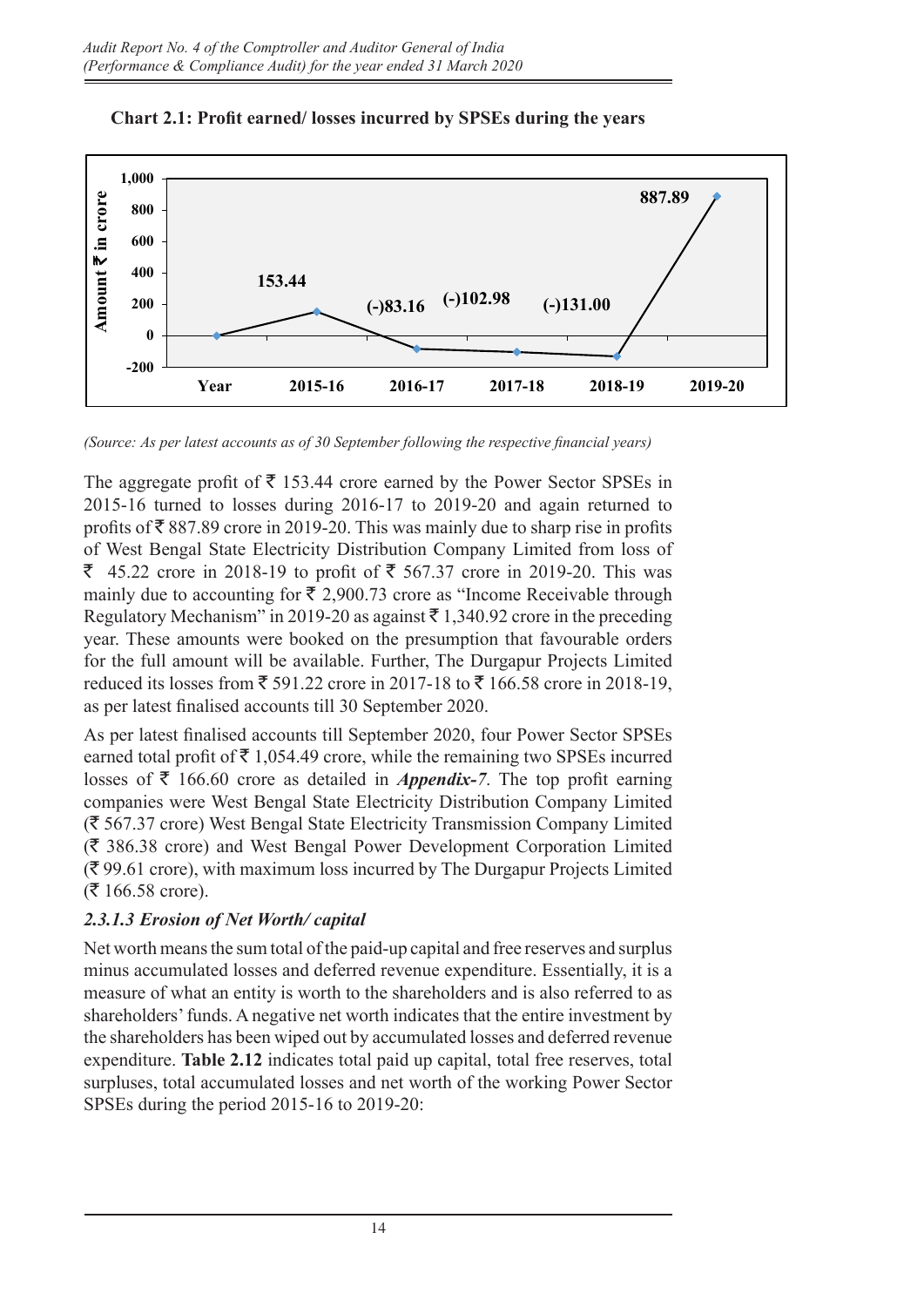| Year    | No. of SPSEs | Paid up<br>Capital | <b>Free Reserves</b><br>& Surplus | <b>Accumulated profits</b><br>$(+)/$ losses $(-)$ | Net worth         |
|---------|--------------|--------------------|-----------------------------------|---------------------------------------------------|-------------------|
| (1)     | (2)          | (3)                | $\left( 4\right)$                 | (5)                                               | $(6)=(3)+(4)+(5)$ |
| 2015-16 | 6            | 10,751.79          | 2,110.38                          | 1,128.11                                          | 13,990.28         |
| 2016-17 |              | 11,066.18          | 2,286.00                          | 1,277.41                                          | 14,629.59         |
| 2017-18 | 7            | 11,539.67          | 2,700.95                          | (-) 766.44                                        | 13,474.18         |
| 2018-19 | 6            | 11,583.45          | 3,125.74                          | $(-) 1,764.89$                                    | 12,944.30         |
| 2019-20 | 6            | 12,109.32          | 3,466.68                          | $(-) 1,894.85$                                    | 13,681.15         |

## **Table 2.12: Net Worth of working Power Sector SPSEs**

*(*` *in crore)*

*(Source: Compiled based on latest available accounts of SPSEs)*

As can be seen, the combined net worth of the working SPSEs was positive during the five-year period. The net worth has decreased marginally from ₹ 13,990.28 crore in 2015-16 to ₹ 13,681.15 crore in 2019-20 due to increase in accumulated losses.

Moreover, the accumulated losses of three of the six Power Sector SPSEs aggregating to  $\bar{\tau}$  3,182.69 crore as per their latest finalised accounts, exceeded their total paid-up capital of  $\bar{\tau}$  1,820.38 crore. This resulted in negative net worth of  $\bar{\tau}$  1,362.31 crore for The Durgapur Projects Limited, West Bengal Green Energy Development Corporation Limited and Bengal Birbhum Coalfields Limited.

## *2.3.1.4 Payment of dividend by profit earning SPSEs*

The GoWB has not formulated any dividend policy. None of the Power Sector SPSEs had declared dividends since incorporation, although two Power Sector SPSEs had earned profits in all five years from 2015-16 to 2019-20.

## **2.3.2 Performance of SPSEs (Non-Power Sector)**

The financial position and working results of the 79 SPSEs (Non‑Power Sector) as per their latest finalised accounts as on 30 September 2020 are detailed in *Appendix-7.* Their performance is analysed from the latest finalised accounts of SPSEs as of 30 September of the following year for each of the last five financial years ending 31 March 2020 and discussed hereafter.

The performance of a company is traditionally assessed through percentage of turnover to GSDP, return on investment, return on equity and return on capital employed.

## *2.3.2.1 Percentage of turnover to GSDP*

Table 2.13 provides the details of turnover of SPSEs (Non-Power Sector) and GSDP of West Bengal for a period of five years ending March 2020:

## **Table 2.13: Details of Turnover of Non-Power SPSEs** *vis-à-vis* **GSDP of West Bengal**

| <b>Particulars</b>                                  | 2015-16     | 2016-17  | 2017-18   | 2018-19    | $2019 - 20$ |
|-----------------------------------------------------|-------------|----------|-----------|------------|-------------|
| Turnover                                            | 5.202.68    | 5.923.62 | 12.126.13 | 19.642.308 | 21.126.21   |
| Percentage change of turnover over<br>previous year | $(-) 62.22$ | 13.86    | 104.71    | 61.98      | 7.55        |

*(*` *in crore)*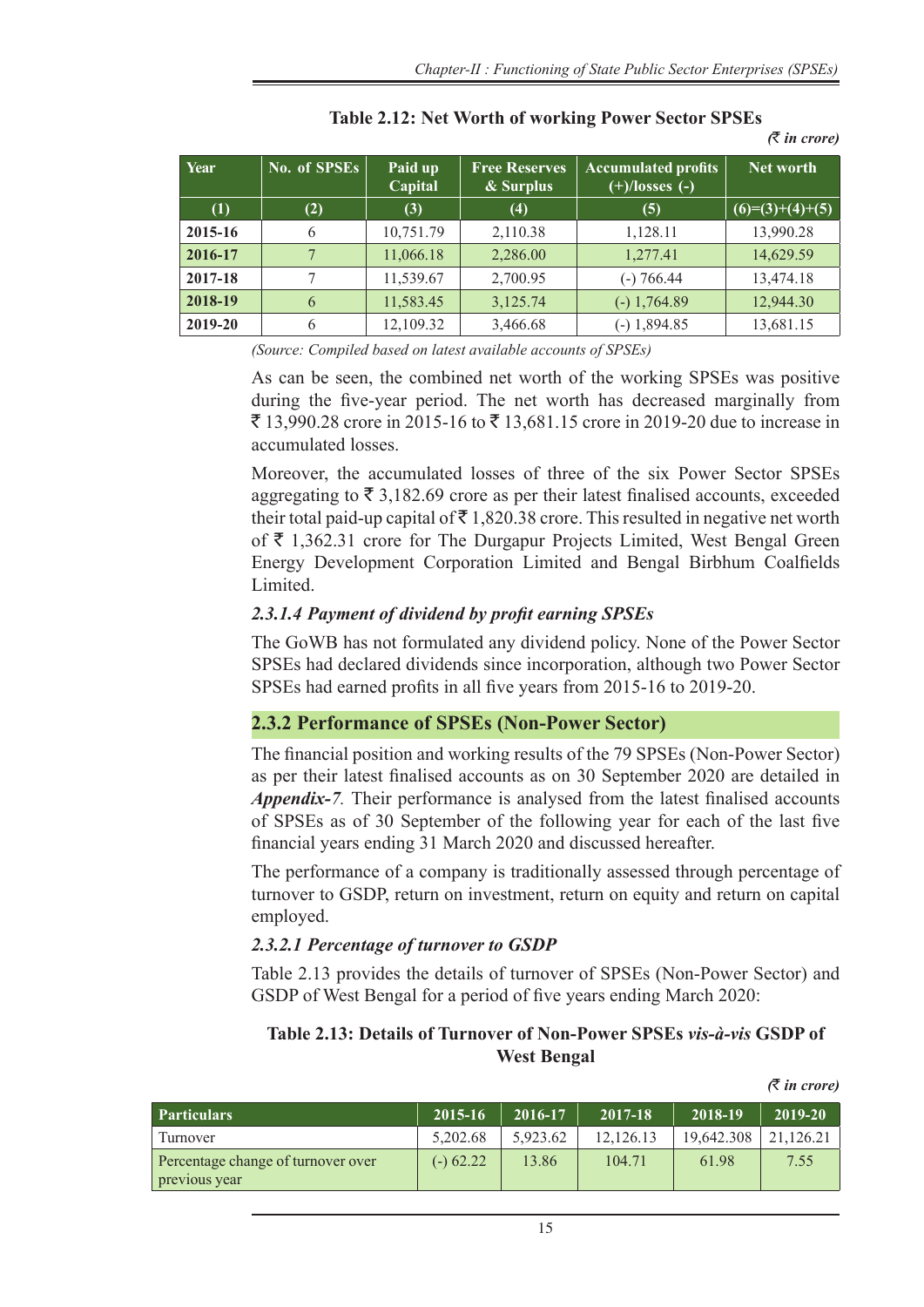| <b>Particulars</b>                               | 2015-16  | 2016-17  | 2017-18   | 2018-19   | 2019-20     |
|--------------------------------------------------|----------|----------|-----------|-----------|-------------|
| GSDP of West Bengal                              | 7,97,300 | 8,79,167 | 10,20,858 | 11,77,586 | 13, 14, 529 |
| Percentage change of GSDP over<br>previous year  | 11.03    | 10.27    | 16.12     | 15.35     | 11.63       |
| Percentage of turnover to GSDP of West<br>Bengal | 0.65     | 0.67     | 1.19      | 1.67      | 1.61        |

*(Source: Compiled based on turnover figures of SPSEs and GSDP figures as per information in previous Audit Reports and the Finance Accounts, Volume-I, 2019-20 GoWB)*

The turnover of these SPSEs increased significantly from 2015-16 to 2019-20 by 306.06 *per cent* mainly due to sharp rise in the turnover of West Bengal State Beverages Corporation Limited and West Bengal Essential Commodities Supply Corporation Limited of  $\bar{\tau}$  13,541.45 crore and  $\bar{\tau}$  2,814.04 crore, respectively. The Compounded Annual Growth Rate (CAGR)<sup>21</sup> of State GSDP was 12.85 *per cent* during last five years, while the corresponding CAGR for turnover of Non-Power SPSEs was 8.93 *per cent*.

## *2.3.2.2 Return on Investment*

Rate of Real Return on Investment is the percentage of profit or loss to the Present Value (PV) of total investment. The overall position of profits earned/ losses incurred by all 79 SPSEs (Non-Power Sector) during 2015-16 to 2019-20 is depicted below in **Chart 2.2**:





*(Source: As per latest Accounts as of 30 September for respective financial years)*

The loss of  $\bar{z}$  402.31 crore incurred by these SPSEs in 2015-16 turned into profit of  $\bar{\xi}$  289.93 crore in 2019-20. The aggregate profits in 2019–20 decreased from the previous year ( $\bar{\mathfrak{c}}$  487.42 crore) mainly due to profit of  $\bar{\mathfrak{c}}$  60.39 crore earned by South Bengal State Transport Corporation (SBSTC) in the previous year turning into loss of  $\bar{\xi}$  94.93 crore in the current year.

As per latest finalised accounts of 59 working SPSEs till September 2020, 29 SPSEs earned aggregate profit of  $\bar{\tau}$  1,332.69 crore and 30 SPSEs incurred aggregate losses of  $\overline{5}$  778.10 crore. The remaining one<sup>22</sup> SPSE had not submitted

<sup>&</sup>lt;sup>21</sup> *Rate of Compounded Annual Growth ((value of 2019-20/value of 2014-15)*  $\land$  ((1/5 years-1) \* *100) where turnover and GSDP for the year 2014-15 was* ` *13,770.12 crore and* ` *7,18,082 crore respectively.*

<sup>22</sup> *New Town Kolkata Green Smart City Corporation Limited has not submitted initial accounts till 30 September 2020.*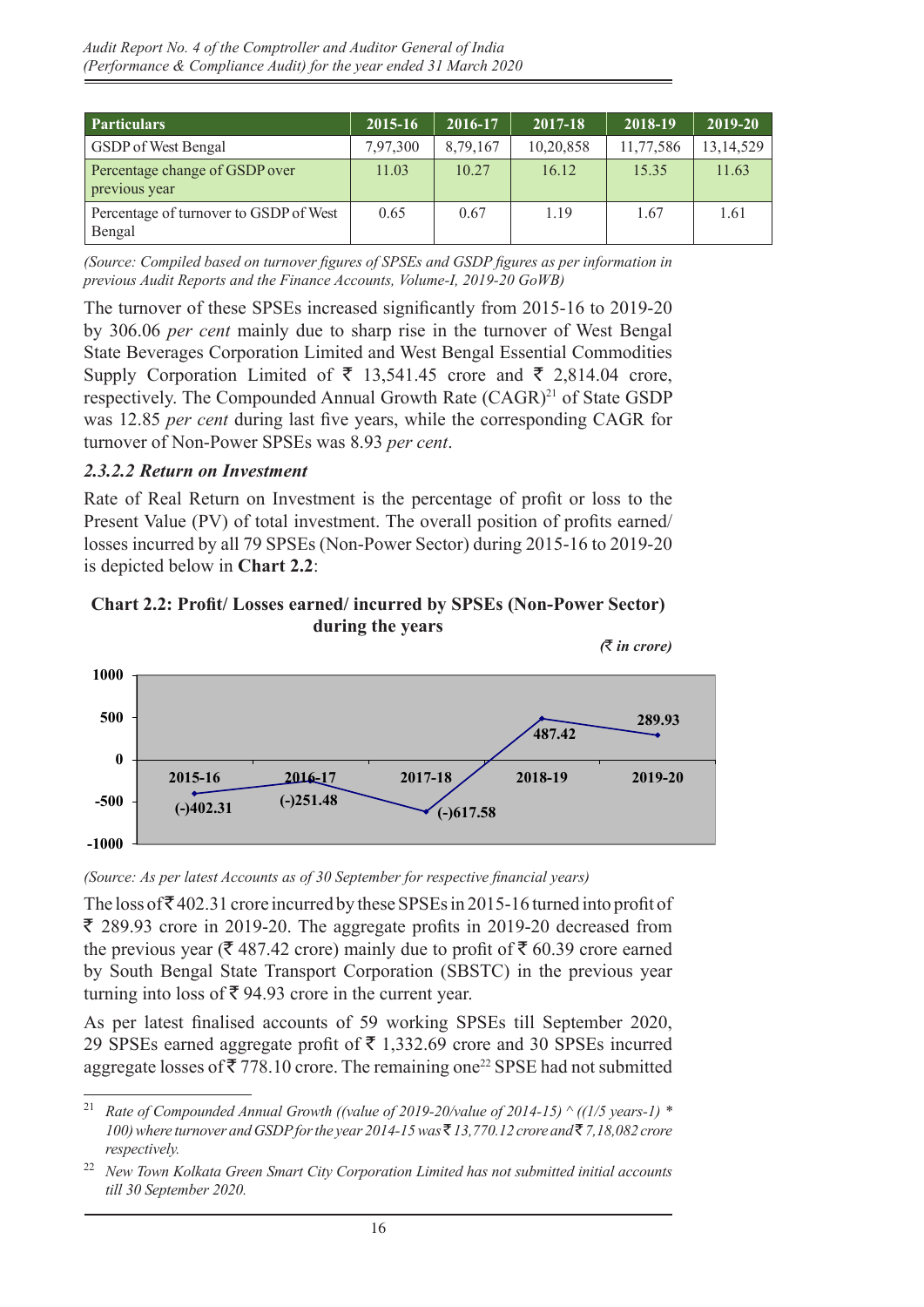its first accounts till September 2020. The working results of each SPSEs as per its latest available accounts is given in *Appendix-7*. Besides West Bengal Industrial Development Corporation Limited ( $\bar{\tau}$  885.27 crore), the other top profit earning company was West Bengal State Beverages Corporation Limited  $(\bar{\mathbf{\mathcal{R}}} 80.30 \text{ core})$ . The major contributors to the losses, other than SBSTC, were West Bengal Transport Corporation Limited ( $\bar{\tau}$  188.92 crore) and West Bengal Surface Transport Corporation Limited ( $\bar{\mathfrak{F}}$  89.98 crore).

## *2.3.2.3 Erosion of Net worth/ capital*

Net worth means the sum total of the paid-up capital and free reserves and surplus minus accumulated losses and deferred revenue expenditure. Essentially, it is a measure of what an entity is worth to the shareholders and is also referred to as shareholders' funds. A negative net worth indicates that the entire investment by the shareholders has been wiped out by accumulated losses and deferred revenue expenditure. The aggregate paid-up capital (including share application money), free reserves and surpluses of 59 working SPSEs in the Non-Power Sector as per their latest accounts were  $\bar{\tau}$  3,860.87 crore and  $\bar{\tau}$  81.65 crore, respectively while accumulated losses was  $\bar{\tau}$  5,890.62 crore resulting in negative net worth of  $\bar{\tau}$  1,948.10 crore. The net worth of each State SPSE (Non-Power) is given at *Appendix-7*.

**Table 2.14** below indicates total paid up capital, total free reserves, surpluses, accumulated losses and net worth of the working SPSEs during the period 2015-16 to 2019-20:

| Year    | No. of<br>$SPSEs*$ | Paid up Capital<br>(including share)<br>application money) | <b>Free</b><br><b>Reserves</b> | <b>Surplus</b>           | <b>Accumulated</b><br>losses | <b>Net Worth</b>         |
|---------|--------------------|------------------------------------------------------------|--------------------------------|--------------------------|------------------------------|--------------------------|
| (1)     | (2)                | (3)                                                        | (4)                            | (5)                      | (6)                          | $7=(3)+(4)+(5)$ -<br>(6) |
| 2015-16 | 64                 | 3,058.13                                                   | 30.28                          |                          | 4,298.77                     | $(-) 1,210.36$           |
| 2016-17 | 65                 | 3,376.93                                                   | 35.20                          |                          | 4,834.09                     | $(-)$ 1,421.96           |
| 2017-18 | 63                 | 3,546.60                                                   | 40.20                          |                          | 6,956.91                     | $(-)$ 3,370.11           |
| 2018-19 | 58                 | 3,570.91                                                   | 68.16                          | $\overline{\phantom{0}}$ | 5,854.81                     | $(-)$ 2,215.74           |
| 2019-20 | 59                 | 3,860.87                                                   | 81.65                          |                          | 5,890.62                     | $(-) 1,948.10$           |

## **Table 2.14: Net Worth of working SPSEs in Non-Power Sector**

*(*` *in crore)*

*(Source: Compiled based on latest finalised Accounts received from SPSEs)*

\* *SPSEs which had not submitted their first accounts since inception have been excluded.*

As can be seen from the table, the combined net worth of the working SPSEs was negative during the five-year period. The net worth has improved from 2017-18 to 2019-20; by  $\left(\text{-}\right)$   $\overline{\left(\text{-}1,422.01\right)}$  crore, due to increase in share capital and profits of the Finance Sector.

## *2.3.2.4 Dividend Payout to Equity*

The GoWB has not formulated any dividend policy. Out of 59 working SPSEs, 29 SPSEs earned profits during the year 2019-20, of which only two<sup>23</sup> SPSEs

<sup>23</sup> *Saraswaty Press Limited (*` *1.32 crore) and West Bengal Text Book Corporation (P) Limited (*` *0.02 crore) a subsidiary of Saraswaty Press Limited.*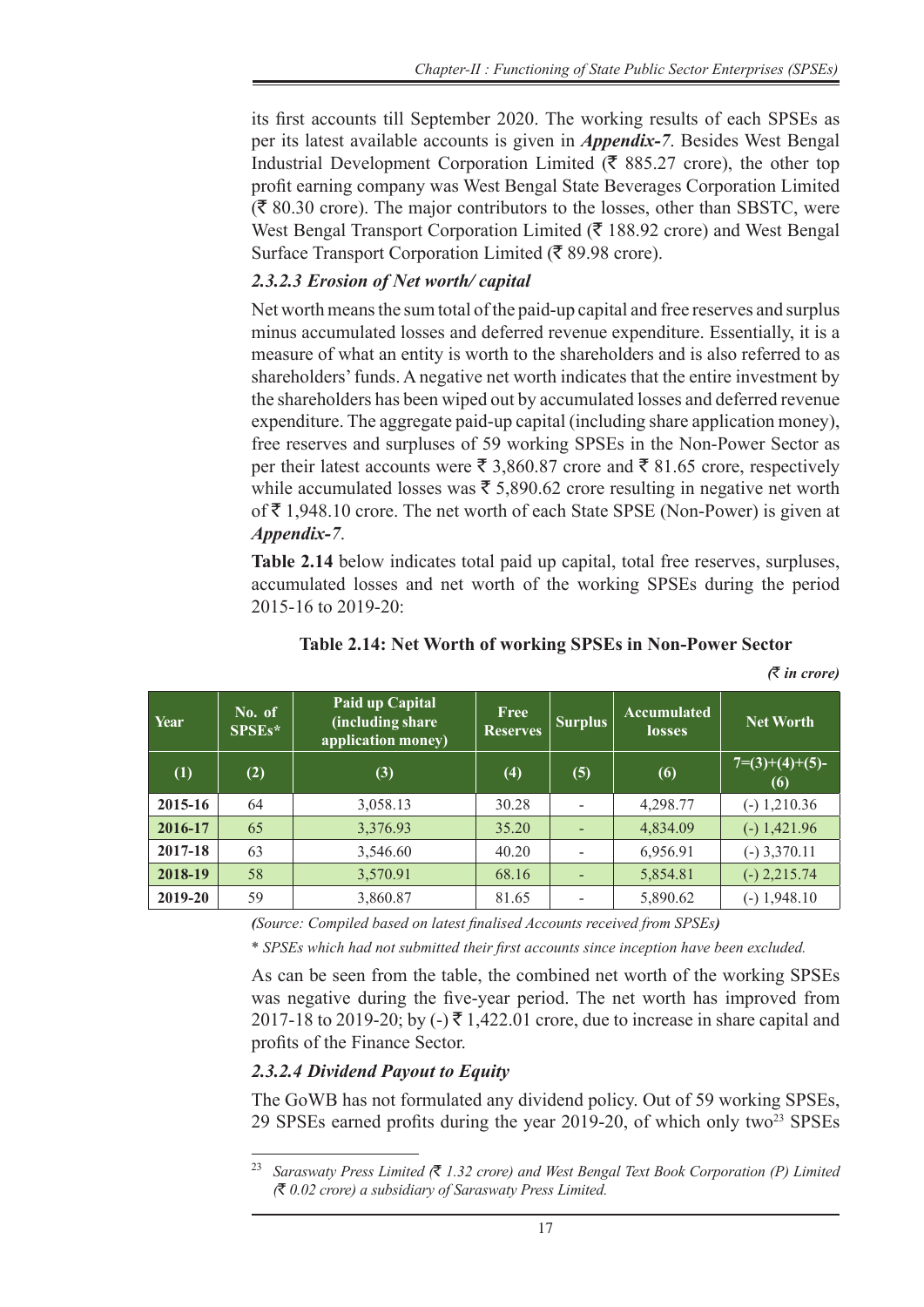paid dividend of  $\bar{\tau}$  1.34 crore during 2019-20. Dividend Payout to Equity by working SPSEs is shown in following table.

#### **Table 2.15: Dividend Payout to Equity of the SPSEs during 2015-16 to 2019-20** *(*` *in crore)*

| Year    |                        | <b>Total working SPSEs</b><br>with equity infused<br>by GoWB, GoI and<br>others | <b>Working SPSEs which</b><br>earned profits during the<br>year |                     | SPSEs which declared/paid<br>dividend during the year |                                                     | <b>Dividend</b><br>Payout to<br><b>Equity Ratio</b> |
|---------|------------------------|---------------------------------------------------------------------------------|-----------------------------------------------------------------|---------------------|-------------------------------------------------------|-----------------------------------------------------|-----------------------------------------------------|
|         | No. of<br><b>SPSEs</b> | <b>Total Equity</b>                                                             | No. of<br><b>SPSEs</b>                                          | <b>Total Equity</b> | No. of<br><b>SPSEs</b>                                | <b>Dividend</b><br>declared/paid by<br><b>SPSEs</b> | (in per cent)                                       |
| (1)     | (2)                    | (3)                                                                             | (4)                                                             | (5)                 | (6)                                                   | (7)                                                 | $\sqrt{(8)} = (7)/(5)^*100$                         |
| 2015-16 | 64                     | 3,058.13                                                                        | 37                                                              | 2,602.89            | 4                                                     | 0.62                                                | 0.02                                                |
| 2016-17 | 65                     | 3,423.17                                                                        | 38                                                              | 2,118.00            | 6                                                     | 0.63                                                | 0.03                                                |
| 2017-18 | 63                     | 3,546.60                                                                        | 36                                                              | 1,643.31            | 4                                                     | 0.71                                                | 0.04                                                |
| 2018-19 | 58                     | 3,570.91                                                                        | 30                                                              | 1,602.69            | 3                                                     | 1.17                                                | 0.08                                                |
| 2019-20 | 59                     | 3,860.87                                                                        | 29                                                              | 1,773.51            | $\overline{2}$                                        | 1.34                                                | 0.08                                                |

*(Source: Compiled based on latest finalised Accounts received from SPSEs)*

The Dividend Payout to Equity Ratio during 2015-16 to 2019-20 was nominal at 0.02 *per cent* to 0.08 *per cent* only.

## **2.4 Operating efficiency of Government Companies and Statutory Corporations**

The profitability of SPSEs is ascertained through three ratios, namely, Rate of Real Return (RORR) on Investment, Rate of Return on Equity or Shareholders' Funds and Rate of Return on Capital Employed as discussed below.

## **2.4.1 Profitability of Power Sector SPSEs**

## *2.4.1.1 Rate of Real Return (RORR) on the basis of historical cost of investment*

Rate of Real Return on Investment is the percentage of profit or loss to the historical or Present Value (PV) of total investment. For the purpose of calculation of the RORR the total figure of investment in working Power Sector SPSEs by the Government of West Bengal, Government of India and others has been arrived at by considering equity, interest free loans and grants as well as subsidies for operational  $&$  management purpose.

As on 31 March 2020, equity of the GoWB, GoI and others in these six SPSEs aggregated to  $\overline{\xi}$  12,871.06 crore and grants as well as subsidies for operational and management expenses adding up to  $\bar{\mathfrak{g}}$  6,133.37 crore. The entire outstanding long-term loans of  $\bar{\tau}$  19,555.96 crore were interest-bearing. Thus, the aggregate investment in these SPSEs on the basis of historical cost stood at ₹ 19,004.43 crore (₹ 12,871.06 crore + ₹ 6,133.37 crore). The rate of real return on investment on the basis of historical cost of investment in the Power Sector for the period 2015-16 to 2019‑20 is given in **Table 2.16**: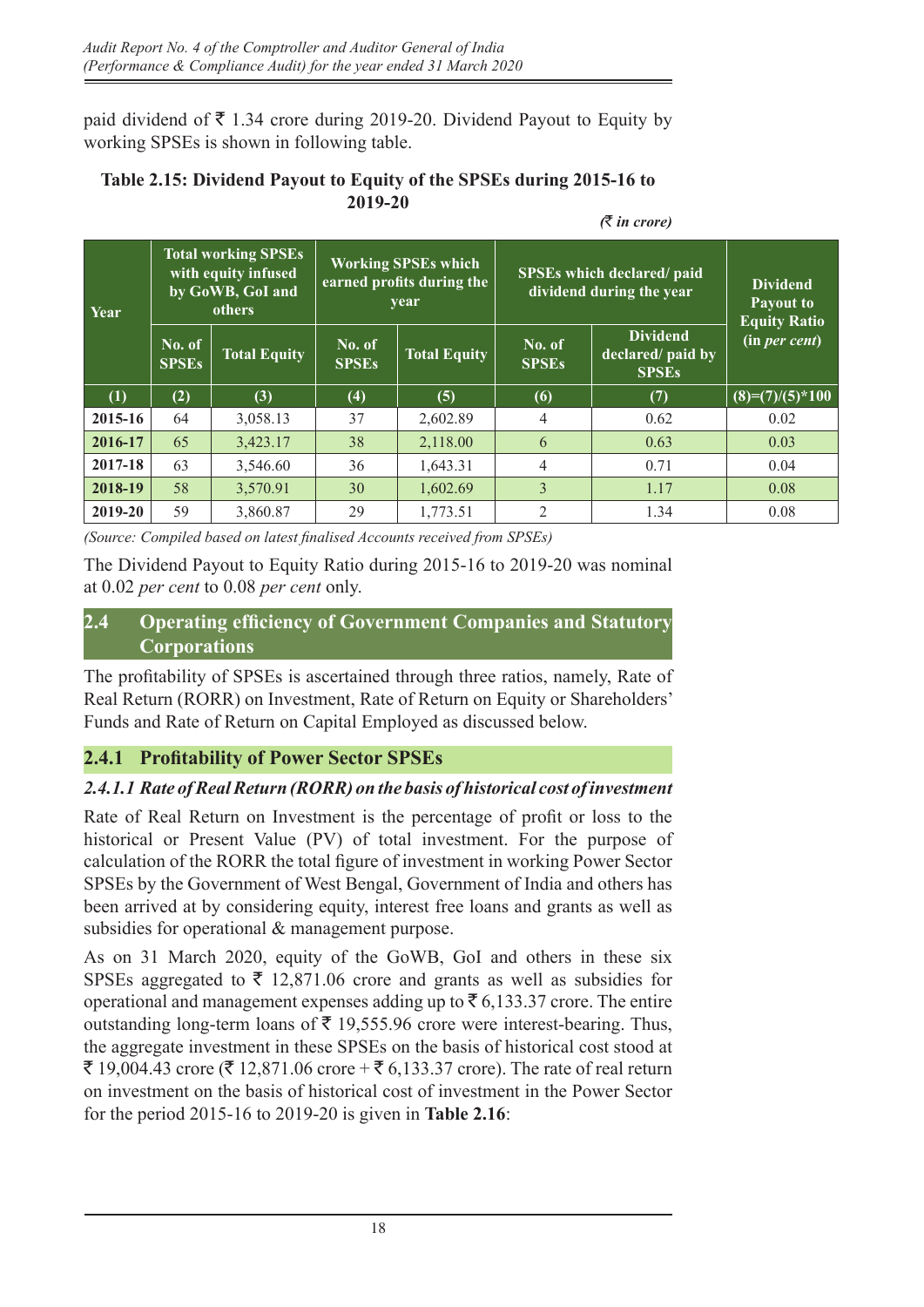| Year    | <b>Total</b><br><b>Earnings</b><br>for the | Investment in the form of equity, interest free loans and grants/<br>subsidies for operational & management expenses on historical cost | <b>Rate of Real</b><br><b>Return on</b><br>investment on |                                                    |                   |                                   |  |
|---------|--------------------------------------------|-----------------------------------------------------------------------------------------------------------------------------------------|----------------------------------------------------------|----------------------------------------------------|-------------------|-----------------------------------|--|
|         | year                                       | <b>Government of</b><br><b>West Bengal</b>                                                                                              | Government of<br>India                                   | <b>Funds invested</b><br><b>Total</b><br>by others |                   |                                   |  |
| (1)     | (2)                                        | (3)                                                                                                                                     | (4)                                                      | (5)                                                | $(6)=(3)+(4)+(5)$ | $(7)=\{(2)/(6)\}^*$<br><b>100</b> |  |
| 2015-16 | 153.44                                     | 12,416.07                                                                                                                               | 21.77                                                    | 14.86                                              | 12,452.70         | 1.23                              |  |
| 2016-17 | $(-) 83.16$                                | 16,259.07                                                                                                                               | 21.77                                                    | 14.86                                              | 16,295.70         | $(-) 0.51$                        |  |
| 2017-18 | $(-)$ 102.98                               | 17,488.98                                                                                                                               | 31.93                                                    | 14.96                                              | 17,535.87         | $(-) 0.59$                        |  |
| 2018-19 | $(-)$ 131.00                               | 18,307.48                                                                                                                               | 55.25                                                    | 5.10                                               | 18,367.83         | $(-) 0.71$                        |  |
| 2019-20 | 887.89                                     | 18,944.08                                                                                                                               | 55.25                                                    | 5.10                                               | 19,004.43         | 4.67                              |  |

## **Table 2.16: Annual Rate of Real Return on Investment on historical cost basis**

*(*` *in crore)*

*(Source: Compiled based on information received from SPSEs)*

It would be seen from the above table that the rate of return in the Power Sector was positive in two years *viz.* 2015-16 and 2019‑20. This was mostly due to jump in profits of WBSEDCL from loss of  $\overline{5}$  25.29 crore in 2015-16 to profit of ₹ 567.37 crore in 2019-20.

In terms of the revised Tariff Policy of January 2016, under 'business as usual' conditions, no Regulatory Assets should be created. Moreover, outstanding Regulatory Assets along with their carrying cost should be recovered within seven years. It was seen that the regulatory assets<sup>24</sup> of WBSEDCL had risen from  $\bar{\mathcal{F}}$  4,439.29 crore as of 31 March 2016 to  $\bar{\mathcal{F}}$  15,519.14 crore as of 31 March 2020, *i.e.,* an increase of almost 3.5 times. This led to stretched liquidity and rise in receivables, with health of WBSEDCL deteriorating.

## *2.4.1.2 Return on Investment on the basis of Present Value of Investment*

Traditional calculation of return based only on the basis of historical cost ignores the present value of money. Calculating RORR on the basis of PV is a more adequate assessment. During the five-year period from 2015-16 to 2019-20, these SPSEs had positive rate of real return on investment only in 2015-16 and 2019‑20. Therefore, for the years 2015-16 and 2019‑20, ROI could be calculated and depicted on the basis of PV.

The PV of the total investment in these six SPSEs was computed on the following assumptions:

• The equity infused minus disinvestment has been reckoned as investment for calculating the rate of real return on investments. Further, interest free long-term loans and assistance as grants/ subsidies have been considered as investment infusion. In case of either repayment of loans by the SPSEs or their subsequent conversion to equity/ interest bearing loans, the PV was calculated on the reduced balances of interest free loans over the period.

<sup>24</sup> *Regulatory assets are recognized costs incurred by DISCOMs that are deferred for recovery through future tariff changes. Annual performance review (APR) of WBSEDCL for 2013‑14 was approved by WBERC in July 2021, while approval of APRs for subsequent years from 2014-15 was pending.*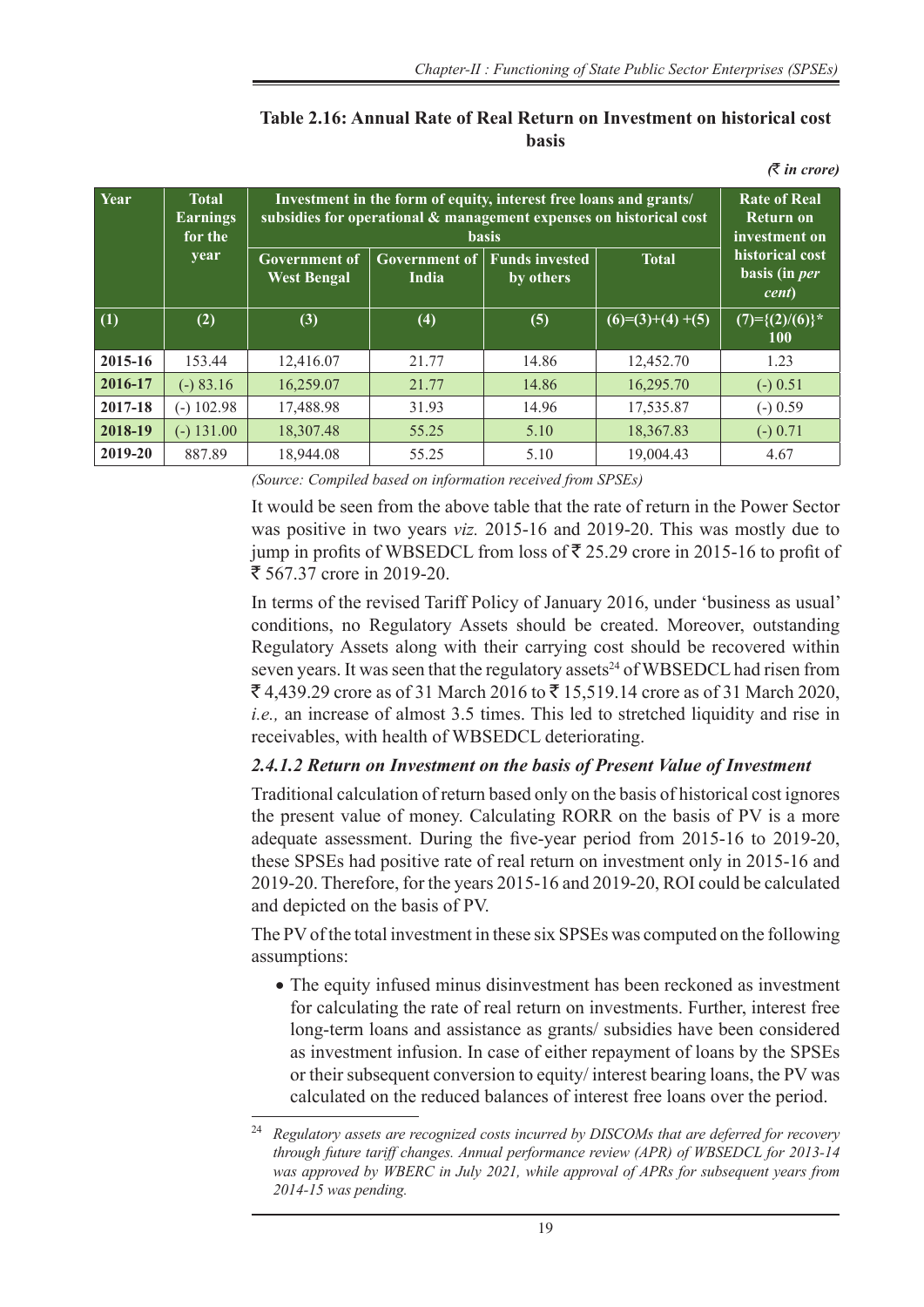• The average rate of interest on government borrowings for the financial year<sup>25</sup> concerned was adopted as compounded rate for arriving at present value since they represent the cost incurred towards investment of funds for the year and, therefore, considered as the minimum expected rate of return on investments.

The investment by the GoWB, GoI and others in the working Power Sector SPSEs at the end of the year 2019-20 was  $\bar{\tau}$  19,004.43 crore consisting of equity ( $\bar{\tau}$  12,871.06 crore) and grants/ subsidies ( $\bar{\tau}$  6,133.37 crore). The PV of funds infused by the GoWB, GoI and others up to 31 March 2020 amounted to  $\bar{5}69,213.50$  crore.

As the working Power Sector SPSEs earned profits only during the years 2015-16 and 2019‑20, comparison at historical cost and at present value is given in **Table 2.17**:

|             |                                                    |                                                                                                                                                                        |                                                             |                                                                                    | $($ $\mu$ $\mu$ $\sigma$ $\sigma$ $\sigma$                                       |
|-------------|----------------------------------------------------|------------------------------------------------------------------------------------------------------------------------------------------------------------------------|-------------------------------------------------------------|------------------------------------------------------------------------------------|----------------------------------------------------------------------------------|
| <b>Year</b> | <b>Total</b><br><b>Earnings</b><br>for the<br>year | <b>Total Investment in the</b><br>form of equity, interest<br>free loans and grants/<br>subsidies for operational<br>& management expenses<br>on historical cost basis | <b>RoRR</b> on<br>historical<br>cost basis (in<br>per cent) | <b>Present</b><br>value of<br>the total<br>investment<br>at the end<br>of the year | <b>RoRR</b> on<br>present<br>value of the<br><i>investments</i><br>(in per cent) |
| (1)         | (2)                                                | (3)                                                                                                                                                                    | $(4)=\{(2)/(3)\}$<br>$*100$                                 | (5)                                                                                | $6= {(2)}$<br>$(5)$ <sup>*</sup> 100                                             |
| 2015-16     | 153.44                                             | 12,452.70                                                                                                                                                              | 1.23                                                        | 37,501.81                                                                          | 0.41                                                                             |
| 2016-17     | $(-) 83.16$                                        | 16,295.70                                                                                                                                                              | $(-) 0.51$                                                  | 45, 143. 47                                                                        | $(-) 0.18$                                                                       |
| 2017-18     | $(-)$ 102.98                                       | 17,535.87                                                                                                                                                              | $(-) 0.59$                                                  | 50,107.68                                                                          | $(-) 0.21$                                                                       |
| 2018-19     | $(-) 131.00$                                       | 18,367.83                                                                                                                                                              | $(-) 0.71$                                                  | 63,652.60                                                                          | $(-) 0.21$                                                                       |
| 2019-20     | 887.89                                             | 19,004.43                                                                                                                                                              | 4.67                                                        | 69,213.50                                                                          | 1.24                                                                             |

 $(F$  *in quand* 

## **Table 2.17: Real Rate of Return on total investment on Present Value**

*(Source: Compiled based on information received from SPSEs)*

## *2.4.1.3 Return on Equity*

Shareholders' funds of a Company are calculated by adding paid‑up capital including share application money and free reserves net of accumulated losses and deferred revenue expenditure. Shareholders' funds are also known as equity. A positive shareholders' fund implies that the company has enough assets to cover its liabilities while negative shareholder equity means that liabilities exceed assets.

RoE computed in respect of Power Sector SPSEs, which have earned profit or incurred loss, as per their latest annual financial statements is detailed in the **Table 2.18**:

<sup>25</sup> *The average rate of interest on government borrowings was adopted from the Reports of the C&AG of India on State Finances (Government of West Bengal) for the concerned year wherein the average rate for interest paid = Interest Payment/ [(Amount of previous year's Fiscal Liabilities + Current year's Fiscal Liabilities)/2]\*100.*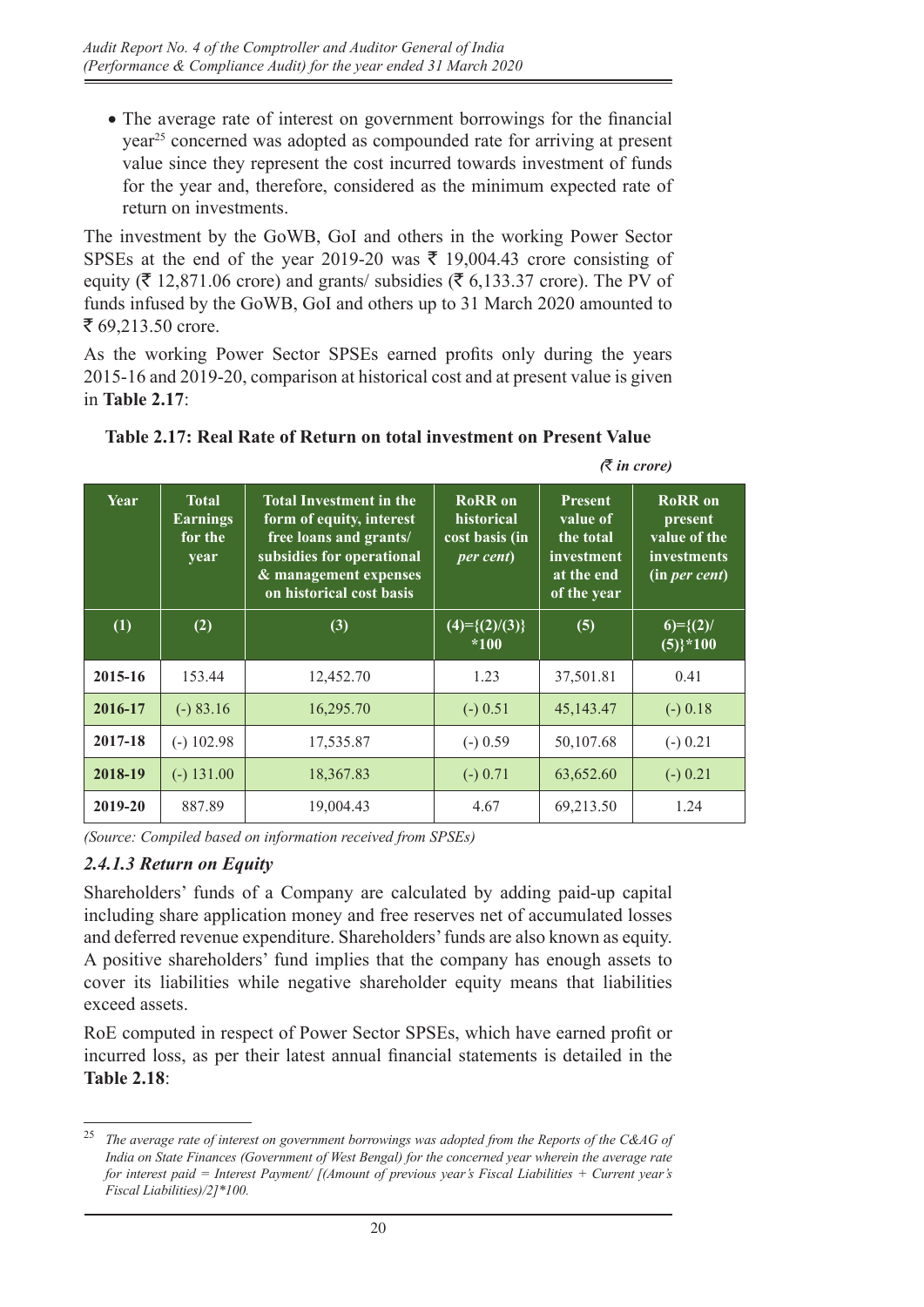|                          | Year    | No. of<br><b>SPSEs</b> | Net Profit/<br>(Loss) after tax | <b>Shareholders'</b><br>funds | RoE in per cent                                     |
|--------------------------|---------|------------------------|---------------------------------|-------------------------------|-----------------------------------------------------|
|                          | (1)     | (2)                    | (3)                             | (4)                           | $\overline{(5)} = \overline{\{(3)/(4)\} \cdot 100}$ |
|                          | 2015-16 | $\overline{4}$         | 481.16                          | 14,578.11                     | 3.30                                                |
|                          | 2016-17 | 3                      | 481.09                          | 13,336.24                     | 3.61                                                |
| <b>Profit</b><br>earning | 2017-18 | $\overline{4}$         | 475.22                          | 15,058.86                     | 3.16                                                |
|                          | 2018-19 | 3                      | 505.46                          | 12,328.20                     | 4.10                                                |
|                          | 2019-20 | $\overline{4}$         | 1,054.49                        | 15,038.46                     | 7.01                                                |
|                          | 2015-16 | $\overline{2}$         | $(-)$ 327.72                    | $(-) 587.83$                  |                                                     |
|                          | 2016-17 | $\overline{4}$         | $(-)$ 564.25                    | 1,293.35                      | 43.63                                               |
| Loss<br>incurring        | 2017-18 | $\overline{3}$         | $(-) 578.20$                    | 1,116.27                      | 51.80                                               |
|                          | 2018-19 | $\overline{3}$         | $(-) 636.46$                    | 616.10                        | 103.30                                              |
|                          | 2019-20 | $\overline{2}$         | $(-) 166.60$                    | $(-) 1,357.31$                |                                                     |
|                          | 2015-16 | 6                      | 153.44                          | 13,990.28                     | 1.10                                                |
|                          | 2016-17 | 7                      | $(-) 83.16$                     | 14,629.59                     | $(-) 0.57$                                          |
| <b>Total</b>             | 2017-18 | 7                      | $(-)$ 102.98                    | 13,474.18                     | $(-) 0.76$                                          |
|                          | 2018-19 | 6                      | $(-) 131.00$                    | 12,944.30                     | $(-) 1.01$                                          |
|                          | 2019-20 | 6                      | 887.89                          | 13,681.15                     | 6.49                                                |

**Table 2.18: Profit and loss wise Return on Equity on Power Sector SPSEs** *(*` *in crore)*

The Return on Equity of the loss incurring Power Sector SPSEs was not worked out for 2015-16 and 2019-20 as their net worth was negative. After 2015-16, SPSEs in Power Sector as a whole had posted significant profits in 2019‑20.

## *2.4.1.4 Return on Capital Employed*

Return on Capital Employed (RoCE) is a ratio that measures a company's profitability and the efficiency with which its capital is employed. RoCE is calculated by dividing a company's earnings before interest and taxes (EBIT) by the capital employed.<sup>26</sup>

The details of total RoCE of all the profit earning and loss incurring State SPSEs during the period from 2015-16 to 2019-20 are given in **Table 2.19**:

## **Table 2.19: Profit and Loss-wise Return on Capital Employed of Power Sector SPSEs**

|  |  | $(3 \nvert n \text{ core})$ |
|--|--|-----------------------------|
|--|--|-----------------------------|

|               | <b>Year</b> | No. of<br><b>SPSEs</b> | <b>EBIT</b> | Capital<br><b>Employed</b> | <b>RoCE</b><br>(in per cent)              |
|---------------|-------------|------------------------|-------------|----------------------------|-------------------------------------------|
|               | (1)         | (2)                    | (3)         | (4)                        | $\frac{1}{(5)} = \frac{1}{(3)/(4)} * 100$ |
| <b>Profit</b> | 2015-16     | $\overline{4}$         | 2,769.12    | 39,783.32                  | 6.96                                      |
| earning       | 2016-17     | 3                      | 1,557.10    | 22,882.98                  | 6.80                                      |
|               | 2017-18     | $\overline{4}$         | 1,709.54    | 21,575.18                  | 7.92                                      |
|               | 2018-19     | 3                      | 1,977.24    | 21,435.85                  | 9.22                                      |
|               | 2019-20     | 4                      | 3,976.36    | 30,661.82                  | 12.97                                     |

<sup>26</sup> *Capital employed = Paid up share capital + free reserves and surplus + long-term loans accumulated losses - deferred revenue expenditure.*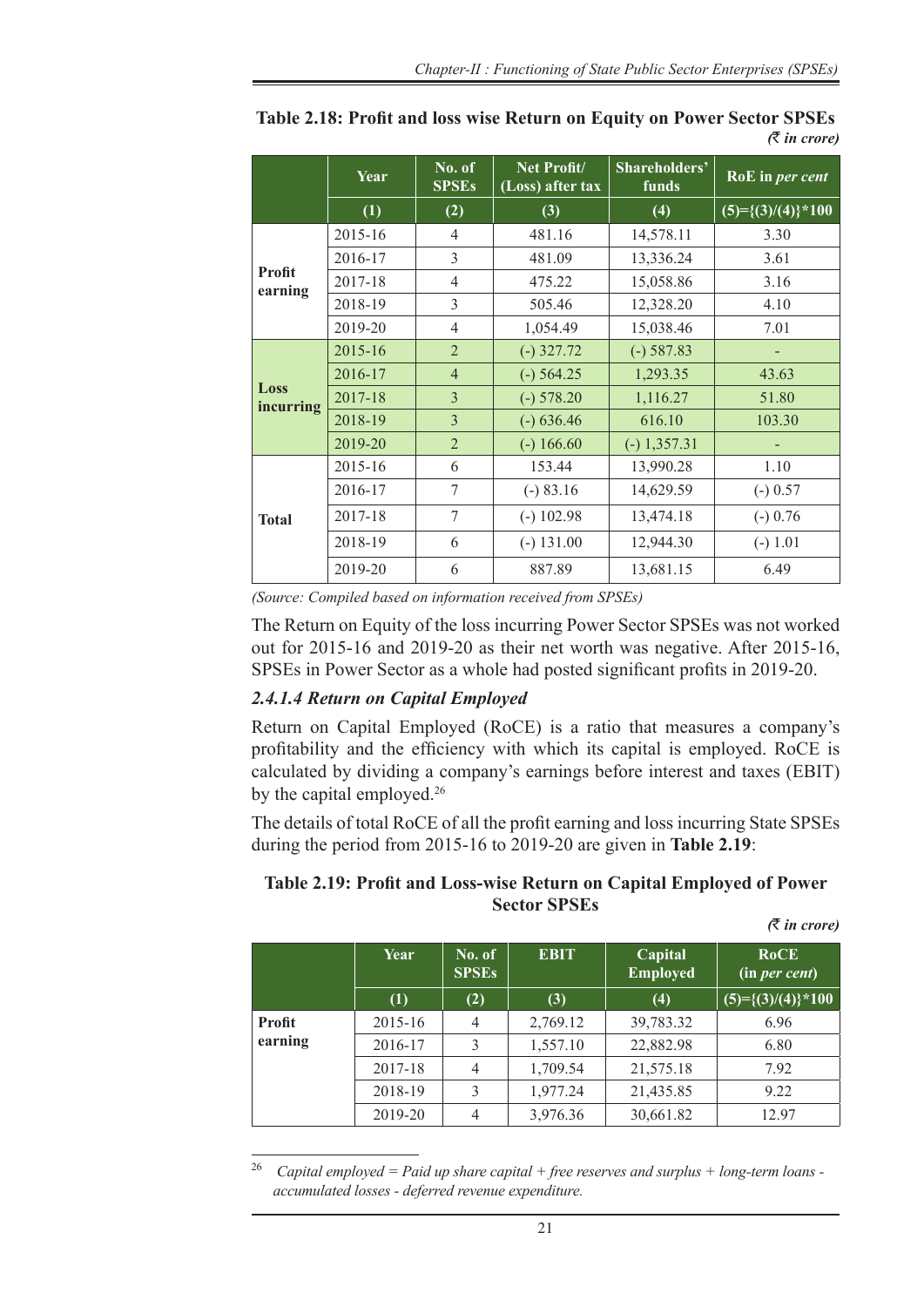|              | <b>Year</b> | No. of<br><b>SPSEs</b> | <b>EBIT</b> | Capital<br><b>Employed</b> | <b>RoCE</b><br>(in per cent) |
|--------------|-------------|------------------------|-------------|----------------------------|------------------------------|
|              | (1)         | (2)                    | (3)         | (4)                        | $(5)=\{(3)/(4)\}*100$        |
| Loss         | 2015-16     | $\overline{2}$         | $(-) 2.47$  | 2,062.92                   | $(-) 0.12$                   |
| incurring    | 2016-17     | $\overline{4}$         | 1,495.43    | 10,183.35                  | 14.69                        |
|              | 2017-18     | 3                      | 1,305.41    | 9,681.49                   | 13.48                        |
|              | 2018-19     | 3                      | 1,170.11    | 8,779.79                   | 13.33                        |
|              | 2019-20     | 2                      | 170.44      | 1,708.48                   | 9.98                         |
| <b>Total</b> | 2015-16     | 6                      | 2,806.65    | 41,846.24                  | 6.71                         |
|              | 2016-17     | 7                      | 3,025.53    | 33,066.63                  | 9.23                         |
|              | 2017-18     | 7                      | 3,014.95    | 31,256.67                  | 9.65                         |
|              | 2018-19     | 6                      | 3,147.35    | 30,215.64                  | 10.42                        |
|              | 2019-20     | 6                      | 4,146.80    | 32,370.30                  | 12.81                        |

During 2015-16 to 2019-20, the RoCE of power-sector SPSEs steadily increased from 6.71 *per cent* to 12.81 *per cent*. The reason for improvement in RoCE was mainly increase in book profits.

## **2.4.2 Profitability of Non-Power Sector SPSEs**

## *2.4.2.1 Rate of Real Return on the basis of historical cost of investment*

For the purpose of calculation of the Rate of Real Return (RORR) the total figure of investment in working Non-Power Sector SPSEs by the Government of West Bengal, Government of India and others has been arrived by considering equity, interest free loans and grants as well as subsidies for operational and management purposes. As per the latest accounts finalised till September 2020 **(***Appendix-7)*, equity of the GoWB, GoI and others in these 79 Non-Power SPSEs, aggregated to  $\bar{\mathcal{F}}$  4,220.50 crore and grants as well as subsidies for operational and management expenses adding up to  $\bar{\tau}$  19,872.93 crore. Out of the outstanding long-term loans of  $\bar{\xi}$  6,553.63 crore,  $\bar{\xi}$  546.30 crore was interest-free. Thus, the aggregate investment in these SPSEs on the basis of historical cost stood at  $\bar{\xi}$  24,639.73, crore ( $\bar{\xi}$  4,220.50 crore +  $\bar{\xi}$  19,872.93 crore +  $\bar{\xi}$  546.30 crore). The sector-wise rate of real return on investment (RRoI) on the basis of historical cost of investment for the period 2015-16 to 2019-20 is given in **Table 2.20:**

## **Table 2.20 Sector wise Rate of Real Return on Investment on historical cost basis**

|                                    |                                                 | $(3 \nvert n \text{ error})$                                                                                                                     |                   |                                                                             |                   |                               |  |
|------------------------------------|-------------------------------------------------|--------------------------------------------------------------------------------------------------------------------------------------------------|-------------------|-----------------------------------------------------------------------------|-------------------|-------------------------------|--|
| Year wise                          | <b>Total</b><br><b>Earnings</b><br>for the year | Investment in the form of equity, interest free loans<br>and grants/ subsidies for operational & management<br>expenses on historical cost basis |                   | <b>Rate of Real</b><br><b>Return on</b><br>investment on<br>historical cost |                   |                               |  |
| Sector-wise break-<br>$\mathbf{u}$ |                                                 | Govt. of<br><b>WB</b>                                                                                                                            | Govt. of<br>India | <b>Funds</b><br>invested<br>by others                                       | <b>Total</b>      | basis (in <i>per</i><br>cent) |  |
| (1)                                | (2)                                             | (3)                                                                                                                                              | (4)               | (5)                                                                         | $(6)=(3)+(4)+(5)$ | (7)                           |  |
| 2015-16                            |                                                 |                                                                                                                                                  |                   |                                                                             |                   |                               |  |
| <b>Social Sector</b>               | $(-)$ 40.05                                     | 8,996.89                                                                                                                                         | 325.92            | 7.57                                                                        | 9,330.38          |                               |  |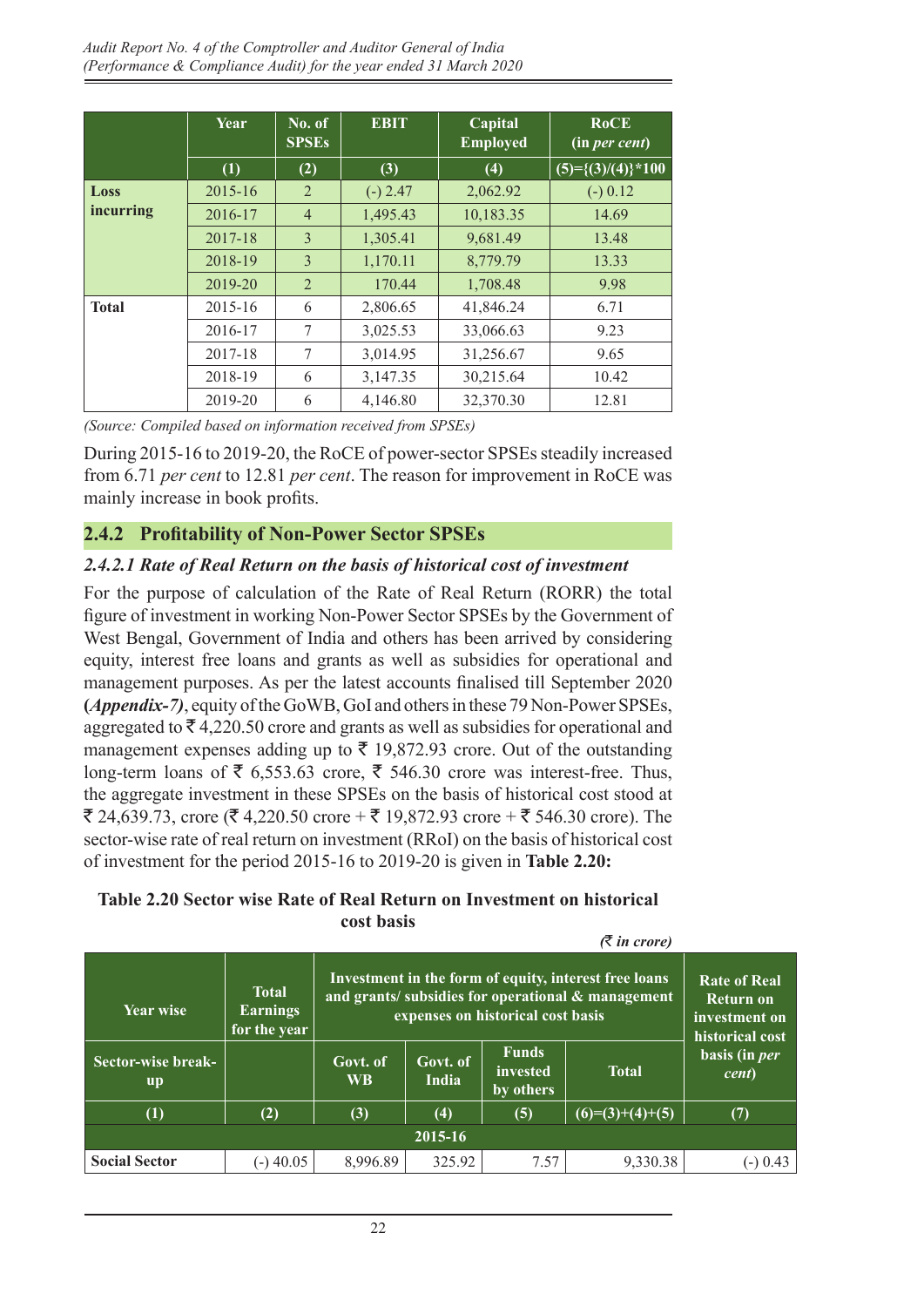| <b>Year wise</b>          | <b>Total</b><br><b>Earnings</b><br>for the year | Investment in the form of equity, interest free loans<br>and grants/ subsidies for operational & management<br>expenses on historical cost basis | <b>Rate of Real</b><br><b>Return on</b><br>investment on<br>historical cost |                                       |                                    |                        |
|---------------------------|-------------------------------------------------|--------------------------------------------------------------------------------------------------------------------------------------------------|-----------------------------------------------------------------------------|---------------------------------------|------------------------------------|------------------------|
| Sector-wise break-<br>up  |                                                 | Govt. of<br><b>WB</b>                                                                                                                            | Govt. of<br><b>India</b>                                                    | <b>Funds</b><br>invested<br>by others | <b>Total</b>                       | basis (in per<br>cent) |
| (1)                       | (2)                                             | (3)                                                                                                                                              | (4)                                                                         | (5)                                   | $\overline{(6)} = (3) + (4) + (5)$ | (7)                    |
| <b>Competitive Sector</b> | $(-) 547.99$                                    | 6,210.72                                                                                                                                         | 50.15                                                                       | 48.62                                 | 6,309.49                           | $(-) 8.68$             |
| <b>Others</b>             | 185.73                                          | 1,979.35                                                                                                                                         | 1,087.44                                                                    | 19.92                                 | 3,086.71                           | 6.02                   |
| <b>Total</b>              | $(-)$ 402.31                                    | 17,186.96                                                                                                                                        | 1,463.51                                                                    | 76.11                                 | 18,726.58                          | $(-) 2.15$             |
|                           |                                                 |                                                                                                                                                  | 2016-17                                                                     |                                       |                                    |                        |
| <b>Social Sector</b>      | 87.09                                           | 9,576.28                                                                                                                                         | 325.92                                                                      | 7.57                                  | 9,909.77                           | 0.88                   |
| <b>Competitive Sector</b> | $(-)$ 486.11                                    | 7,047.38                                                                                                                                         | 50.15                                                                       | 48.62                                 | 7,146.15                           | $(-) 6.80$             |
| <b>Others</b>             | 147.54                                          | 2,240.65                                                                                                                                         | 1,102.45                                                                    | 19.92                                 | 3,363.02                           | 4.39                   |
| <b>Total</b>              | $(-)$ 251.48                                    | 18,864.31                                                                                                                                        | 1,478.52                                                                    | 76.11                                 | 20,418.94                          | $(-) 1.23$             |
|                           |                                                 |                                                                                                                                                  | 2017-18                                                                     |                                       |                                    |                        |
| <b>Social Sector</b>      | 30.62                                           | 10,414.25                                                                                                                                        | 319.17                                                                      | 7.62                                  | 10,741.04                          | 0.28                   |
| <b>Competitive Sector</b> | $(-) 765.39$                                    | 8,349.11                                                                                                                                         | 55.29                                                                       | 46.59                                 | 8,450.99                           | $(-) 9.06$             |
| others                    | 117.19                                          | 2,361.23                                                                                                                                         | 1,105.20                                                                    | 8.32                                  | 3,474.75                           | 3.37                   |
| <b>Total</b>              | $(-)$ 617.58                                    | 21,124.59                                                                                                                                        | 1,479.66                                                                    | 62.53                                 | 22,666.78                          | $(-) 2.72$             |
|                           |                                                 |                                                                                                                                                  | 2018-19                                                                     |                                       |                                    |                        |
| <b>Social Sector</b>      | $(-) 23.75$                                     | 10,302.53                                                                                                                                        | 319.42                                                                      | 6.7                                   | 10,628.65                          | $(-) 0.22$             |
| <b>Competitive Sector</b> | $(-)$ 500.96                                    | 8,990.78                                                                                                                                         | 55.29                                                                       | 19.05                                 | 9,065.12                           | $(-) 5.53$             |
| <b>Others</b>             | 1,012.13                                        | 2,453.97                                                                                                                                         | 1,115.45                                                                    | 8.32                                  | 3,577.74                           | 28.29                  |
| <b>Total</b>              | 487.42                                          | 21,747.28                                                                                                                                        | 1,490.16                                                                    | 34.07                                 | 23,271.51                          | 2.09                   |
|                           |                                                 |                                                                                                                                                  | $\frac{2019-20}{20}$                                                        |                                       |                                    |                        |
| <b>Social Sector</b>      | $(-) 24.73$                                     | 10,499.10                                                                                                                                        | 319.42                                                                      | 6.7                                   | 10,825.22                          | $(-) 0.23$             |
| <b>Competitive Sector</b> | $(-) 698.25$                                    | 9,779.45                                                                                                                                         | 394                                                                         | 19.05                                 | 10192.5                            | $(-) 6.85$             |
| <b>Others</b>             | 1,012.91                                        | 2,498.13                                                                                                                                         | 1115.45                                                                     | 8.43                                  | 3,622.01                           | 27.97                  |
| <b>Total</b>              | 289.93                                          | 22,776.68                                                                                                                                        | 1,828.87                                                                    | 34.18                                 | 24,639.73                          | 1.18                   |

It would be seen from the table that while SPSEs in the competitive sector had a negative return in all five years, the social sector had a negative return in the last two years. Only the 'Others' sector had a positive return in all five years, with 2018-19 having a significant jump on account of profit earned ( $\overline{\mathfrak{F}}$  885.27 crore) by WBIDCL.

These 79 SPSEs included 19 inactive SPSEs and one<sup>27</sup> working SPSE that had not even submitted first account up to September 2020. Out of 60 working SPSEs, there were eight Statutory Corporations and 52 Government Companies. It was seen from earlier Audit Reports, that 13 out of these 52 Companies had continuously incurred losses for five or more years according to their latest

<sup>27</sup> *New Town Kolkata Green Smart City Corporation Limited*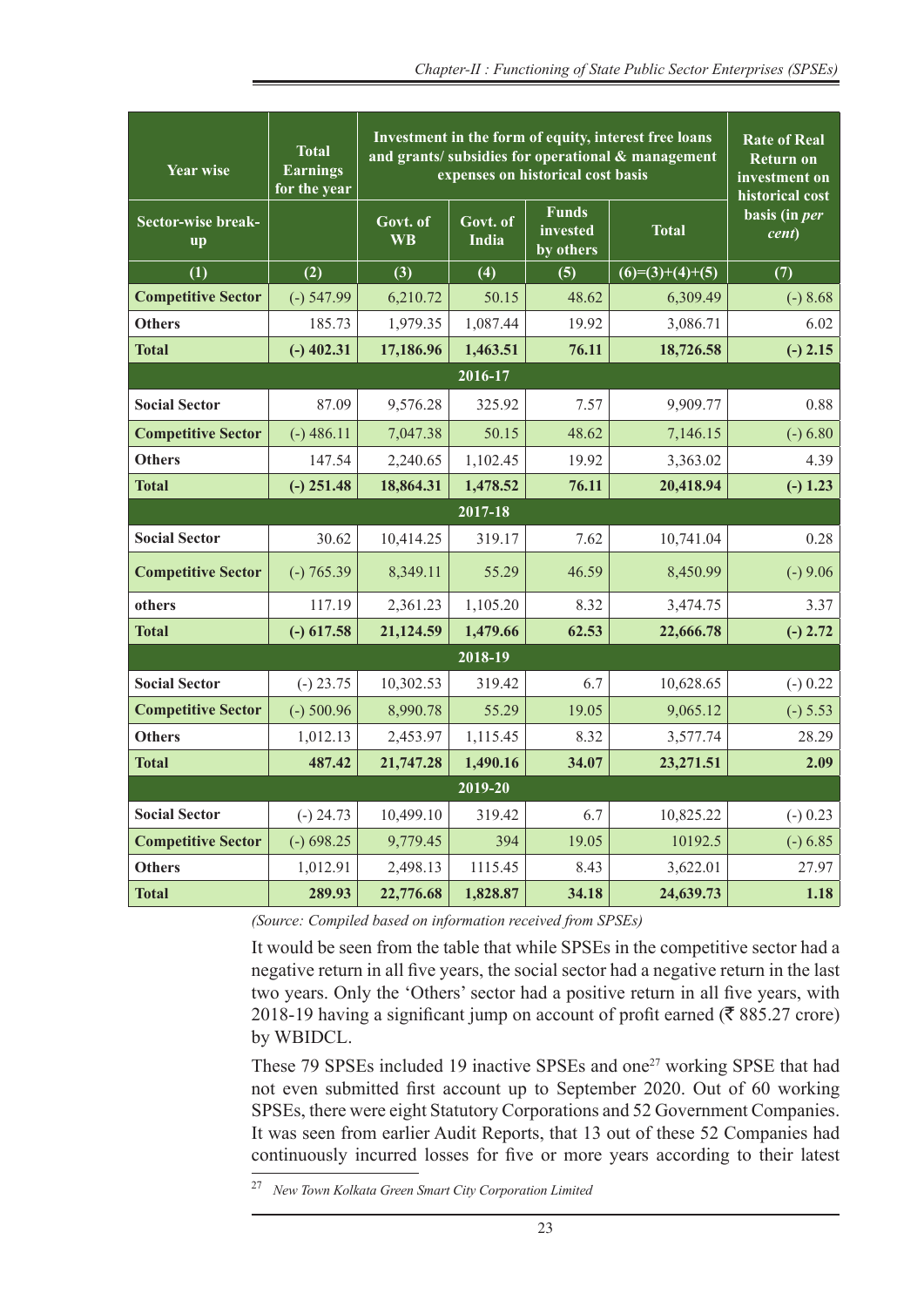available accounts. These Companies had, however, not undergone financial restructuring or re-capitalisation in the past five years.

## *2.4.2.2 Return on Investment on the basis of Present Value of Investment*

Traditional calculations of return based only on the basis of historical cost ignores the present value (PV) of money. Calculating RORR on the basis of PV is a more adequate assessment. These 79 Non-Power SPSEs as a whole, had a positive rate of real return on investment only in the years 2018-19 and 2019-20. The PV of the total investment in the working SPSEs (Non-Power Sector) was computed on the following assumptions:

- The equity infused minus disinvestment has been reckoned as investment for calculating the rate of real return on investments. Further, interest free long-term loans and assistance as grants/ subsidies have been considered as investment infusion. In case of either repayment of loans by the SPSEs or their subsequent conversion to equity/ interest bearing loans, the PV was calculated on the reduced balances of interest free loans over the period.
- The average rate of interest on government borrowings for the concerned financial year<sup>28</sup> was adopted as compounded rate for arriving at present value since they represent the cost incurred towards investment of funds for the year and therefore considered as the minimum expected rate of return on investments.

The investment by the GoWB, GoI and others in the Non-Power SPSEs at the end of the year 2019-20 was  $\bar{\tau}$  24,693.73 crore consisting of equity  $(\bar{\mathcal{F}}$  4,220.50 crore), interest free loans ( $\bar{\mathcal{F}}$  546.30 crore) and grants/ subsidies  $(\bar{\mathbf{\mathsf{z}}} 19,872.93 \text{ core})$ . The PV of funds infused by the GoWB, GoI and others up to 31 March 2020 amounted to  $\bar{\mathfrak{c}}$  153,787.97 crore.

The sector-wise comparison of returns on funds at historical cost and at present value for the five years from 2015-16 to 2019-20 are given in **Table 2.21:**

## **Table 2.21: Sector wise Real Rate of Return on Investment at Present Value**

|                                       |                                                    |                                                                                                                                                           |                                                                         | $(3 \nvert n \text{ error})$                                              |                                                          |
|---------------------------------------|----------------------------------------------------|-----------------------------------------------------------------------------------------------------------------------------------------------------------|-------------------------------------------------------------------------|---------------------------------------------------------------------------|----------------------------------------------------------|
| Year wise/<br>Sector-wise<br>break-up | <b>Total</b><br><b>Earnings</b><br>for the<br>year | <b>Total Investment in</b><br>the form of equity, IFL<br>and grants/ subsidies<br>for operational $\&$<br>management expenses on<br>historical cost basis | <b>RRoI</b> on<br>historical<br>cost basis<br>(in <i>per</i> )<br>cent) | <b>Present value of the</b><br>total investment at<br>the end of the year | <b>RRoI</b> on PV of<br>the investments<br>(in per cent) |
| (1)                                   | (2)                                                | (3)                                                                                                                                                       | $(4)=(2)/(3)$                                                           | (5)                                                                       | $(6)=(2)/(5)$                                            |
|                                       |                                                    | 2015-16                                                                                                                                                   |                                                                         |                                                                           |                                                          |
| <b>Social Sector</b>                  | $(-)$ 40.05                                        | 9,330.38                                                                                                                                                  | 0.43                                                                    | 13,572.52                                                                 | $(-) 0.29$                                               |
| Competitive<br><b>Sector</b>          | $(-) 547.99$                                       | 6,309.49                                                                                                                                                  | $(-) 8.68$                                                              | 66,895.97                                                                 | $(-) 0.81$                                               |
| <b>Others</b>                         | 185.73                                             | 3,086.71                                                                                                                                                  | 6.02                                                                    | 6,781.99                                                                  | 2.74                                                     |

<sup>28</sup> *The average rate of interest on government borrowings was adopted from the Reports of the C&AG of India on State Finances (Government of West Bengal) for the concerned year wherein the average rate for interest paid = Interest Payment/[(Amount of previous year's Fiscal Liabilities + Current year's Fiscal Liabilities)/2]\*100.*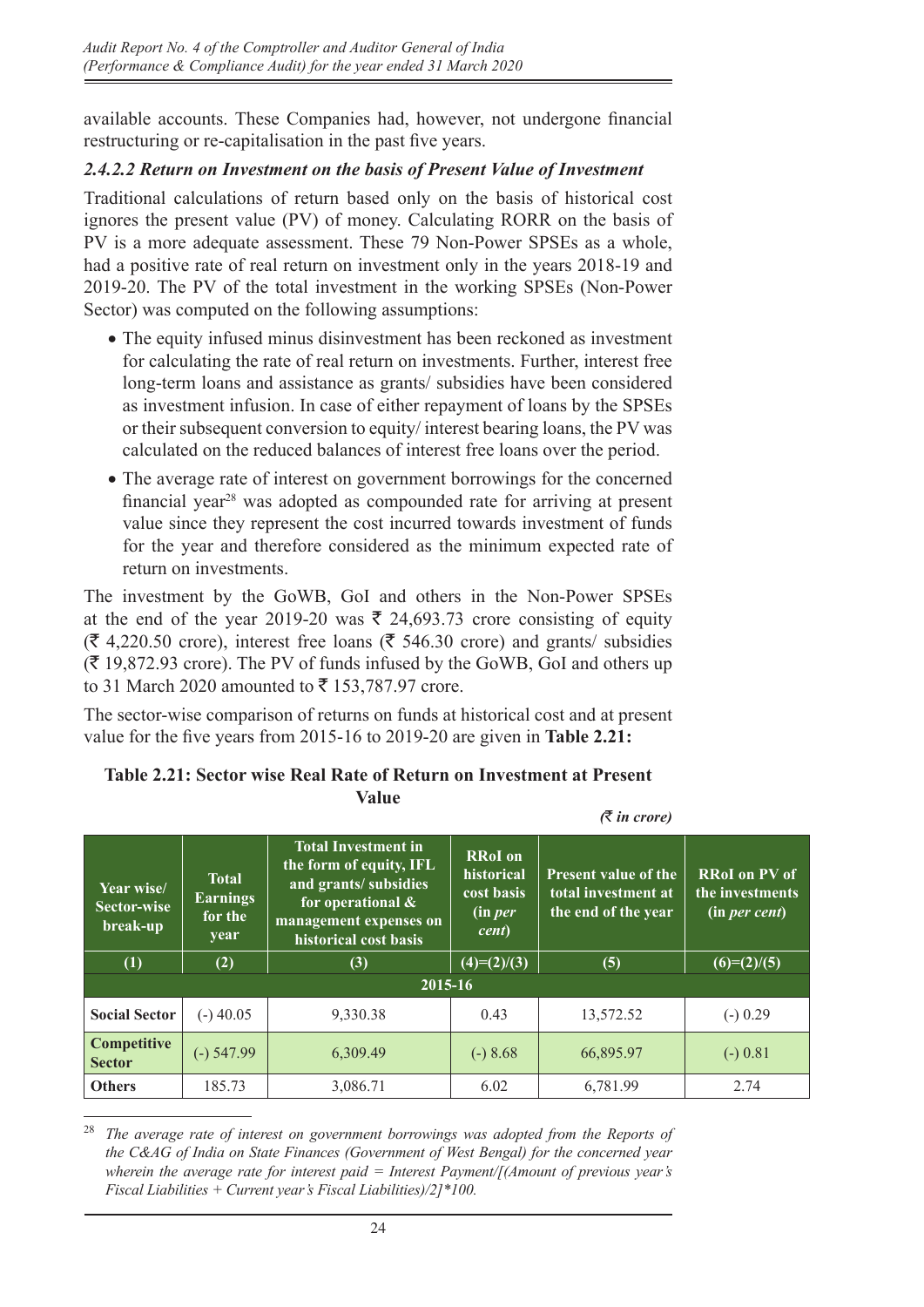| Year wise/<br><b>Sector-wise</b><br>break-up | <b>Total</b><br><b>Earnings</b><br>for the<br>year | <b>Total Investment in</b><br>the form of equity, IFL<br>and grants/ subsidies<br>for operational &<br>management expenses on<br>historical cost basis | <b>RRoI</b> on<br>historical<br>cost basis<br>(in <sub>per</sub> )<br>cent) | <b>Present value of the</b><br>total investment at<br>the end of the year | <b>RRoI</b> on PV of<br>the investments<br>(in per cent) |
|----------------------------------------------|----------------------------------------------------|--------------------------------------------------------------------------------------------------------------------------------------------------------|-----------------------------------------------------------------------------|---------------------------------------------------------------------------|----------------------------------------------------------|
| (1)                                          | (2)                                                | (3)                                                                                                                                                    | $(4)=(2)/(3)$                                                               | (5)                                                                       | $(6)=(2)/(5)$                                            |
| <b>Total</b>                                 | $(-)$ 402.31                                       | 18,726.58                                                                                                                                              | $(-)$ 2.15                                                                  | 87,250.48                                                                 | $(-) 0.46$                                               |
|                                              |                                                    | 2016-17                                                                                                                                                |                                                                             |                                                                           |                                                          |
| <b>Social Sector</b>                         | 87.09                                              | 9,909.77                                                                                                                                               | 0.88                                                                        | 16,572.21                                                                 | 0.53                                                     |
| Competitive<br><b>Sector</b>                 | $(-)$ 486.11                                       | 7,146.15                                                                                                                                               | $(-) 6.80$                                                                  | 79,048.78                                                                 | $(-) 0.61$                                               |
| <b>Others</b>                                | 147.54                                             | 3,363.02                                                                                                                                               | 4.39                                                                        | 7,616.17                                                                  | 1.94                                                     |
| <b>Total</b>                                 | $(-)$ 251.48                                       | 20,418.94                                                                                                                                              | $(-) 1.23$                                                                  | 1,03,237.16                                                               | $(-) 0.24$                                               |
|                                              |                                                    | 2017-18                                                                                                                                                |                                                                             |                                                                           |                                                          |
| <b>Social Sector</b>                         | 30.62                                              | 10,741.0                                                                                                                                               | 0.28                                                                        | 20,329.02                                                                 | 0.15                                                     |
| Competitive<br><b>Sector</b>                 | $(-) 765.39$                                       | 8,450.99                                                                                                                                               | $(-) 9.06$                                                                  | 93,542.13                                                                 | $(-) 0.81$                                               |
| <b>Others</b>                                | 117.19                                             | 3,474.75                                                                                                                                               | 3.37                                                                        | 8,359.06                                                                  | 1.4                                                      |
| <b>Total</b>                                 | $(-)$ 617.58                                       | 22,666.78                                                                                                                                              | $(-) 2.72$                                                                  | 1,22,230.21                                                               | $(-) 0.51$                                               |
|                                              |                                                    | 2018-19                                                                                                                                                |                                                                             |                                                                           |                                                          |
| <b>Social Sector</b>                         | $(-) 23.75$                                        | 10,628.65                                                                                                                                              | $(-) 0.22$                                                                  | 24,071.81                                                                 | $(-) 0.10$                                               |
| Competitive<br><b>Sector</b>                 | $(-)$ 500.96                                       | 9,065.12                                                                                                                                               | $(-) 5.53$                                                                  | 1,09,673.94                                                               | $(-) 0.46$                                               |
| <b>Others</b>                                | 1,012.13                                           | 3,577.74                                                                                                                                               | 28.29                                                                       | 9,100.22                                                                  | 11.12                                                    |
| <b>Total</b>                                 | 487.42                                             | 23,271.51                                                                                                                                              | 2.09                                                                        | 1,42,845.97                                                               | 0.34                                                     |
|                                              |                                                    | 2019-20                                                                                                                                                |                                                                             |                                                                           |                                                          |
| <b>Social Sector</b>                         | $(-)27.73$                                         | 10,825.22                                                                                                                                              | $(-) 0.23$                                                                  | 25,915.71                                                                 | $(-) 0.10$                                               |
| Competitive<br><b>Sector</b>                 | $(-) 698.25$                                       | 10,192.50                                                                                                                                              | $(-) 6.82$                                                                  | 1,18,074.96                                                               | $(-) 0.59$                                               |
| <b>Others</b>                                | 1,012.91                                           | 3,622.01                                                                                                                                               | 27.97                                                                       | 9797.3                                                                    | 10.34                                                    |
| <b>Total</b>                                 | 289.93                                             | 24,639.73                                                                                                                                              | 1.16                                                                        | 1,53,787.97                                                               | 0.19                                                     |

*(Source: Compiled based on latest finalised Accounts received from SPSEs)*

The return earned on total investment on historical cost basis and present value was positive only in 2018-19 and 2019-20. Further, in 2019-20, the returns from 'Others' sector at present value was 10.34 *per cent* as against return of 27.97 *per cent* based on the historical cost of investment. Moreover, the Social and Competitive sectors incurred losses in 2018-19 and 2019-20.

## *2.4.2.3 Return on Equity*

Return on Equity (RoE) is a measure of financial performance to assess how effectively management is using shareholders' funds to earn profits and is calculated by dividing net income (*i.e.* net profit after taxes) by shareholders' funds, expressed as a percentage.

Shareholders' funds of a Company comprise of paid-up capital including share application money and free reserves net of accumulated losses and deferred revenue expenditure. A positive shareholders' fund implies that the company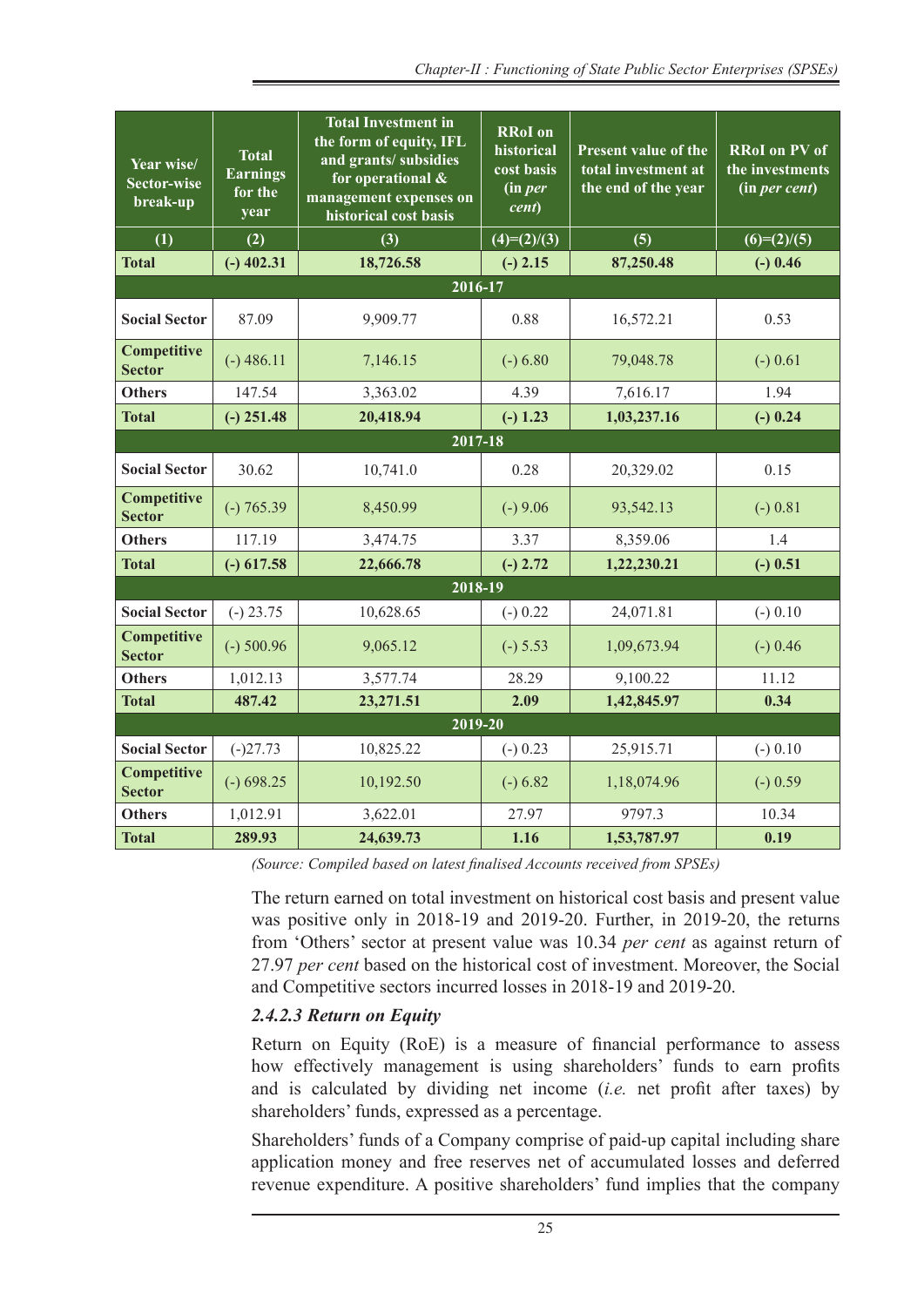has enough assets to cover its liabilities while negative shareholder equity means that liabilities exceed assets. It is also known as net worth.

Sector wise RoE computed in respect of all Non-Power SPSEs as per their latest annual financial accounts are detailed in **Table 2.22**:

|                           |                                        |                            | $(3 \nvert n \text{ error})$ |
|---------------------------|----------------------------------------|----------------------------|------------------------------|
| <b>Sector</b>             | Net Profit/ (Loss) after<br><b>Tax</b> | <b>Shareholders' funds</b> | RoE in per cent              |
| (1)                       | (2)                                    | (3)                        | $(4)=\{(2)*(3)\}/100$        |
|                           | 2015-16                                |                            |                              |
| <b>Social Sector</b>      | $(-)$ 40.05                            | 1,878.37                   | $(-) 2.13$                   |
| <b>Competitive Sector</b> | $(-) 547.99$                           | $(-) 5,965.32$             |                              |
| <b>Others</b>             | 185.73                                 | 2,033.07                   | 9.14                         |
| <b>Total</b>              | $(-)$ 402.31                           | $(-)$ 2,053.88             |                              |
|                           | 2016-17                                |                            |                              |
| <b>Social Sector</b>      | 87.09                                  | 1,442.04                   | 6.04                         |
| <b>Competitive Sector</b> | $(-)$ 486.11                           | $(-) 7,297.64$             |                              |
| <b>Others</b>             | 147.54                                 | 2,289.94                   | 6.44                         |
| <b>Total</b>              | $(-)$ 251.48                           | $(-)$ 3,565.66             |                              |
|                           | 2017-18                                |                            |                              |
| <b>Social Sector</b>      | 30.62                                  | 1,905.67                   | 1.61                         |
| <b>Competitive Sector</b> | $(-) 765.39$                           | $(-) 10,030.38$            |                              |
| <b>Others</b>             | 117.19                                 | 1,896.56                   | 6.18                         |
| <b>Total</b>              | $(-)$ 617.58                           | $(-)$ 6,228.15             |                              |
|                           | 2018-19                                |                            |                              |
| <b>Social Sector</b>      | $(-) 23.75$                            | 1,854.27                   | $(-) 1.28$                   |
| <b>Competitive Sector</b> | $(-)$ 500.96                           | $(-) 10,447.46$            |                              |
| <b>Others</b>             | 1,012.13                               | 3,226.15                   | 31.37                        |
| <b>Total</b>              | 487.42                                 | $(-)$ 5,367.04             |                              |
|                           | 2019-20                                |                            |                              |
| <b>Social Sector</b>      | $(-) 24.73$                            | 1,905.87                   | $(-) 1.30$                   |
| <b>Competitive Sector</b> | $(-) 698.25$                           | $(-) 10, 174.03$           |                              |
| <b>Others</b>             | 1,012.91                               | 3,599.92                   | 28.14                        |
| <b>Total</b>              | 289.93                                 | $(-)$ 4,668.24             | ٠                            |

## **Table 2.22: Sector wise Return on Equity**

*(Source: Compiled based on latest finalised Accounts received from SPSEs)*

Between 2015-16 and 2019-20, the aggregate shareholders' funds (net worth) were negative for all years, hence RoE could not be worked out. Only in the Others sector, the RoE was positive for all years, ranging from 9.14 in 2015 ‑16 to 28.14 *per cent* in 2019-20.

ROE computed in respect of working SPSEs in Non-Power Sector, which have earned profit or incurred loss, as per their latest annual financial statements is detailed in the **Table 2.23**: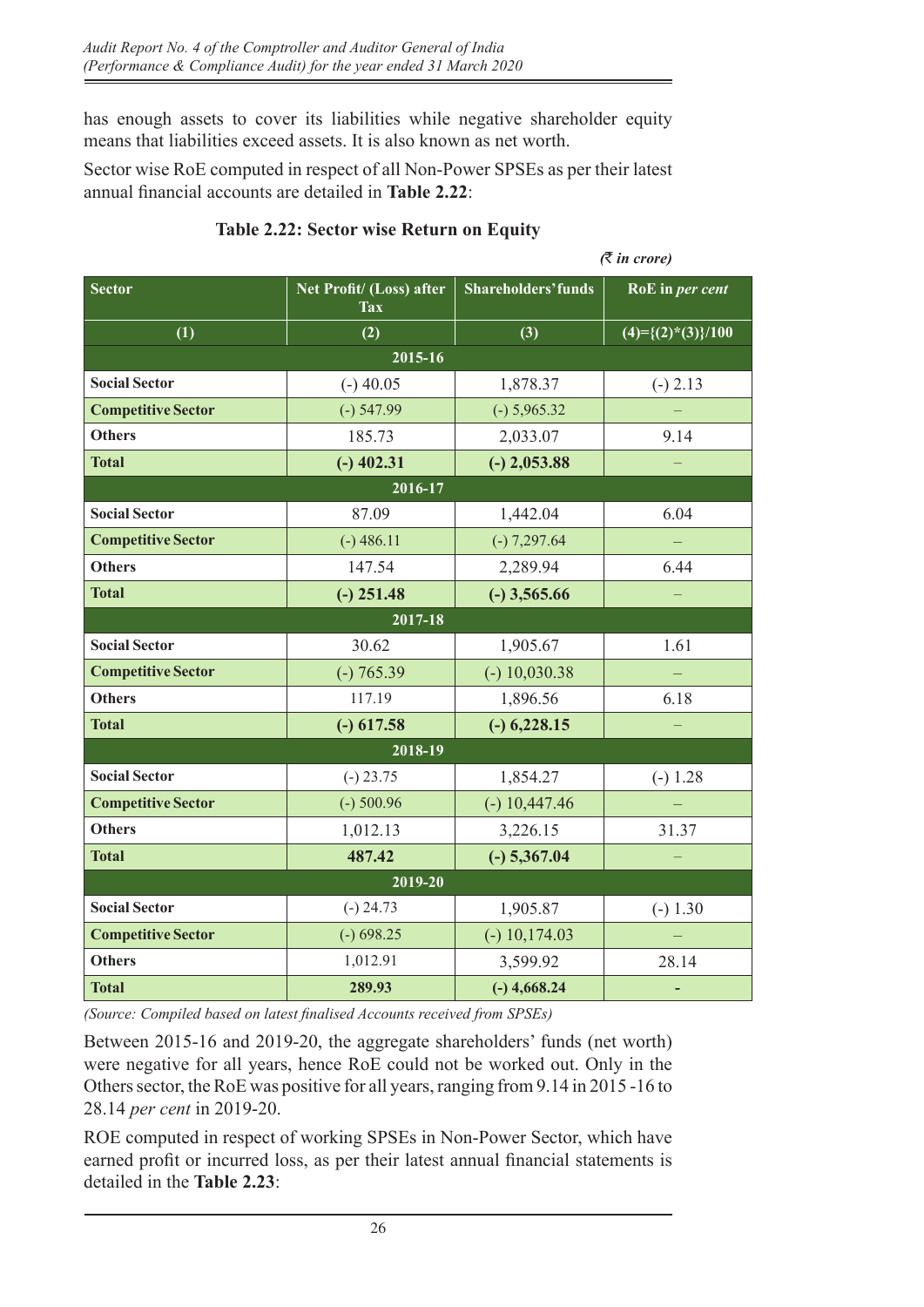|           | Year    | No. of<br><b>SPSEs</b> | Net Profit/<br>Loss after<br>tax | Shareholders'<br>funds | RoE in per cent       |
|-----------|---------|------------------------|----------------------------------|------------------------|-----------------------|
|           | (1)     | (2)                    | (3)                              | (4)                    | $(5)=\{(3)*(4)\}/100$ |
| Profit    | 2015-16 | 37                     | 342.54                           | 4,055.62               | 8.45                  |
| earning   | 2016-17 | 38                     | 344.82                           | 3,310.56               | 10.42                 |
|           | 2017-18 | 36                     | 325.15                           | 3,191.66               | 10.19                 |
|           | 2018-19 | 30                     | 1,314.22                         | 4,005.91               | 32.81                 |
|           | 2019-20 | 29                     | 1,332.69                         | 5,252.10               | 25.37                 |
| Loss      | 2015-16 | 27                     | $(-)$ 478.83                     | $(-) 5,265.98$         |                       |
| incurring | 2016-17 | 27                     | $(-)$ 451.55                     | $(-)$ 4,732.52         |                       |
|           | 2017-18 | 27                     | $(-) 758.05$                     | $(-) 6,561.77$         |                       |
|           | 2018-19 | 28                     | $(-) 573.08$                     | $(-) 6,221.65$         |                       |
|           | 2019-20 | 30                     | $(-) 778.10$                     | $(-) 7,200.20$         |                       |
| Total*    | 2015-16 | 64                     | $(-) 136.29$                     | $(-) 1,210.36$         |                       |
|           | 2016-17 | 65                     | $(-) 106.73$                     | $(-)$ 1,421.96         |                       |
|           | 2017-18 | 63                     | $(-)$ 432.90                     | $(-)$ 3,370.11         |                       |
|           | 2018-19 | 58                     | 741.14                           | $(-)$ 2,215.74         |                       |
|           | 2019-20 | 59                     | 554.59                           | $(-) 1,948.10$         |                       |

#### **Table 2.23: Return on Equity of Profit earning/ Loss incurring working SPSEs** *(*` *in crore)*

*(Source: Compiled based on latest finalised Accounts received from SPSEs)*

\* *SPSEs which had not submitted their first accounts since inception have been excluded.*

For each of the five years up to 2019-20, the aggregate shareholders' funds (net worth) was negative for Non-Power SPSEs. Therefore, the RoE was not worked out.

## *2.4.2.4 Return on Capital Employed*

Return on Capital Employed (RoCE) is a ratio that measures a company's profitability and the efficiency with which its capital is employed. RoCE is calculated by dividing a company's earnings before interest and taxes (EBIT) by the capital employed.

The details of sector wise RoCE in respect of 79 Non-Power SPSEs during the period from 2015-16 to 2019-20 are given in **Table 2.24**:

#### **Table 2.24: Sector wise Return on Capital Employed of all SPSEs in Non-Power Sector**

*(*` *in crore)*

|                           |              |                         | $\overline{\phantom{a}}$ |  |  |  |  |
|---------------------------|--------------|-------------------------|--------------------------|--|--|--|--|
| Sector                    | <b>EBIT</b>  | <b>Capital Employed</b> | RoCE (in per cent)       |  |  |  |  |
| (1)                       | (2)          | (3)                     | $(4)=\{(2)*(3)\}/100$    |  |  |  |  |
|                           | 2015-16      |                         |                          |  |  |  |  |
| <b>Social Sector</b>      | 30.28        | 2,511.76                | 1.21                     |  |  |  |  |
| <b>Competitive Sector</b> | $(-)$ 222.53 | $(-)$ 3,035.38          |                          |  |  |  |  |
| <b>Others</b>             | 658.71       | 7,925.24                | 8.31                     |  |  |  |  |
| <b>Total</b>              | 466.56       | 7,401.62                | 6.30                     |  |  |  |  |
| 2016-17                   |              |                         |                          |  |  |  |  |
| <b>Social Sector</b>      | 127.94       | 2,059.51                | 6.21                     |  |  |  |  |
|                           |              |                         |                          |  |  |  |  |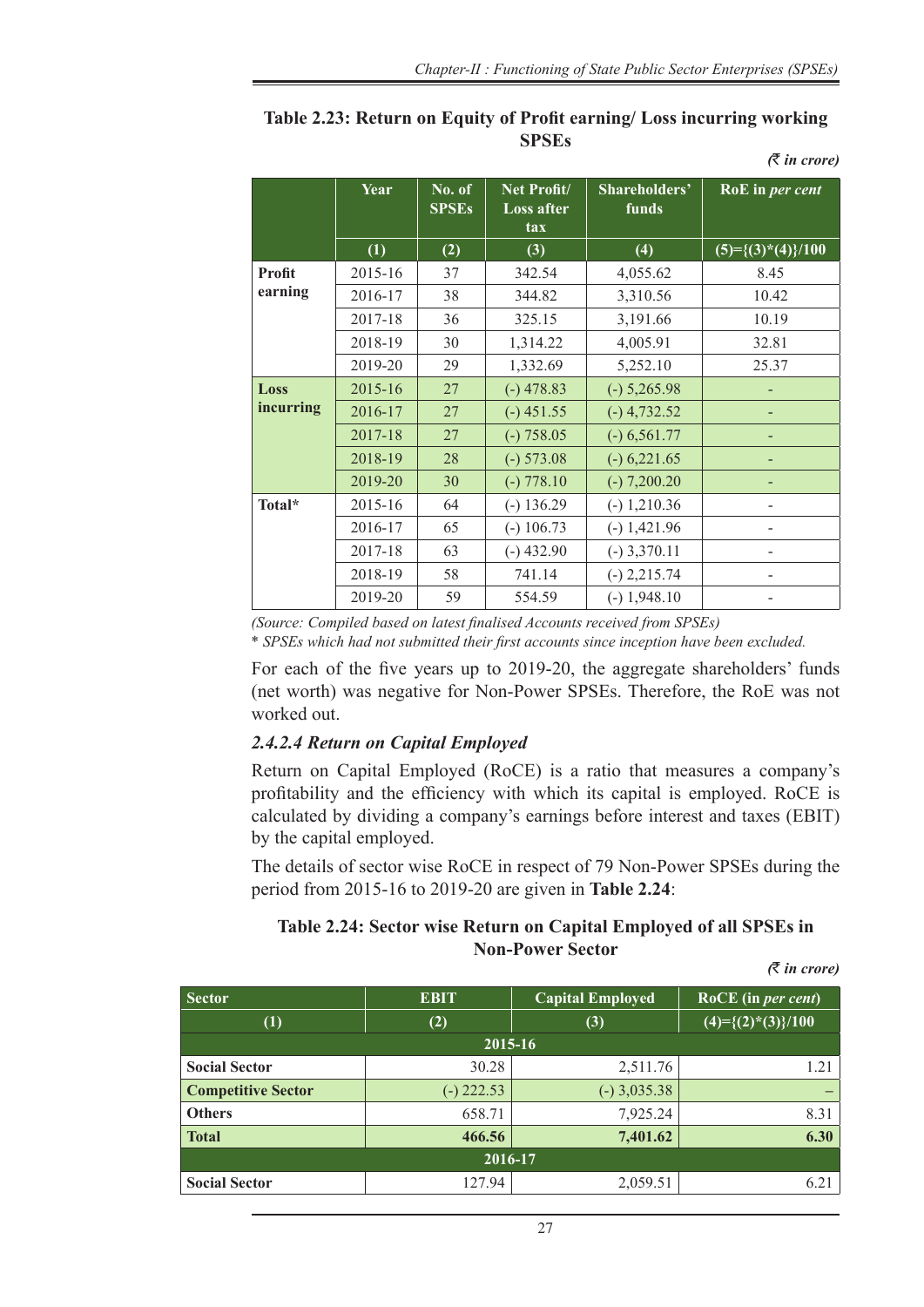| <b>Sector</b>             | <b>EBIT</b>  | <b>Capital Employed</b> | RoCE (in per cent)    |
|---------------------------|--------------|-------------------------|-----------------------|
| (1)                       | (2)          | (3)                     | $(4)=\{(2)*(3)\}/100$ |
| <b>Competitive Sector</b> | $(-) 541.07$ | $(-)$ 3,362.93          |                       |
| <b>Others</b>             | 489.69       | 5,052.95                | 9.69                  |
| <b>Total</b>              | 76.56        | 3,749.53                | 2.04                  |
|                           | 2017-18      |                         |                       |
| <b>Social Sector</b>      | 69.31        | 2,699.01                | 2.57                  |
| <b>Competitive Sector</b> | $(-)$ 356.32 | $(-) 5,814.57$          |                       |
| <b>Others</b>             | 350.22       | 4,943.92                | 7.08                  |
| <b>Total</b>              | 63.21        | 1,828.36                | 3.46                  |
|                           | 2018-19      |                         |                       |
| <b>Social Sector</b>      | 149.02       | 2,194.23                | 6.79                  |
| <b>Competitive Sector</b> | 394.76       | $(-) 6,562.75$          |                       |
| <b>Others</b>             | 1,266.57     | 5,403.17                | 31.37                 |
| <b>Total</b>              | 1,810.35     | 1,034.65                | 174.97                |
|                           | 2019-20      |                         |                       |
| <b>Social Sector</b>      | 150.50       | 2,238.03                | 6.72                  |
| <b>Competitive Sector</b> | 315.08       | $(-)$ 6,172.02          |                       |
| <b>Others</b>             | 1,262.07     | 5,819.38                | 21.69                 |
| <b>Total</b>              | 1,727.65     | 1,885.39                | 91.63                 |

*(Source: Compiled based on latest finalised Accounts received from SPSEs)*

During 2015-16 to 2019-20, the aggregate Return on Capital Employed ranged between 2.04 *per cent* (2016-17) and 174.97 *per cent* (2018-19). However, RoCE of the competitive sector for the years 2015-16 to 2019-20 could not be worked out as capital employed was negative.

The details of total RoCE of the profit earning and loss incurring working SPSEs (Non-Power) during the period from 2015-16 to 2019-20 are given in **Table 2.25**:

## **Table 2.25: RoCE of Profit earning/ Loss incurring working SPSEs (Non-Power Sector)**

|                          |             |                     |              |                         | $(3 \nvert n \text{ error})$ |
|--------------------------|-------------|---------------------|--------------|-------------------------|------------------------------|
|                          | Year        | <b>No. of SPSEs</b> | <b>EBIT</b>  | <b>Capital Employed</b> | RoCE (in per cent)           |
|                          | (1)         | (2)                 | (3)          | (4)                     | $(5)=\{(3)*(4)\}/100$        |
|                          | 2015-16     | 37                  | 843.36       | 10,052.21               | 8.39                         |
|                          | 2016-17     | 38                  | 702.42       | 6,723.50                | 10.45                        |
| <b>Profit</b><br>earning | 2017-18     | 36                  | 521.43       | 6,285.34                | 8.30                         |
|                          | 2018-19     | 30                  | 1,741.97     | 6,176.92                | 28.20                        |
|                          | 2019-20     | 29                  | 1,727.65     | 7,248.27                | 23.84                        |
|                          | $2015 - 16$ | 27                  | $(-)$ 213.14 | $(-)$ 2,300.83          |                              |
|                          | 2016-17     | 27                  | $(-) 188.94$ | $(-) 1,803.99$          |                              |
| Loss<br>incurring        | 2017-18     | 27                  | $(-)$ 394.99 | $(-)$ 2,845.39          |                              |
|                          | 2018-19     | 28                  | 177.96       | $(-)$ 3,249.44          |                              |
|                          | 2019-20     | 30                  | 121.49       | $(-)$ 3,788.72          |                              |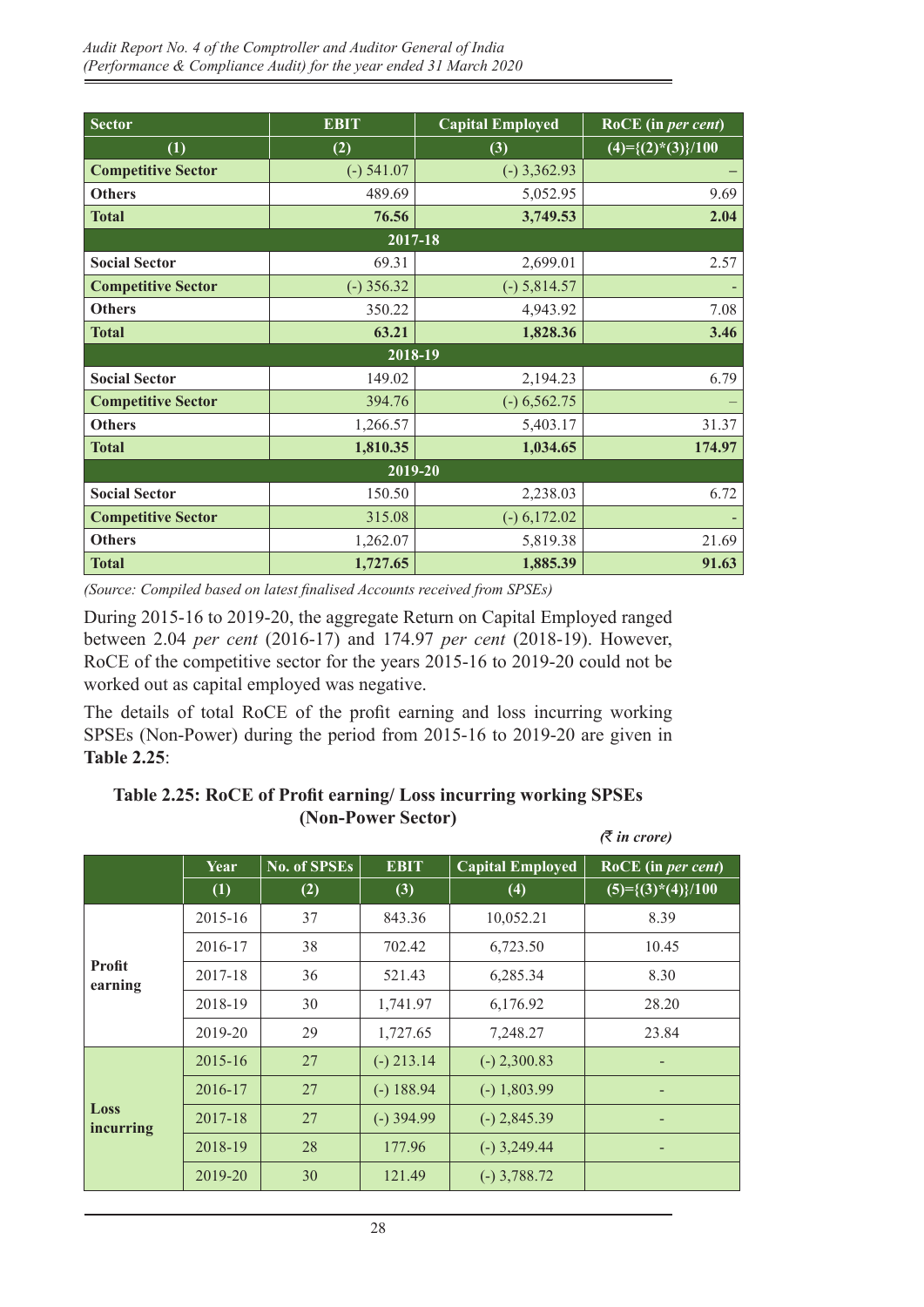|        | Year        | No. of SPSEs | <b>EBIT</b> | <b>Capital Employed</b> | RoCE (in <i>per cent</i> ) |
|--------|-------------|--------------|-------------|-------------------------|----------------------------|
|        | (1)         | (2)          | (3)         | (4)                     | $(5)=\{(3)*(4)\}/100$      |
|        | $2015 - 16$ | 64           | 630.22      | 7,751.38                | 8.13                       |
|        | 2016-17     | 65           | 513.48      | 4,919.51                | 10.44                      |
| Total* | 2017-18     | 63           | 126.44      | 3,439.95                | 3.68                       |
|        | 2018-19     | 58           | 1,919.93    | 2,927.48                | 65.58                      |
|        | 2019-20     | 59           | 1,849.14    | 3,459.55                | 53.45                      |

*(Source: Compiled based on latest finalised Accounts received from SPSEs)*

\* *SPSEs which had not submitted their first accounts since inception have been excluded.*

From 2015-16 to 2019-20, the working SPSEs in the Non-Power Sector as a whole had a positive Return on Capital Employed (RoCE) ranging from 3.68 *per cent* (2017-18) to 65.58 *per cent* (2018-19).

## **2.5 Winding up of Inactive SPSEs**

Nineteen SPSEs were inactive for one to eighteen years as of 31 March 2020. The total investment, as per their latest finalised accounts up to September 2020, was ₹1,318.12 crore (equity: ₹172.14 crore, and loans: ₹1,145.98 crore). Their total negative net worth was  $\bar{\tau}$  2,720.14 crore. The numbers of inactive SPSEs at the end of each year for the five years ended 31 March 2020 is given below:

#### **Table 2.26: Inactive SPSEs**

| <b>Particulars</b>        | $\parallel$ 2015-16 $\parallel$ 2016-17 $\parallel$ 2017-18 $\parallel$ 2018-19 $\parallel$ 2019-20 |  |  |
|---------------------------|-----------------------------------------------------------------------------------------------------|--|--|
| No. of inactive companies |                                                                                                     |  |  |

*(Source: Compiled from the information included in Audit Reports (SPSE), GoWB of respective years)*

While Departments concerned had made efforts for disposal/ sale of land and other assets since closure of the SPSEs, it was not prioritised and several constraints remain unresolved. Therefore, the funds locked up in these inactive SPSEs could not be redeployed for use in more productive sectors.

## **2.6 Audit of Public Sector Enterprises**

The process of audit of Government Companies is governed by relevant provisions of Sections 139 and 143 of the Companies Act, 2013 (the Act). Further, as per sub-section 7 of Section 143 of the Act, the CAG may, in case of any company covered under sub-section 5 or sub-section 7 of Section 139, by an order, conduct test audit on the accounts of such company, if considered necessary. The provisions of Section 19A of the Comptroller and Auditor General's (Duties, Powers and Conditions of Service) Act, 1971 shall apply to such Audit. An audit of the financial statements of a company in respect of the financial years that commenced on or before 31 March 2014 shall continue to be governed by the provisions of the Companies Act, 1956.

The CAG is also the sole auditor in respect of six of nine<sup>29</sup> Statutory Corporations and WBERC. Moreover, CAG also prepares Separate Audit Reports (SAR) for

<sup>29</sup> *CAG is not entrusted with the statutory audit of the Great Eastern Hotel Authority, under the provisions of the applicable statute.*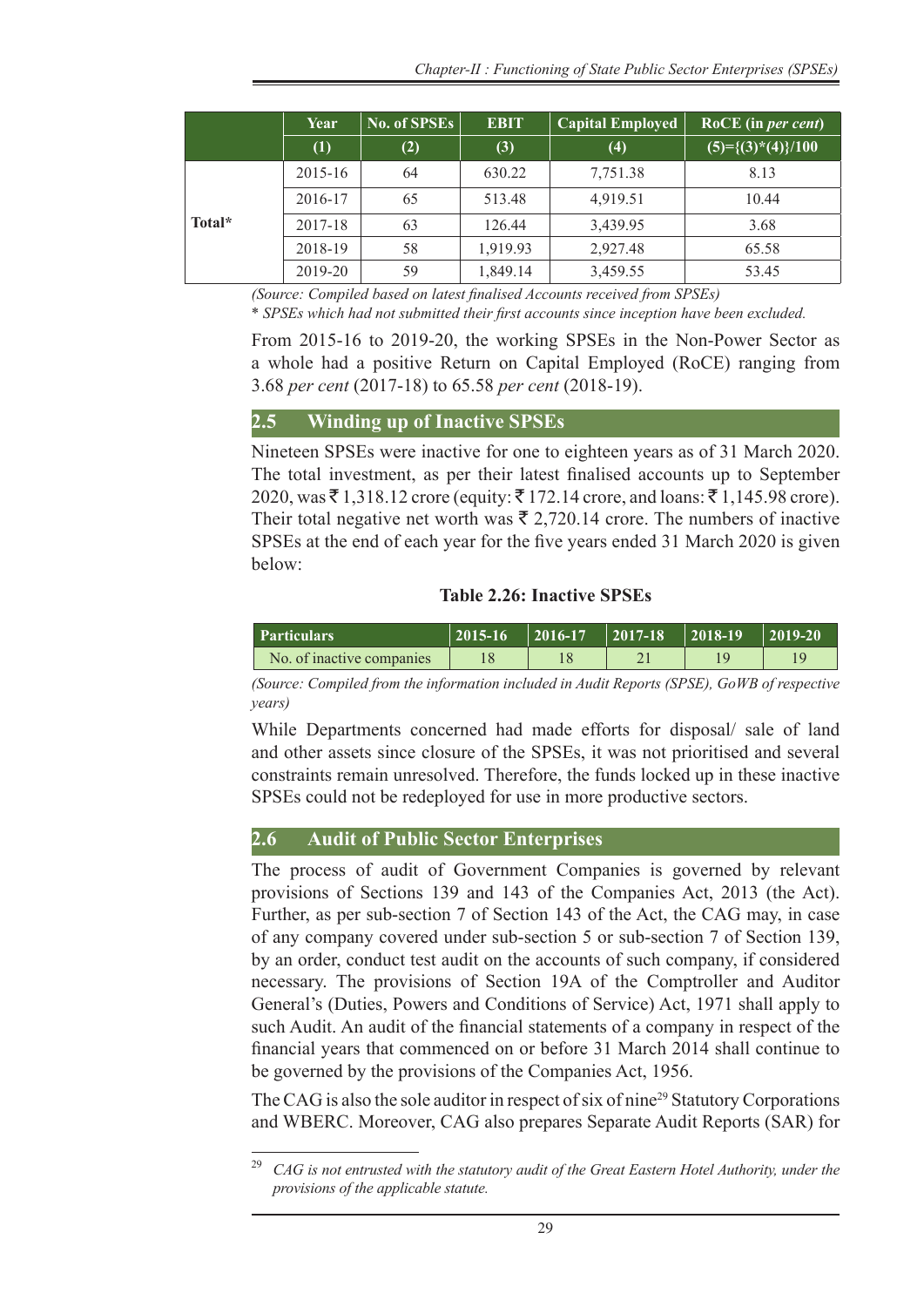West Bengal Financial Corporation although not the statutory auditor, while preparing supplementary reports on West Bengal Warehousing Corporation.

## **2.7 Appointment of Statutory Auditors of Public Sector Enterprises**

The financial statements of the Government Companies are audited by Statutory Auditors, appointed by CAG as per the provisions of Sections 139 (5) or 139 (7) of the Act, as applicable, who shall submit a copy of their audit report, including the financial statements of the Company, to the CAG, under Section 143(5) of the Act. These financial statements are subject to supplementary audit to be conducted by CAG within 60 days from the date of receipt of the audit report under the provisions of Section 143 (6) of the Act.

## **2.8 Reconciliation with the Finance Accounts of the Government of West Bengal**

The figures in respect of equity, loans and guarantees outstanding as per records of Power Sector SPSEs should agree with the figures appearing in the Finance Accounts of the Government of West Bengal. In case the figures do not agree, the SPSEs concerned and the Finance Department should carry out reconciliation of the differences.

## **2.8.1 Power Sector SPSEs**

The position in this regard for Power-Sector SPSES as on 31 March 2020 is stated in **Table 2.27**:

#### **Table 2.27: Equity, loans and guarantees outstanding as per Finance Accounts of GoWB for 2019‑20** *vis-à-vis* **records of SPSEs** *(*` *in crore)*

| <b>Outstanding</b><br><b>Amount as per</b><br><b>Finance Accounts</b><br>in respect of |           | <b>Amount as per records of State</b><br><b>SPSEs</b> | <b>Total Difference</b><br>in $2019-20$ | <b>Total Difference</b><br>in $2018-19$ |  |
|----------------------------------------------------------------------------------------|-----------|-------------------------------------------------------|-----------------------------------------|-----------------------------------------|--|
| $\left(1\right)$                                                                       | (2)       | (3)                                                   | $(4) = (2) - (3)$                       | (5)                                     |  |
| <b>Equity</b>                                                                          | 10,903.39 | 12,871.06                                             | $(-) 1,967.67$                          | $(-) 1,932.57$                          |  |
| Loans                                                                                  | 4,816.18  | 1,235.16                                              | 3,581.02                                | 3,454.45                                |  |
| <b>Guarantees</b>                                                                      | 4,803.76  | 4,392.02                                              | 411.74                                  | 4,317.73                                |  |

*(Source: Information furnished by Power Sector SPSEs and SFAR for the year ended March 2020)*

During the year 2019-20, the amount of Guarantees as per Finance Accounts was reconciled with the records of the SPSEs and as a result, the difference was brought down.

## **2.8.2 Non- Power Sector SPSEs**

The position in this regard for Non-Power SPSEs as on 31 March 2020 is stated in the **Table 2.28**: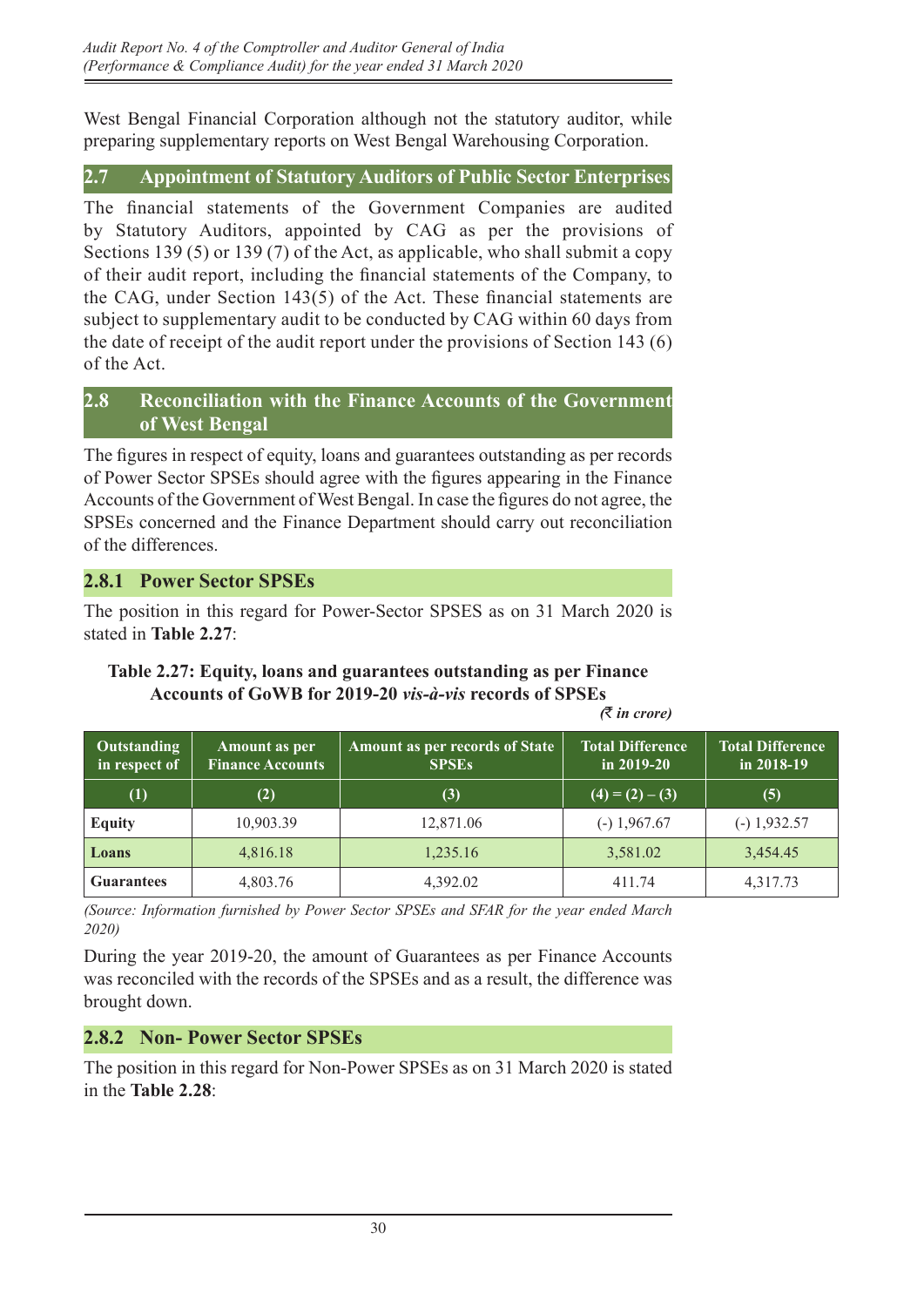**Table 2.28: Equity, Loans and Guarantees outstanding as per FinanceAccounts of Government of West Bengal for 2019-20** *vis-à-vis* **records of SPSEs**

| Outstanding in respect of     | Amount as per<br><b>Finance Accounts</b> | Amount as per<br><b>SPSEs</b> | <b>Total Difference</b><br>in $2019-20$ | <b>Total Difference</b><br>in $2018-19$ |
|-------------------------------|------------------------------------------|-------------------------------|-----------------------------------------|-----------------------------------------|
| $\rm(1)$                      | (2)                                      | (3)                           | $(4) = (2) - (3)$                       | (5)                                     |
| <b>Equity</b>                 | 5,488.55                                 | 4,220.50                      | 1,268.05                                | 1,494.78                                |
| Loans                         | 4,325.92                                 | 4,573.04                      | (247.12)                                | (908.94)                                |
| <b>Guarantees Outstanding</b> | 1,799.79                                 | 1,858.07                      | (58.28)                                 | 3,608.56                                |

*(*` *in crore)*

*(Source: Information furnished by SPSEs and SFAR for the year ended March 2020)*

Audit observed on comparing the figures of equity, loans and guarantees as per records of SPSEs was different from that in the State Finance Accounts; the differences were due to reconciliation pending for many years. During the year 2019-20, the amount of Guarantees as per Finance Accounts was reconciled with the records of the SPSEs and the difference brought down after necessary adjustments provided by GoWB.

#### **2.9 Submission of accounts by SPSEs**

Of the 85 SPSEs under the purview of CAG as on 31 March 2020, 66 were working and 19 were inactive. The status of timelines followed by the State SPSEs in preparation of accounts is as detailed under:

#### **2.9.1 Age-wise analysis of arrears in submission of accounts**

Accounts for the year 2019-20 were required to be submitted by all the 85 SPSEs by 30 September 2020. However, in view of the prevailing pandemic related restrictions, the Ministry of Corporate Affairs, Government of India directed all Registrars of Companies to liberally grant, against applications submitted by companies, extension for holding Annual General Meetings, at which the audited accounts are adopted, up to 31 December 2020. Seven out of the 76 Government Companies submitted their accounts for the year 2019-20 for audit by CAG on or before 30 September 2020. Further, details of age-wise arrears in submission of accounts of SPSEs as of 30 September of following year for each of the last three financial years ending 31 March 2020 are given at **Table 2.29**:

| Year    |              | <b>Upto date</b><br>accounts | <b>Accounts</b><br>delayed Upto<br>1 vear |                 | <b>Accounts</b><br><b>Accounts</b><br>delayed for<br>delayed for<br>2-3 years<br>4-5 years |                 | <b>Accounts</b><br>  delayed for more  <br>than 5 years |                 | <b>Total no. of</b><br><b>SPSEs with</b><br>arrear accounts |                 |              |                 |
|---------|--------------|------------------------------|-------------------------------------------|-----------------|--------------------------------------------------------------------------------------------|-----------------|---------------------------------------------------------|-----------------|-------------------------------------------------------------|-----------------|--------------|-----------------|
|         | <b>SPSEs</b> | <b>Accounts</b>              | <b>SPSEs</b>                              | <b>Accounts</b> | <b>SPSEs</b>                                                                               | <b>Accounts</b> | SPSEs                                                   | <b>Accounts</b> | $\mid$ SPSEs $\mid$                                         | <b>Accounts</b> | <b>SPSEs</b> | <b>Accounts</b> |
| 2017-18 | 41           | 41                           | 33                                        | 33              | $\Omega$                                                                                   | 19              |                                                         | 21              | h                                                           | 57              | 53           | 130             |
| 2018-19 | 35           | 35                           | 30                                        | 30              | 8                                                                                          | 17              |                                                         | 21              | 6                                                           | 52              | 49           | 120             |
| 2019-20 |              |                              | 53                                        | 53              | 14                                                                                         | 32              |                                                         | 23              | O                                                           | 58              | 78           | 166             |

## **Table 2.29: Accounts Position as on 30 September for the respective year**

*(Source: Based on accounts of SPSEs received during the period from October 2019 to September 2020)*

## **2.9.2 Timeliness in preparation of accounts by the Power Sector SPSEs**

Accounts for the year 2019-20 were required to be submitted by all the Power Sector SPSEs by 30 September 2020. However, in view of the prevailing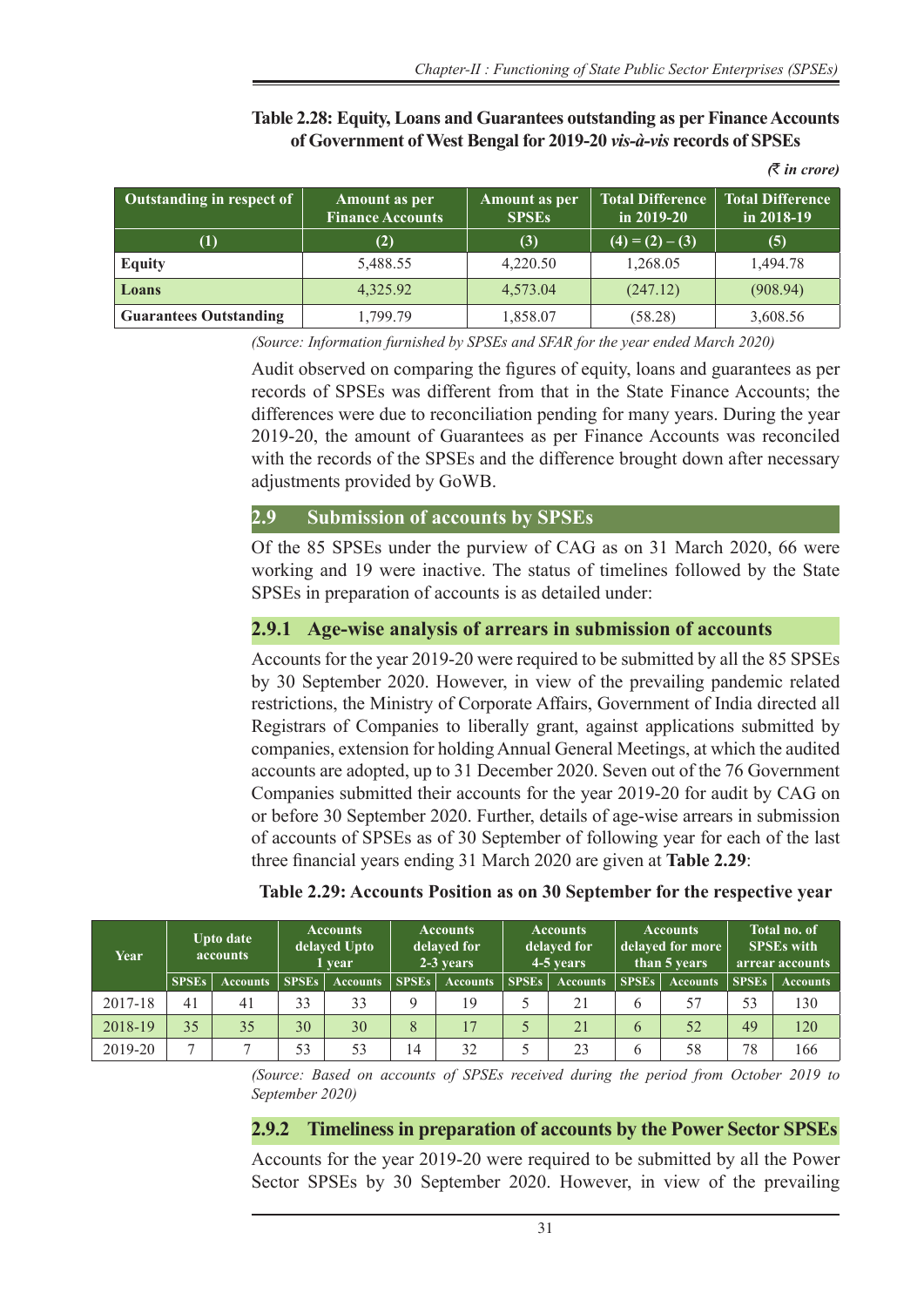pandemic related restrictions, the Ministry of Corporate Affairs, Government of India directed all Registrars of Companies to liberally grant, against applications submitted by companies, extension for holding Annual General Meetings, at which the audited accounts are adopted, up to 31 December 2020. Two out of the six Government Companies submitted their accounts for the year 2019-20 for audit by CAG on or before 30 September 2020. Further, details of arrears in submission of accounts of Power Sector SPSEs as of 30 September of following year for each of the last five financial years ending 31 March 2020 are given at **Table 2.30**:

| SI.<br>No.       | <b>Particulars</b>                                                | $2015 - 16$ | 2016-17        | 2017-18        | 2018-19       | $\overline{2019}$ -20 <sup>30</sup> |
|------------------|-------------------------------------------------------------------|-------------|----------------|----------------|---------------|-------------------------------------|
| (1)              | (2)                                                               | (3)         | (4)            | (5)            | (6)           | (7)                                 |
| $\mathbf{1}$ .   | Number of SPSEs                                                   | 7           | 8              | 8              | 6             | 6                                   |
| 2.               | Number of accounts submitted during<br>current year               | 6           | 9              |                | 8             | 6                                   |
| 3 <sub>1</sub>   | Number of SPSEs which finalised accounts<br>for the current year  | 6           | 7              | 4              | 5             | 2                                   |
| $\overline{4}$ . | Number of previous year accounts finalised<br>during current year |             |                | $\mathcal{R}$  | $\mathcal{E}$ | 4                                   |
| 5 <sub>1</sub>   | Number of SPSEs with arrears in accounts                          |             |                | 4              |               | 4                                   |
| 6.               | Number of accounts in arrears                                     |             | $\overline{2}$ | $\overline{4}$ |               | 4                                   |
| 7.               | Extent of arrears (in years)                                      |             | 2              |                |               |                                     |

|                    | Table 2.30: Position relating to submission of accounts by the working |
|--------------------|------------------------------------------------------------------------|
| <b>State SPSEs</b> |                                                                        |

*(Source: Based on accounts of SPSEs received during the period October 2019 to September 2020)* 

During the period from 01 October 2019 to 30 September 2020, the Power Sector SPSEs had finalised six annual accounts comprising two accounts for 2019-20 and four accounts for previous years. The Chief Secretary to the Government of West Bengal is informed quarterly regarding arrears in accounts.

## **2.9.3 Timeliness in preparation of accounts by the Non- Power Sector SPSEs**

Accounts for the year 2019-20 were required to be submitted by all the Non-Power Sector SPSEs by 30 September 2020. However, in view of the prevailing pandemic related restrictions, the Ministry of Corporate Affairs, Government of India directed all Registrars of Companies to liberally grant, against applications submitted by companies, extension for holding Annual General Meetings, at which the audited accounts are adopted, up to 31 December 2020. Five out of the 79 Government Companies submitted their accounts for the year 2019-20 for audit by CAG on or before 30 September 2020. Further, details of arrears in submission of accounts of Power Sector SPSEs as of 30 September of following year for each of the last five financial years ending 31 March 2020 are given at **Table 2.31**:

<sup>30</sup> *General Circular No. 28/2020 (F. No. 2/4/2020-CL-V) of 17 August 2020.*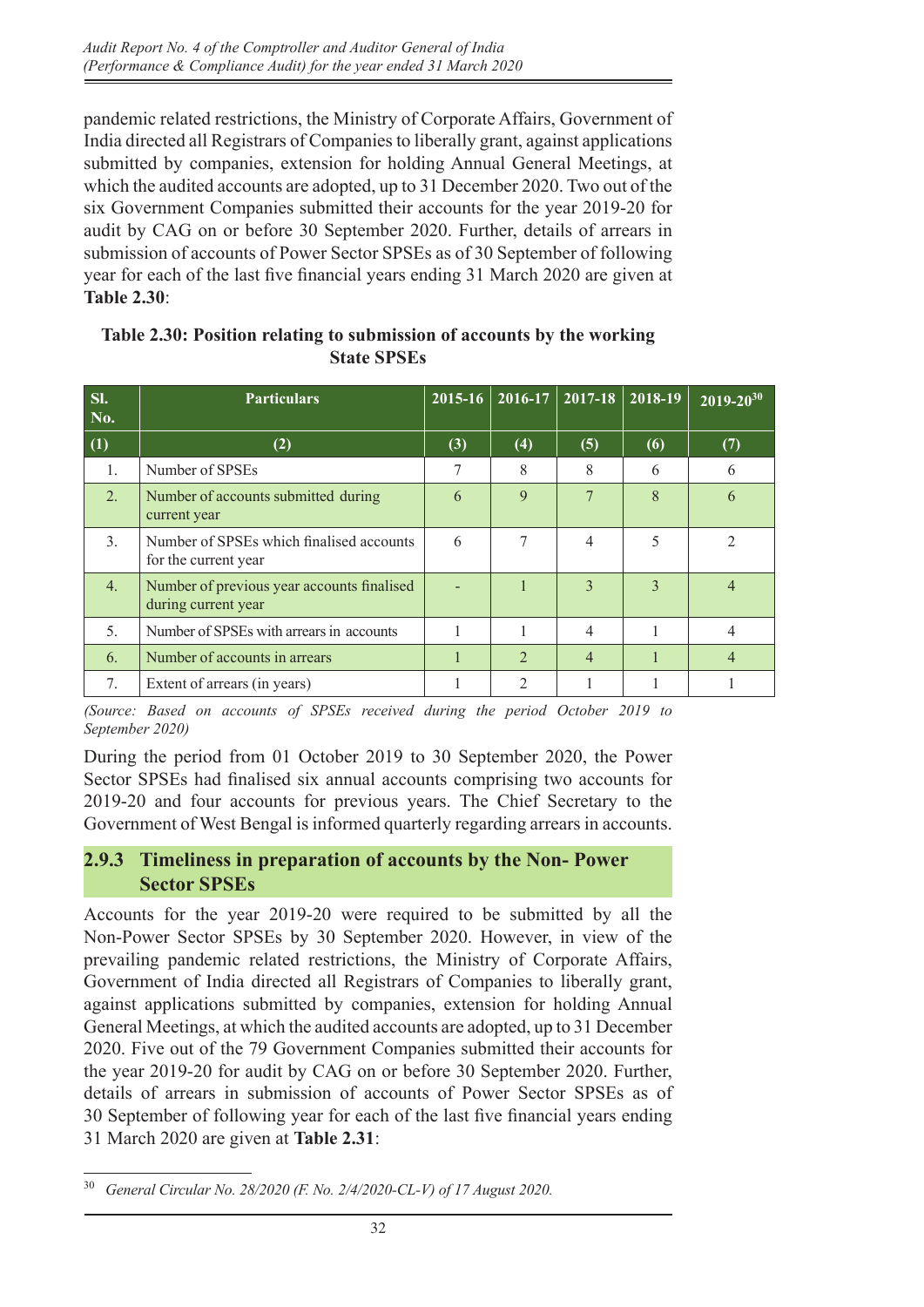| SI.<br>no. | <b>Particulars</b>                                                   | 2015-16     | 2016-17 | 2017-18 | 2018-19 | 2019-20    |
|------------|----------------------------------------------------------------------|-------------|---------|---------|---------|------------|
| (1)        | (2)                                                                  | (3)         | (4)     | (5)     | (6)     | (7)        |
| 1.         | Number of SPSEs                                                      | 82          | 84      | 86      | 78      | $79^{31}$  |
| 2.         | Number of accounts<br>submitted during current year                  | 80          | 78      | 96      | 84      | 37         |
| 3.         | Number of SPSEs which<br>finalised accounts for the<br>current year  | 30          | 31      | 37      | 30      | 5          |
| 4.         | Number of previous year<br>accounts finalised during<br>current year | 50          | 47      | 59      | 54      | 32         |
| 5.         | Number of SPSEs with<br>arrears in accounts                          | 52          | 53      | 49      | 48      | 74         |
| 6.         | Number of accounts in<br>arrears                                     | 123         | 138     | 126     | 119     | $162^{32}$ |
| 7.         | Extent of arrears (years)                                            | $1$ to $10$ | 1 to 11 | 1 to 12 | 1 to 13 | 1 to 14    |

**Table 2.31: Position relating to submission of accounts by the working SPSEs**

*(Source: Based on accounts of SPSEs received during the period October 2019 to*  September 2020)

During the period from 01 October 2019 to 30 September 2020, 59 of the 79 SPSEs had finalised 37 annual accounts which, included 5 accounts for the year 2019-20 and 32 accounts for previous years. Thus, 162 accounts of 74 SPSEs (working: 55, inactive: 19) were in arrears. The details of the latest accounts of the SPSEs received up to 30 September 2020 are given at *Appendix-7*. The Administrative Departments have the responsibility to oversee the activities of these entities and to ensure that the accounts are finalised and adopted by these SPSEs within the stipulated period. The Chief Secretary to the Government of West Bengal is informed quarterly regarding arrears in accounts. Fifteen SARs in respect of the seven Statutory Corporations were issued to Government during May 2015 to April 2021, these are yet to be placed in the State Legislature.

In absence of finalisation of accounts for 2019-20 as well as earlier years and their subsequent audit in 74 out of 79 SPSEs, no assurance could be given on whether the investments and expenditure incurred had been properly accounted for and the purpose for which the amount was invested was achieved. The GoWB investment in these SPSEs, therefore, remained outside the oversight of State Legislature to that extent.

 *Recommendation: Administrative Departments should strictly monitor and issue necessary directions to clear the arrears in accounts. The Government may also look into the constraints in preparing the accounts of the SPSEs and take necessary steps to clear the arrears in accounts*.

*<sup>31</sup> Incorporation of One SPSE namely, New Town Kolkata Green Smart City Corporation Limited.*

<sup>32</sup> *Including two accounts of New Town Kolkata Green Smart City Corporation Limited, for 201819.*